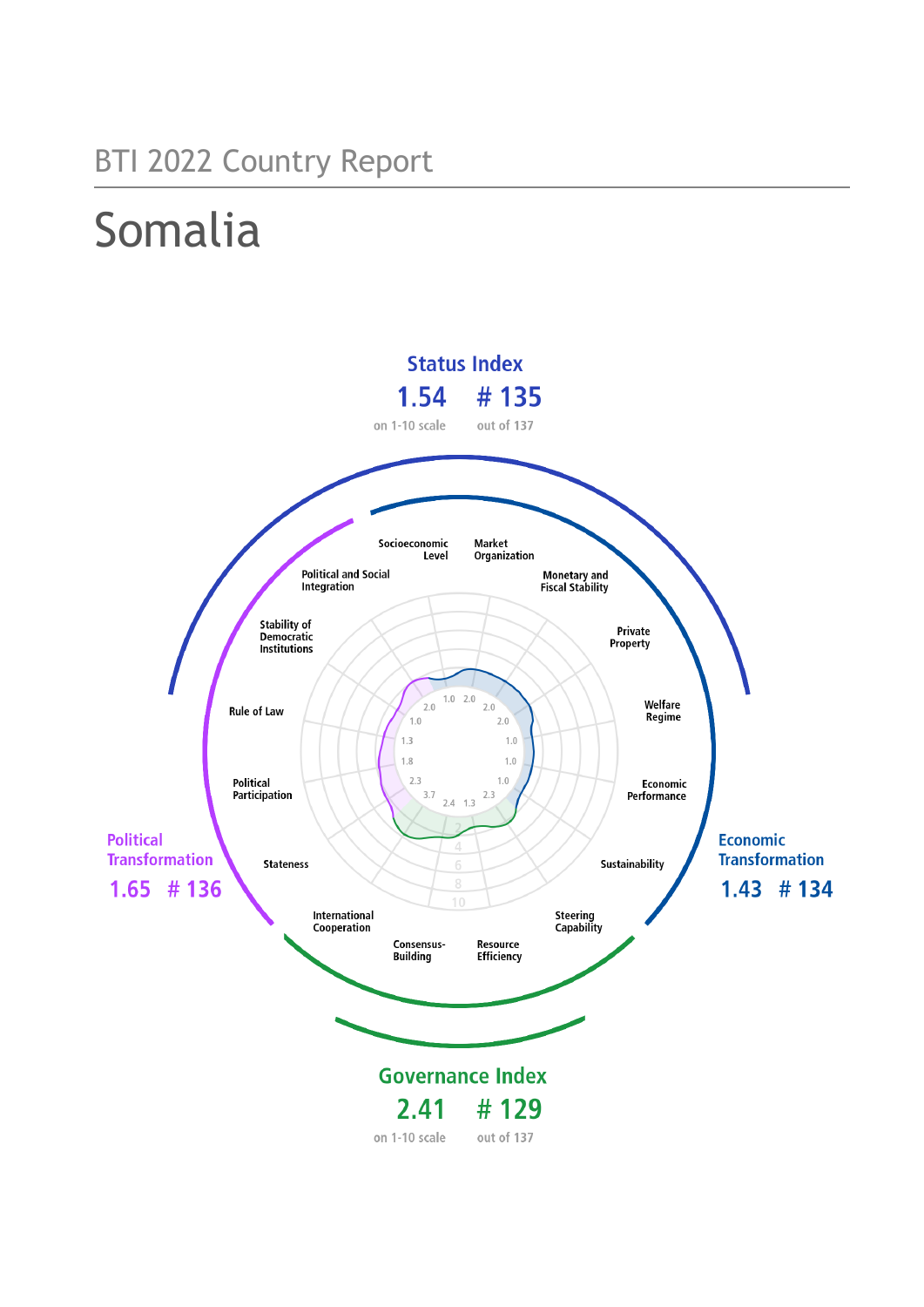This report is part of the **Bertelsmann Stiftung's Transformation Index (BTI) 2022**. It covers the period from February 1, 2019 to January 31, 2021. The BTI assesses the transformation toward democracy and a market economy as well as the quality of governance in 137 countries. More on the BTI at [https://www.bti-project.org.](https://www.bti-project.org/)

Please cite as follows: Bertelsmann Stiftung, BTI 2022 Country Report — Somalia. Gütersloh: Bertelsmann Stiftung, 2022.

This work is licensed under a **Creative Commons Attribution 4.0 International License**.

### **Contact**

Bertelsmann Stiftung Carl-Bertelsmann-Strasse 256 33111 Gütersloh **Germany** 

**Sabine Donner** Phone +49 5241 81 81501 sabine.donner@bertelsmann-stiftung.de

**Hauke Hartmann** Phone +49 5241 81 81389 hauke.hartmann@bertelsmann-stiftung.de

**Claudia Härterich** Phone +49 5241 81 81263 claudia.haerterich@bertelsmann-stiftung.de

### **Sabine Steinkamp** Phone +49 5241 81 81507 sabine.steinkamp@bertelsmann-stiftung.de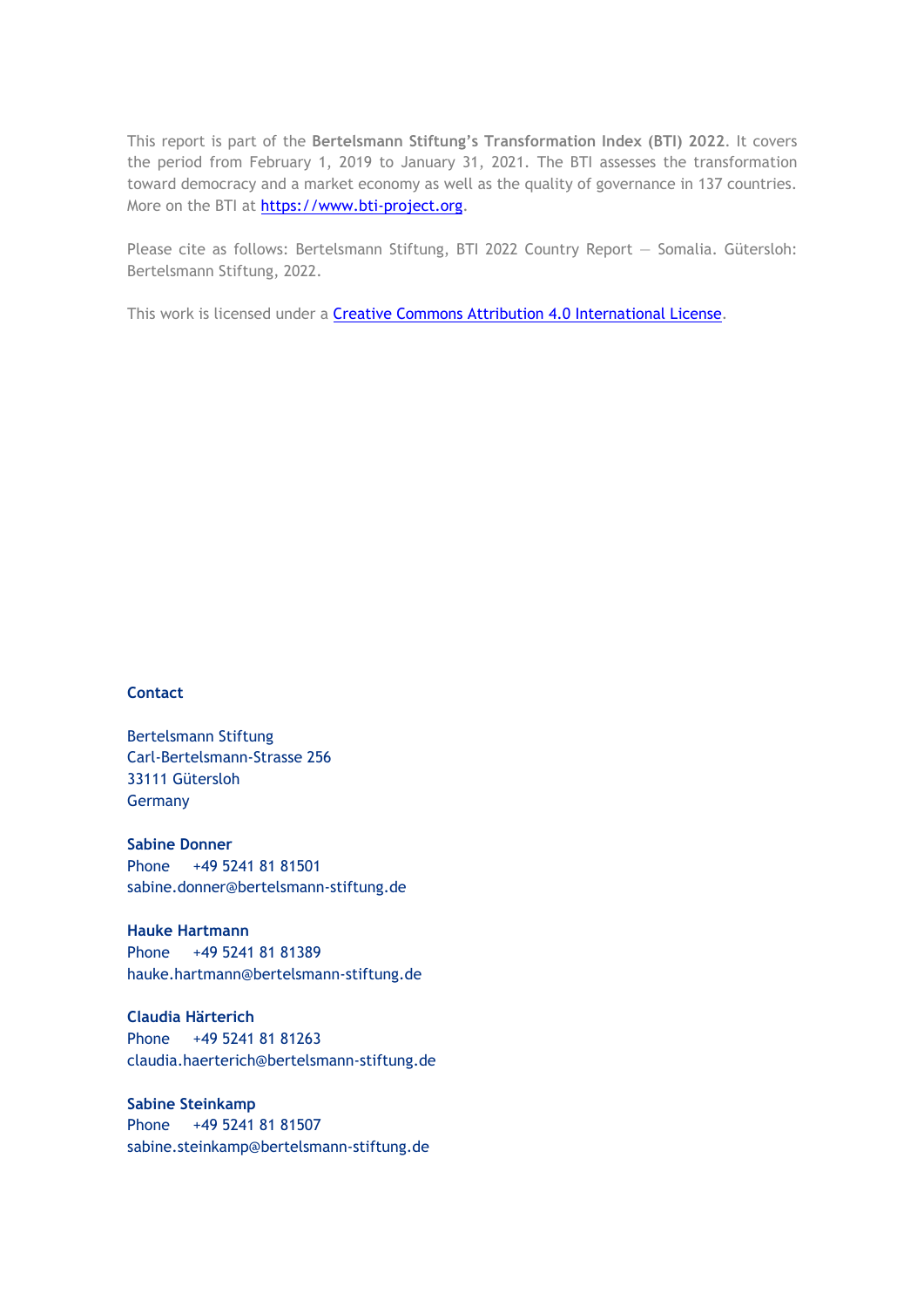#### **Key Indicators**

| Population               | M        | 15.9 | HDI                            | -                            | GDP p.c., PPP $\ S$          | 875   |
|--------------------------|----------|------|--------------------------------|------------------------------|------------------------------|-------|
| Pop. growth <sup>1</sup> | $%$ p.a. | 2.9  | HDI rank of 189                |                              | Gini Index                   | 36.8  |
| Life expectancy          | vears    | 57.4 | UN Education Index             | -                            | $\%$<br>Poverty <sup>3</sup> | 88.9  |
| Urban population %       |          | 46.1 | Gender inequality <sup>2</sup> | $\qquad \qquad \blacksquare$ | Aid per capita               | 120.8 |
|                          |          |      |                                |                              |                              |       |

Sources (as of December 2021): The World Bank, World Development Indicators 2021 | UNDP, Human Development Report 2020. Footnotes: (1) Average annual growth rate. (2) Gender Inequality Index (GII). (3) Percentage of population living on less than \$3.20 a day at 2011 international prices.

# Executive Summary

Somalia remains vulnerable to environmental shocks. Severe flooding, desert locust infestations and the COVID-19 pandemic have exacerbated existing vulnerabilities and slowed down necessary reforms. While the Somali economy had begun to pick up again after the end of the severe drought in 2016, the global disruption of supply chains, and the closure of borders and airports in the context of the health pandemic have slowed Somalia's economic recovery. The country has only a very rudimentary health infrastructure and is ill-prepared to deal with the pandemic.

The reporting period was additionally characterized by rising political tensions as well as military confrontations between the federal member states (FMS) and the federal government of Somalia (FGS). These conflicts blocked necessary reforms. The constitutional review process has stalled. The status of the FMS and especially the modus of power and resource sharing between the federal and central institutions are yet to be determined. Although planned presidential and parliamentary elections did not take place, universal suffrage was replaced by an indirect electoral model. The president's term in office ends on February 8, 2021, and attempts to unilaterally expand his mandate could, in the current explosive political atmosphere in Somalia, result in violence.

The federal government has initiated reforms in the security and finance sectors, among them the biometric registration of security forces and the integration of soldiers into an electronic financial system. It increased the domestic revenue base and contributed to the successful completion of three reviews by the International Monetary Fund. Somalia eventually qualified for participation in the Heavily Indebted Poor Countries (HIPC) Initiative, which initiated a three-year process of debt relief and provided the country with access to the international borrowing market.

However, the Islamist insurgency against the Federal Government of Somalia (FGS) has continued. Supported by the African Union Mission to Somalia (AMISOM), the FGS held control over major towns, but the Islamist militia Harakat al-Shabaab al-Mujahideen (al-Shabaab) has firmly established itself in rural areas in the southern half of the Somali Federal Republic. Al-Shabaab controls major supply routes to towns and, through taxation and judicial services, exerts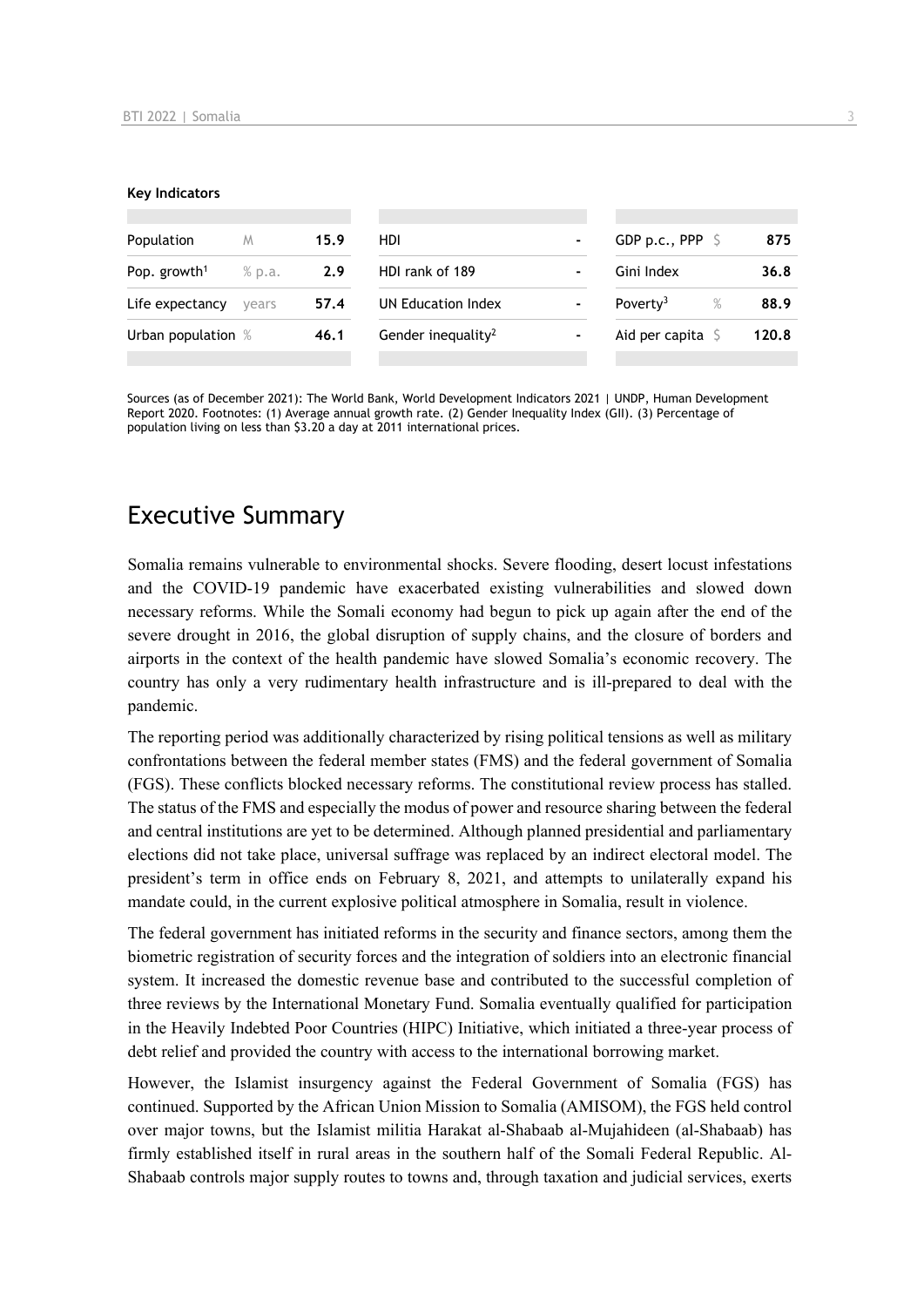influence even in the FGS-controlled areas. It has regularly launched attacks and assassinations. Meanwhile, the al-Shabaab offshoot Islamic State of Somalia (ISS) has established bases in Puntland.

Security in Somalia depends heavily on the approximately 20,000 AMISOM forces. Plans to withdraw AMISOM troops by the end of 2021 are unrealistic in the context of continued infighting between political elites and the large institutional and capacity gaps in the Somali security sector. The Somali National Army (SNA) improved its military capacity, but the loyalty of many forces lies with the political leaders of their clans rather than with the government. In many areas formally under the control of the FGS regional forces and clan militias provide security.

The United States has increased airstrikes against al-Shabaab that have killed many Islamist operatives. Human Rights organizations have criticized the rising number of civilian casualties. About 700 U.S. security personnel were relocated from Somalia to neighboring countries in January 2021.

The self-declared but internationally not recognized Republic of Somaliland has again postponed parliamentary elections. Since assuming presidential power at the end of 2017, President Muse Bihi Abdi has increasingly resorted to authoritarian forms of rule. Abdi's regime has regularly curbed freedom of speech and has harassed and detained media workers and other people reporting or publicly discussing controversial political topics.

# History and Characteristics of Transformation

With the complete collapse of state institutions in 1991, Somalia represents one of the modern world's most protracted cases of statelessness. Since 2012, the country has established an internationally recognized government that has a limited capacity to rule. The central and southern parts of the country have been affected by intermittent violent conflicts since the 1990s. In the north-east of the country, the Republic of Somaliland declared independence in May 1991 and has gradually rebuilt basic state structures. Somaliland has developed its capacity to govern and has embarked on a path toward democratization but has not received international recognition. All scores in the report refer to Somalia, and do not include political and economic developments in Somaliland.

In August 1998, Puntland was established as a semi-autonomous regional state in Somalia's northeast. Puntland has also developed its own governance institutions but was integrated as a Federal Member State into Somalia's governance system.

In 2004, after two years of complicated negotiations, an internationally mediated peace and reconciliation conference in Kenya led to the formation of a Transitional Federal Parliament and Government (TFG). Its establishment was accompanied by the rise of an Islamist movement, United States counter-terrorism operations and the military involvement of neighboring and international troops in Somalia. The Transitional Federal Institutions were soon challenged by a new politico-military actor, the Union of Islamic Courts (UIC). Ethiopia's military intervened in December 2006, defeating the UIC and helping to establish the TFG in Mogadishu. The new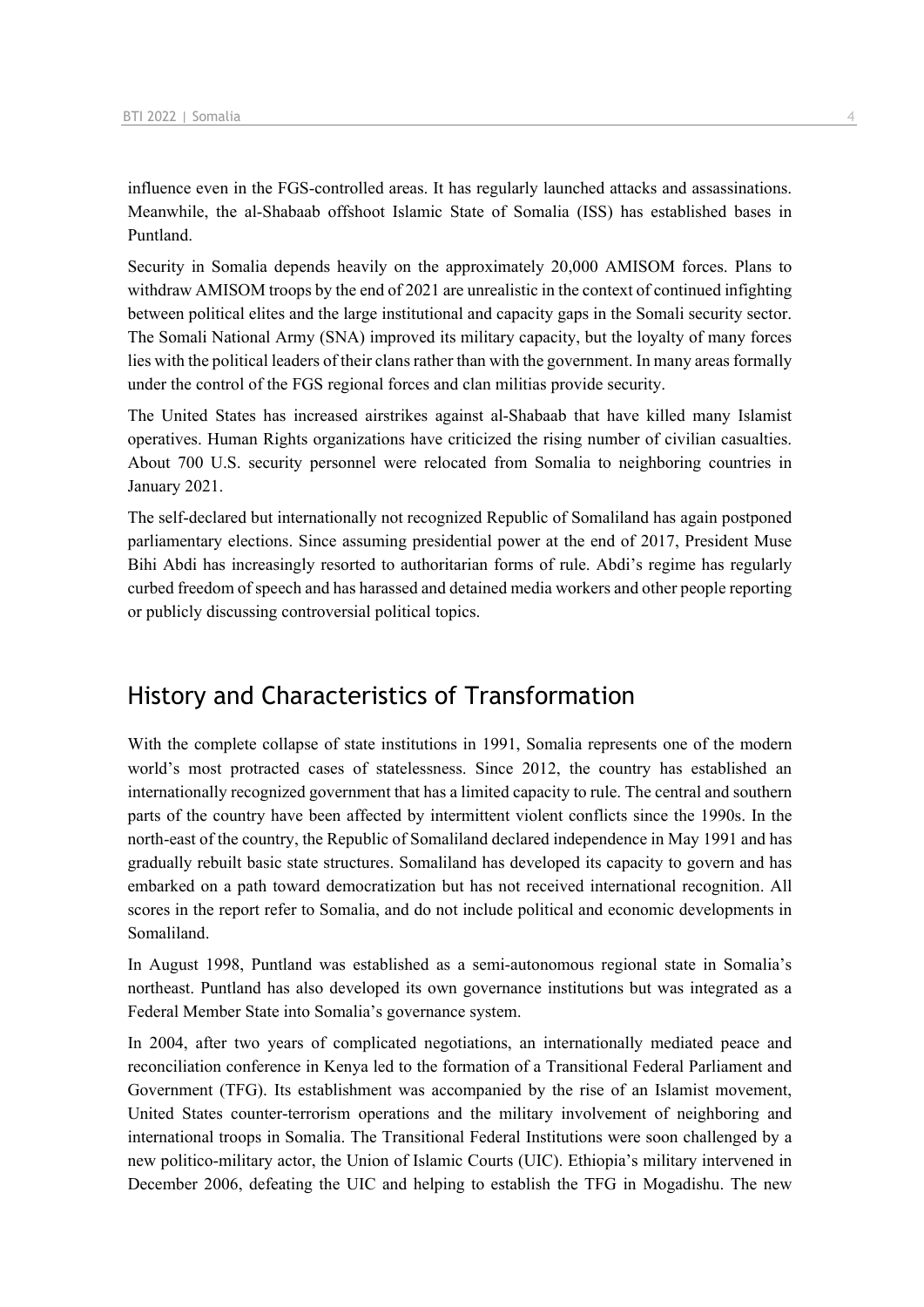authority of the TFG was bolstered a few months later by a small contingent of African Union Mission to Somalia (AMISOM) forces authorized by the U.N. Security Council in February 2007.

The combined TFG, Ethiopian and AMISOM forces were soon involved in tackling a complex Islamist insurgency spearheaded by Harakat al-Shabaab al-Mujahideen (al-Shabaab). By mid-2010, al-Shabaab controlled vast parts of central and southern Somalia and had started to create administrative structures. However, their early successes did not last. By 2011, AMISOM had increased its forces to the originally planned 8,000 soldiers and received additional support from Kenyan and Ethiopian troops, which were later integrated into AMISOM. During 2012, al-Shabaab successively lost control of major towns in southern and central Somalia to allied international and national forces. The war between 2007 and 2012 took the lives of more than 10,000 people, most of them civilians, forced hundreds of thousands to flee the capital and initiated, in combination with a drought, a severe humanitarian crisis from mid-2011 to mid-2012. All fighting forces in Somalia were involved in severe human rights violations.

The collapse of the state and the subsequent breakdown of its formerly centrally planned economy have led to the radical privatization of economic activities. In the mid-1990s, the economy, especially in the areas of international trade and local services, began to grow. This progress was not due to any coherent economic management, but rather to the results of private initiatives by entrepreneurs, who, within an insecure environment, often acted in close cooperation with powerful political actors and militia leaders. Two consecutive droughts in the last decade – notably in 2011 to 2012 and in 2016 – have had a devastating impact on Somalia's economic development. The recovery of agricultural production after 2016 has slowed in the last two years as a result of severe locust infestations and floods.

Commercial activities in Somalia are primarily driven by short-term profit. The economy is import-dependent, and growth is mainly driven by consumption. International trade networks are dominated by a few powerful business cartels, often intertwined with the politico-military elite. Another source of economic development is the large Somali diaspora. Urbanization is rapid and unregulated.

While the central and southern regions of Somalia were engaged in violent conflicts, the Republic of Somaliland continued its path toward democratization. Independence was confirmed during a public referendum in 2001. Somaliland has since held two district elections (in 2002 and 2012 respectively), presidential elections in 2003, 2010 and 2017, and parliamentary elections in 2005. Despite double voting and registration errors, all elections were considered relatively free and fair by international observers. Parliamentary and district elections, originally scheduled for 2019, were again postponed.

Neither Somaliland nor Puntland has established real control over the eastern regions. Tensions between Somaliland and Puntland escalated further in the reporting period and have resulted in violent clashes. Despite its overall success in peace- and state-building, the Republic of Somaliland remains limited in its effective and material capacity and has established few measures to regulate economic activity. The state is also highly dependent on an emerging business class, and corruption and clan-based patronage networks permeate all levels of governance.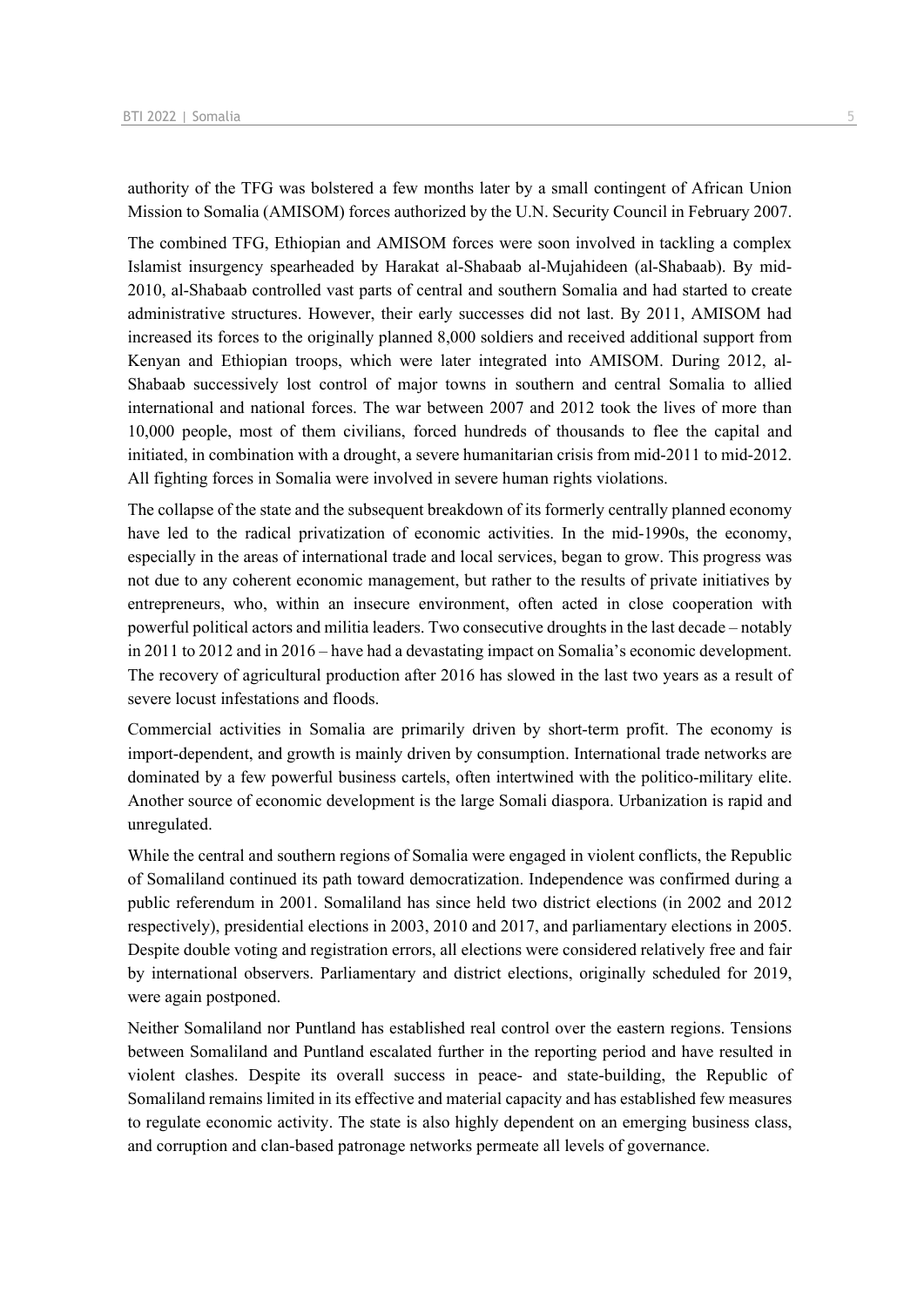The BTI combines text analysis and numerical assessments. The score for each question is provided below its respective title. The scale ranges from 1 (worst) to 10 (best).

# Transformation Status

## I. Political Transformation

### **1 | Stateness**

Somalia experienced a complete state collapse from 1991 to 2004. From 2004 to 2012, a transitional government was formed, but with extremely weak capacity. Since 2012, a post-transitional government, the Federal Government of Somalia (FGS), has succeeded in building a fragile administration in the capital, Mogadishu but has not been able to re-establish a monopoly on the use of force throughout the country, including much of the capital. Protection of key installations depends on the African Union Mission to Somalia (AMISOM), which had reached a strength of around 22,000 troops by mid-2015 but started to reduce over 2,000 troops in the reporting period. AMISOM plans to hand-over security to the Somali government by December 2021, a plan that remains highly unrealistic.

AMISOM troops, in cooperation with the Somali National Army (SNA), regional security forces, and regional as well as local clan militias, managed to hold control over the cities and towns recaptured from al-Shabaab after 2012. They made little territorial gains in the reporting period despite continued support from the United States Africa Command and an increase in air and drone strikes against al-Shabaab and members of the Islamic State of Somalia (ISS) in Puntland.

Al-Shabaab maintained its presence across rural areas, controlled supply routes to most cities and established checkpoints on main streets where it extracted taxes on goods and passengers. It has established shadow governance structures in areas controlled by the FGS and extracts taxes. According to a report of the UN Monitoring Group, al-Shabaab launched 27 attacks during 2019, causing 895 casualties and relying mainly on improvised explosives, vehicle-borne devices, suicide attacks and mortar fire.

On December 28, 2019, at least 94 people were killed and nearly 150 people were injured when a vehicle-borne explosive detonated at a major security checkpoint of the federal government. Al-Shabaab also launched attacks against Turkish

### Question Score

Monopoly on the use of force 1 $\frac{22}{10}$  $106$ 

 $\Omega$  1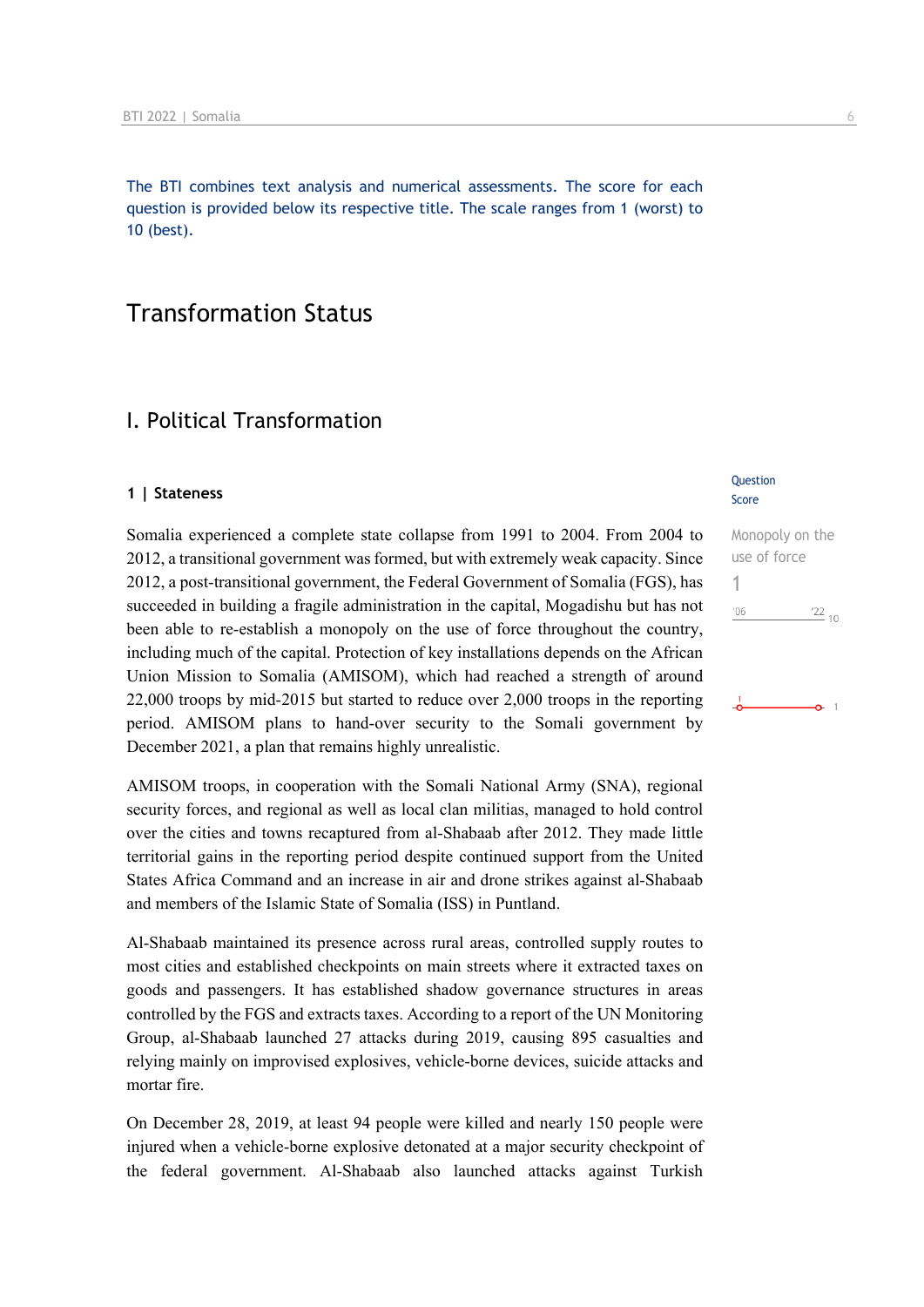construction workers and killed at least 15 people in an attempted invasion of the Ministries of Labor and Public Works in Mogadishu in March 2019. A suicide attack on the major's office in Mogadishu on July 24, 2019, killed at least six people. The mayor succumbed to injuries a week later.

Al-Shabaab also continued to target hotels and restaurants known to be frequented by government officials and businesspeople. Attacks on the Mogadishu Airport Zone, a heavily gated enclave between the airport and the Indian Ocean and the seat of the headquarters of the UN Somalia, AMISOM and embassies, have also increased in 2020.

The Islamist militia continued with summary executions of civilians and intensified targeted killings of members of the federal, regional and district governments, the state-based security services, and civilians aligned with the government. In 2020, al-Shabaab fighters assassinated the state governors of the Nugal and Mudug districts in Puntland (the Minister for Agriculture and the Deputy Minister for Religious Affairs in the FMS Hirshabelle respectively). In September 2019, five former Hirshabelle administrators were killed in an explosion and three district officers in the Gedo region in the FMS Jubaland were killed by Al-Shabaab militants. Al-Shabaab also targeted elders who became delegates in regional elections and businesspeople who refused to pay tax to the organization.

Al-Shabaab remains a regional security threat and has over the years carried out attacks outside Somalia. On January 15, 2019, the organization attacked the upscale market Dusit hotel in Nairobi, killing more than 20 people. On January 5, 2020, al-Shabaab launched a raid on Camp Simba, a military base in Manda Bay near the coastal town of Lamu, which is jointly used by the Kenyan and U.S. militaries. One U.S. soldier and two private contractors were killed. At the turn of 2020, Islamists also increased attacks in the border region with Kenya.

The complexity of many attacks testifies to the strength of the Islamist organization and underscores the persistent weakness of the Somali security apparatus.

Good progress was made in the biometric registration of approximately 20,000 security forces and some progress in the formalization of command structures. Registered forces also underwent health checks, were registered with the Human Resource Department of the Ministry of Defense and integrated into the Financial Management Information System of the FGS. They can now receive regular salary payments into bank accounts, while payment before was often sporadic and regularly caused unrest.

Deepening political rifts between the federal government, Jubaland and Puntland hinder the full implementation of the security reform and underscore the fragmented character of the security sector. The FGS does neither exert full control over the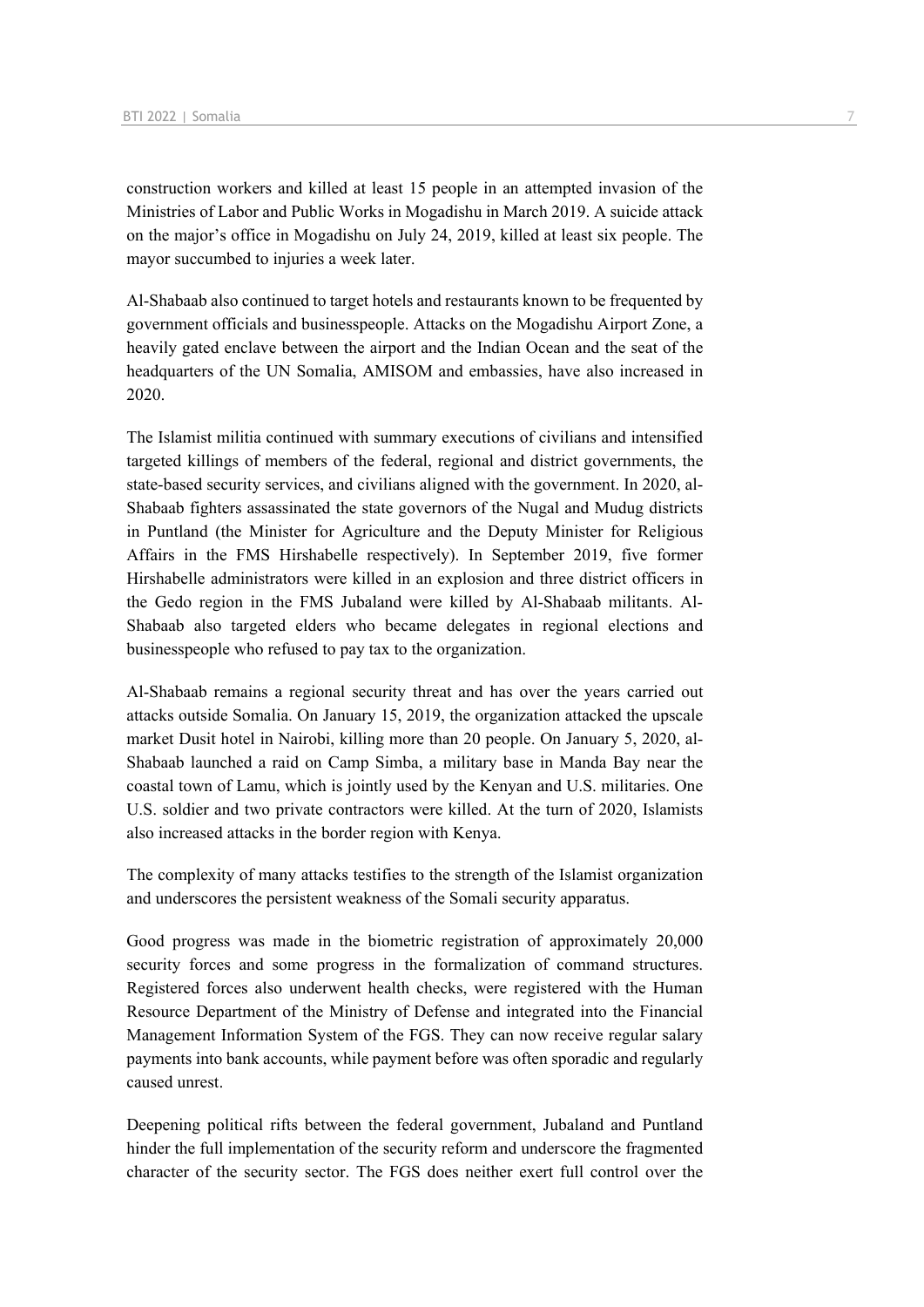national army nor over the regional and communal security forces – many recruited along with clan affiliation. The integration of clan militias and regional armies into the Somali National Alliance (SNA) proceeded slowly.

Conflicts between the FGS and FMS escalated in February and March 2020 in the context of the Jubaland elections. The FGS airlifted approximately 1,000 troops from Mogadishu to the Gedo region in an attempt to capture the fugitive former Jubaland Minister for Security who is implicated in serious crimes and human rights violations. Federal and regional troops eventually entered into violent battles, and violence also spilled over to Kenya.

Al-Shabaab used rifts between Somalia and Kenya to carry out attacks on both sides of the border, attacking and assassinating security forces and district authorities. In September 2020, Kenya launched airstrikes and orchestrated cross-border military operations against al-Shabaab in the Gedo region, reacting to al-Shabaab raids in the Kenyan county of Mandera. Kenyan and Somali troops engaged in gunfire.

At the end of 2020, the Somali government was accused of having deployed soldiers in support of the Ethiopian army in the Tigray conflict. Accordingly, 370 Somali soldiers have lost their lives in battles in Ethiopia. The FGS and Ethiopia deny these accusations.

In the reporting period, security forces from Puntland and Galmudug were also involved in violent battles, while the Sufi militia Ahlu Sunna Wal Jamaa (ASWJ) violently contested the results of the presidential election results in Galmudug in February 2020.

Tensions and violence between the political entities underscore the deep political cleavages in Somalia. They attest to unresolved territorial and border conflicts and leadership disputes within and between the FMS and the FGS. Conflicts are also triggered by questions of the structure of the political system, including the sharing of power and resources at the national and regional level. Failure to resolve the tensions between the FGS and FMS plays in the hands of al-Shabaab and other Islamists who use the tensions for their political propaganda against state-building and to launch further violence.

Somaliland, in contrast, has managed to establish a monopoly on the use of force, albeit one that remains contested in the eastern Sool, Sanaag and Cayn border regions with Puntland.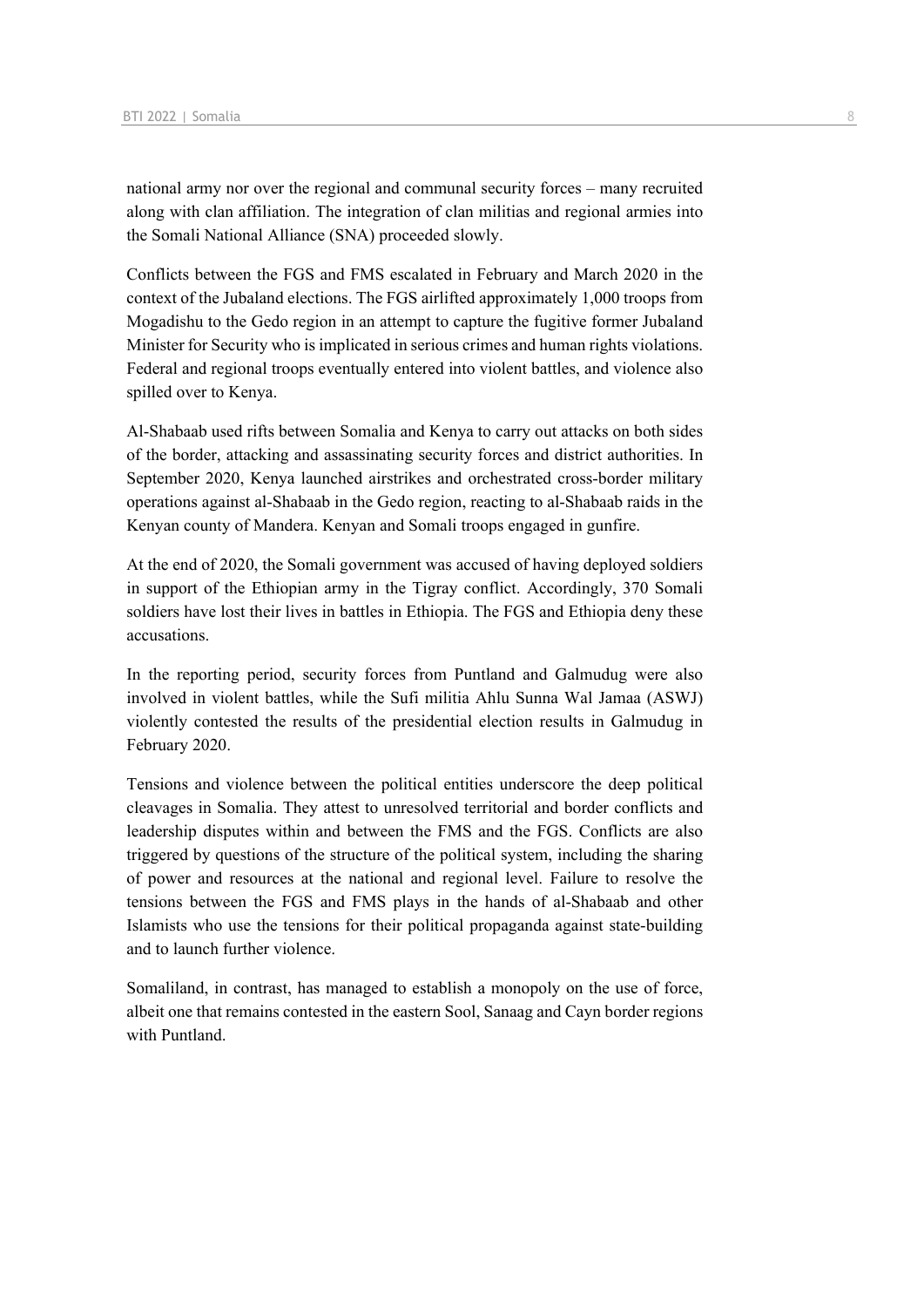The vast majority of the population is ethnic Somali, and nearly 100% of the population is Muslim. Despite chronic clannism, the Somali populated territories in the Horn of Africa display a sense of ethnic nationalism, and the idea of a Somali nation-state is therefore likely accepted by many.

However, the establishment of Somaliland and, to some extent, Puntland, has given rise to new layers of identity formation that transgress ethnic nationalism. Additionally, ideas of the establishment of a global or regional caliphate were raised by some Islamists, while others mainly insist on a state based on Islam and Shariah, an idea that is more likely supported by the population.

Concerning citizenship, some population groups have been considered second or even third class, and the so-called Bantu and occupational caste groups are discriminated against and treated as second class citizens.

While the concept of an ethnically and religiously defined nation-state is likely accepted by a majority, Somalia is struggling with an unresolved citizenship debate related to its federal system. Who has the right to live and make claims to rights in each federal state, as well as in the capital Mogadishu, remains unresolved.

The provisional constitution of 2012 does not define who qualifies as a Somali citizen. Prior to 1991, citizenship was based on patrilineal descent; a person with a Somali father was considered Somali, regardless of where they lived. A Somali is defined as a person who, by origin, language and tradition, belongs to the Somali nation. In legal terms, and despite their discrimination in everyday life and politics, so-called minority groups are viewed as fully-fledged citizens.

In the Somaliland Citizenship Law of 2002, patrilineal descent from the clans or people living in Somaliland was reaffirmed as the basis of citizenship. A similar principle of descent from the regionally dominant groups also underpins citizenship in Puntland.

With the collapse of the government in 1991, the state's secular law ceased to function in most areas. Simultaneously, two existing non-state legal systems began to gain prominence: traditional law (xeer) and Islamic law (Shariah), with the latter growing in influence since 1991. In Somaliland's constitution, as well as in the interim constitution of Puntland and the Transitional Federal Charter, Islamic law forms the basis of jurisprudence and the state is supposed to adhere to religious norms.

The formal court system remains weak, and courts are only available in larger cities. Therefore, Shariah and Xeer are in varying combinations simultaneously practiced across the country. Religious norms exert a strong influence on political, economic and social practices in the country.

State identity 3  $06'$  $\frac{22}{10}$ 



No interference of religious dogmas 3 $'06$  $\frac{22}{10}$ 

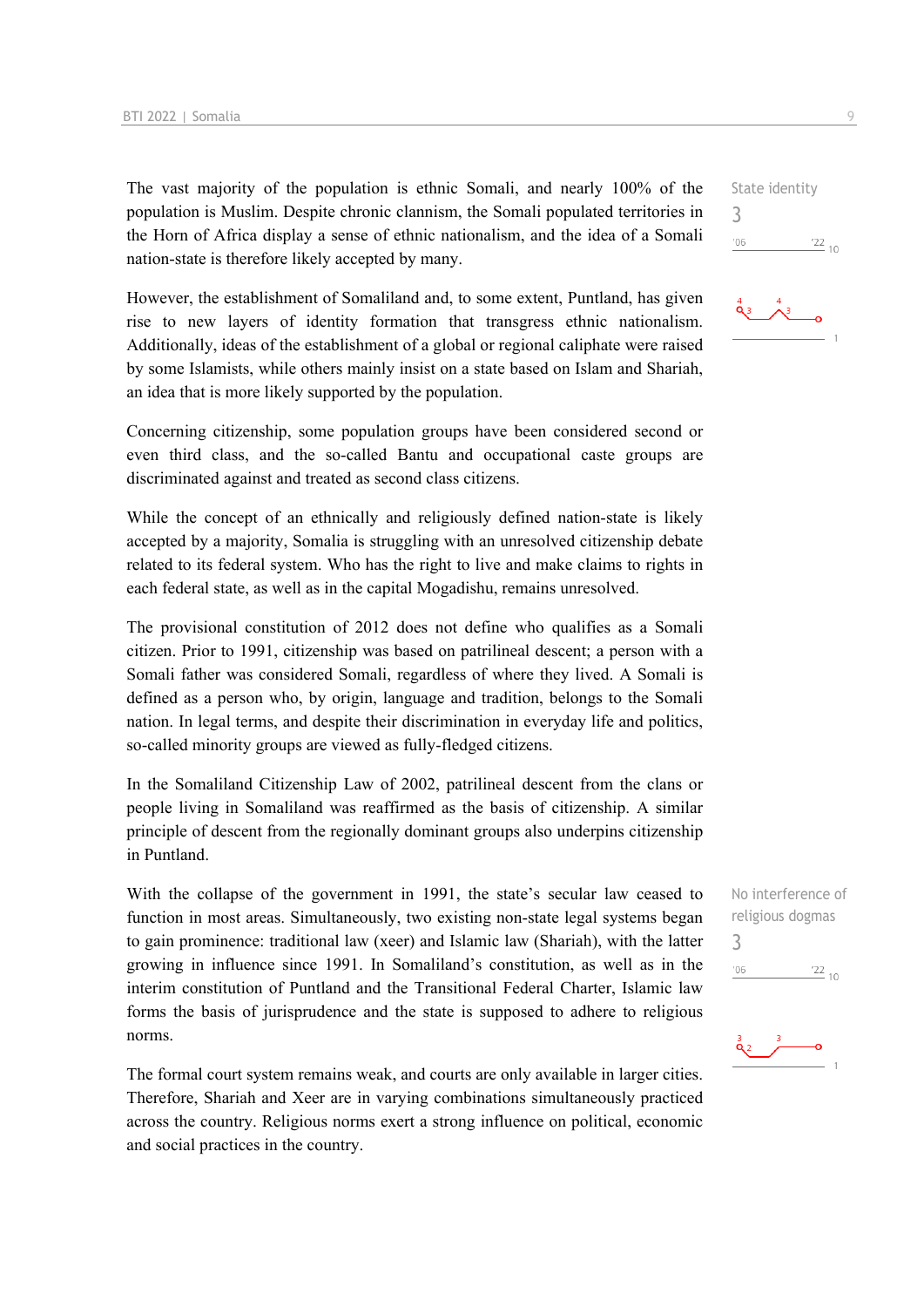In areas governed by al-Shabaab, politics and everyday administration are strictly guided by religious dogma.

Somaliland's constitution allows for legal pluralism and three legal systems based on Shariah (Islamic law), civil law and customary law, which are applied in various combinations. Islamic courts primarily regulate family issues, but have increasingly gained prominence among the business community, whose members appreciate the speedy judgments. Although secular legal codes, including the old Somali penal code, have been applied across the country, they remain subordinate to traditional law as the courts' institutional capacity is limited, and judges and attorneys lack training and expertise in secular legal codes. However, as in Somalia, religious norms in Somaliland are deeply intertwined with traditional law and shape everyday political as well as social life.

The FGS has continued to build up administrative institutions but has made only limited progress in the provision of services. Taxation has improved in Mogadishu. Fees at the port and airport, taxation of international trade, and an additional sales tax for products arriving at Mogadishu's port have steadily increased revenues. Revenue collection was centralized and integrated into the Ministry of Finance. This ended decentralized taxation by district officials and increased tax transparency. However, the FGS has no power of taxation outside Mogadishu. The federal member states rely on separate taxation systems, and al-Shabaab has established a shadow tax system at Mogadishu's port and extracts taxes on trade and businesses all over Somalia.

Most federal member states are based on fragile clan balances and tend to neglect the interests of less powerful clans and minority groups in their areas of jurisdiction. Some member states compete with al-Shabaab for territorial control and have little capacity to administer their territories. The mode of parliamentary and presidential elections, originally scheduled for December 2020 and February 2021, respectively, was contested. An agreement in support of indirect elections (as opposed to universal suffrage) was reached in September 2020, but no further steps were undertaken to organize these elections. Farmajo's term in office ends in February 2021, and further delays could be interpreted as an unconstitutional extension of his term and trigger conflicts that could undermine the reform progress made to date.

Al-Shabaab, in contrast, has built up basic administrative structures in the areas under its control. Above all, it established a centralized system of taxation that stretches throughout its territory, but also expands to areas under the control of FGS and its allies. Al-Shabaab collects taxes and fees on agriculture, vehicle registration, transport, and livestock sales. Taxation is systematic, organized, monitored and controlled. Al-Shabaab uses record keeping and provides receipts to avoid double taxation. It also provides protection and an effective, though draconian, judicial service to communities in areas under its control. However, it relies heavily on violence and intimidation.

| $\frac{22}{10}$<br>'06 |  |
|------------------------|--|
|                        |  |
| administration         |  |
| <b>Basic</b>           |  |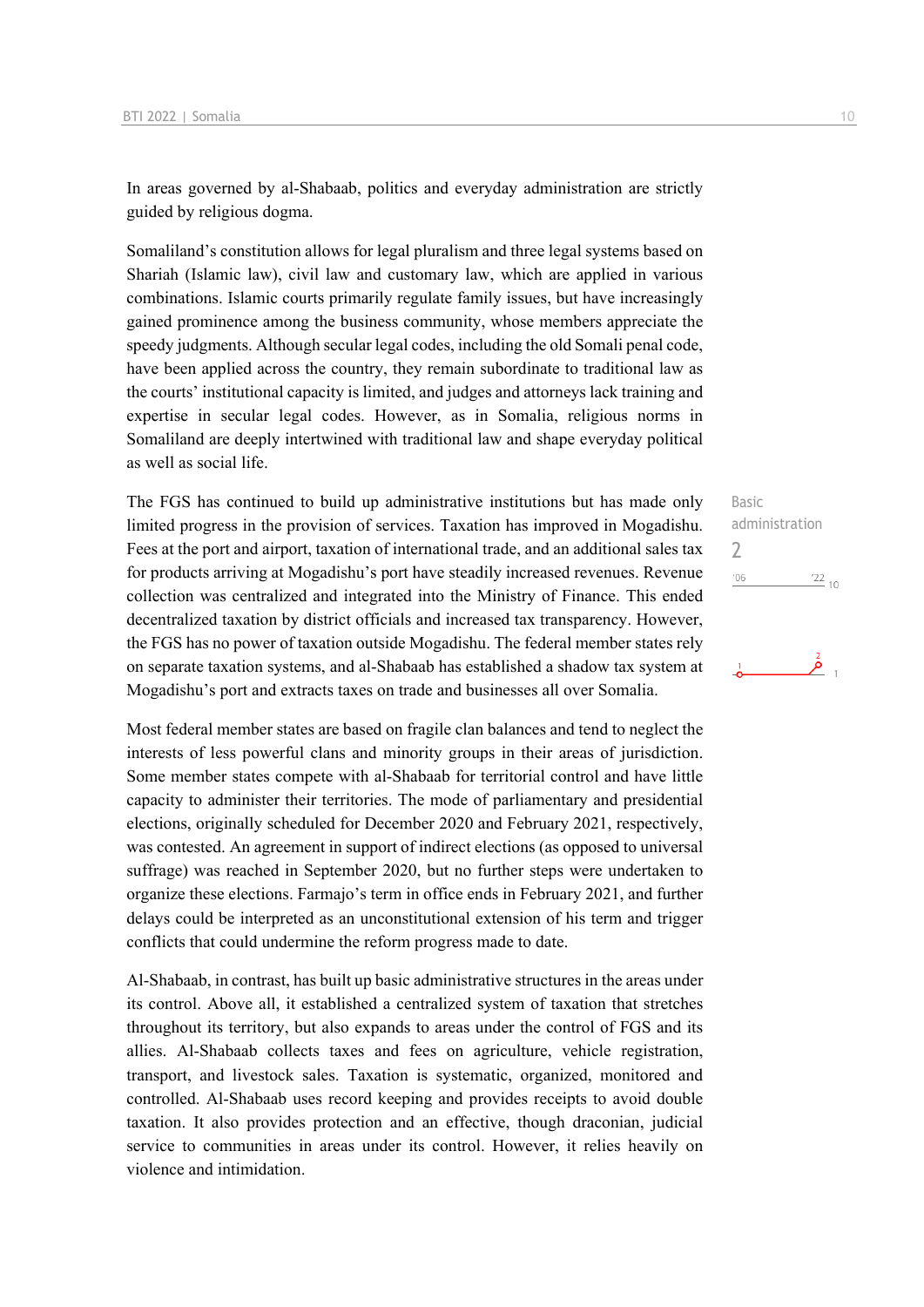No improvements were made in the provision of public goods. Most services, such as water, electricity, schooling or health care, are privatized and, for large parts of the population, remain difficult to access or not accessible at all. Security remains dependent on AMISOM.

The COVID-19 pandemic has further underscored these limitations, especially for the health infrastructure. PPP equipment was often not available for health workers and testing kits were extremely limited. With international support, a small number of testing centers and 18 isolation centers, with collectively under 400 beds, were established in thirteen cities across the country. Some mechanisms to curb the spread of the virus have been implemented, such as a night curfew in Mogadishu, the limiting of air transport and restrictions on public gatherings. However, the measures were not implemented consistently throughout the country, and FMS often implemented their own restrictions or no restrictions at all.

Somaliland, in contrast, has established administrative structures throughout its territories, although they are not fully functional and remain contested in the eastern border regions. Elected political decision-makers are here more sovereign in governing their territories, and while their decisions are usually implemented, they still must be taken with the consent of influential clan elders. With international support, the Somaliland government was able to provide some basic services to its population and has improved, for example, education and health care. Their operations continue to be hampered by the weak capacity of staff, and many of the institutions lack adequate resources and equipment.

### **2 | Political Participation**

Somalia is not an electoral democracy. The Provisional Federal Constitution that was adopted in 2012 constitutes Somalia as a multiparty democracy based on the separation of powers. The FGS developed a strategic framework and time plan for the democratic transition, initially until 2016, which was then expanded to 2020. This timeframe was not met. The political constitution of the country remains contested and questions of power and resource sharing especially were not addressed. In September 2020, the conflicting parties agreed to organize indirect elections, but preparations stalled and the December 2020 deadline was eventually missed. The COVID-19 pandemic added another layer of difficulty to the organization of elections.

During most of 2020, tensions about the electoral process increased and deepened the rift between the FGS and the FMS, notably in Puntland and Jubaland, as well as between the FGS and opposition parties. The president signed an electoral law promoting a one-person-one-vote system in February 2020. Given the lack of preparation and a highly unrealistic timeframe, President Farmajo's opponents interpreted his signature as an attempt to extend his term in office beyond February

Free and fair elections 1 $-06$  $^{22}_{-10}$ 

 $-0$  1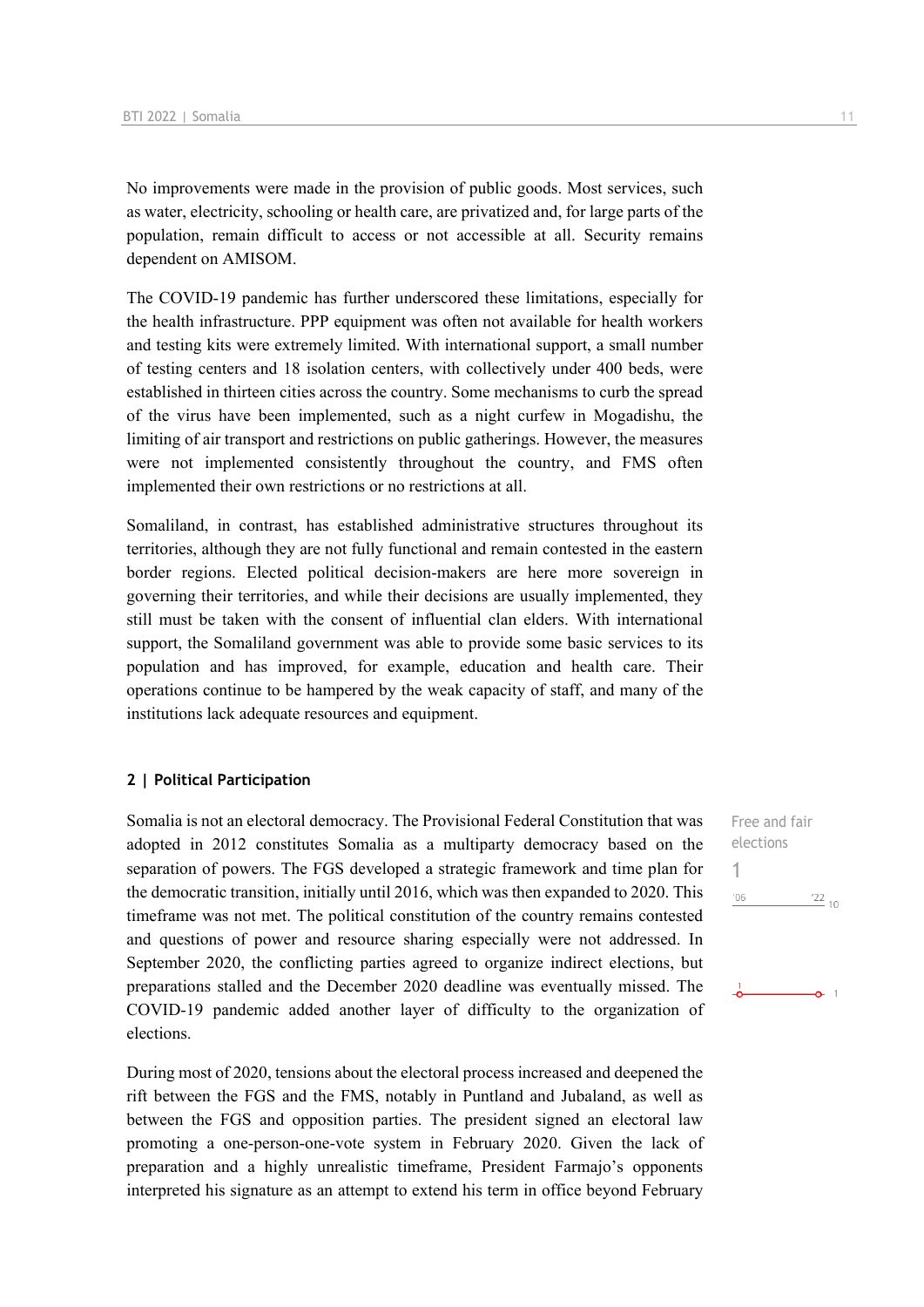2021. The lower house in the parliament approved the law, but the upper house rejected it. By September, after a series of reconciliation meetings in Dhusamareb (FMS Galmudug), political leaders agreed to organize indirect elections building on experiences from the electoral process in 2016. Clan leaders had selected delegates in regional electoral colleges who in turn elected the 275 members of the federal parliament's upper house, while the 54 members of the upper house were elected by the assemblies of the FMS. These steps are seen as a modest attempt at widening participation and enhancing the legitimacy of the election. The agreement also includes that 30% of the seats in the lower house of the parliament are reserved for women. Indirect elections continue to be organized along clan lines and elders are nominated along with the so-called 4.5 system, which provides an equal number of delegates to the four dominant clan families, while so-called minority groups together get half of the seats of a clan family. Political parties have no role in the electoral process.

Candidates for the lower house will have to pay \$10,000 to be registered, while candidates for the upper house need to pay double. Upper house members will be nominated by the FMS. Somaliland will be included in the process, with elders from Somaliland clans nominating delegates, but no election will take place within the territory of Somaliland and Somaliland rejects the legitimacy of the elder delegates and the process itself.

A significant postponement of elections bears the risk of violence as political elites may resort to mobilizing clan-based militias to underscore their demands. President Farmajo has been accused of causing delays by manipulating the electoral process, with critics pointing to the president's past attempt to place close allies in regional leadership positions (during elections in the South West State and Jubaland in December 2018 and August 2019, for example). Interferences were also reported in the Puntland electoral process, especially accusations of paying bribes to influence the selection of candidates. Bribery was, however, not limited to the FGS, as candidates were reported to pay large sums to members of the parliament in an attempt to secure votes. In January 2019, Said Abdullahi Mohamed Deni was elected the new president of Puntland, and the hand-over of power from former President Ali Gaas took place without interruptions.

The presidential elections in Jubaland in July and August 2019 were, in contrast, marred by conflicts and rising tensions between the ruling administration and opposition groups who received the support of the FGS. The FGS refused to accept the victory of Mohamed Islam Madobe in the elections, and supporters from President Farmajo's and President Madobe's clans entered into open confrontations in the Gedo region of Jubaland. On June 14, 2020, after negotiations, the FGS officially recognized Madobe, albeit only as interim president of Jubaland for two years. Madobe rejects the transition period.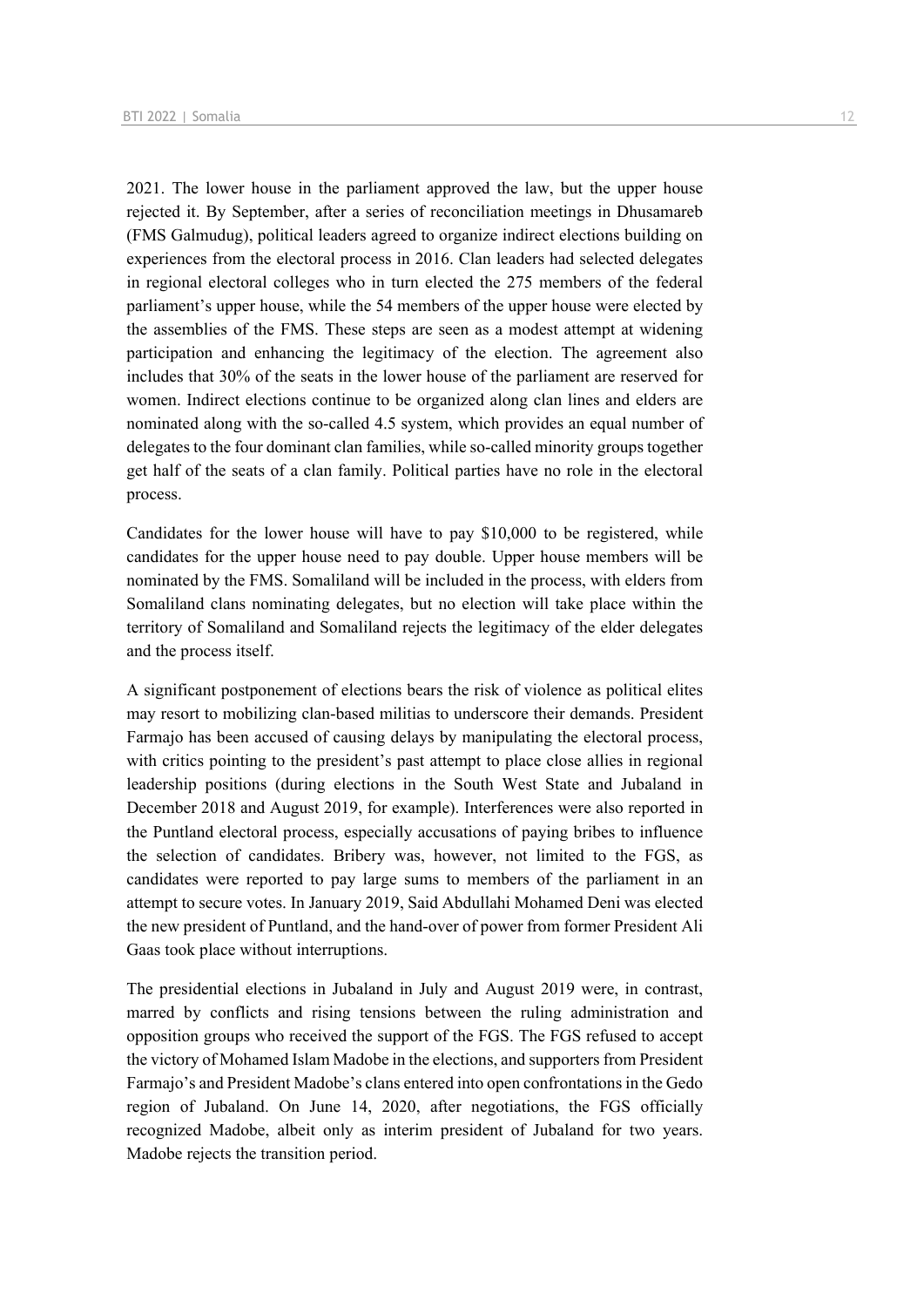Democracy in Somaliland is increasingly strained. After delays, the country managed to hold presidential elections in November 2017, which the current President Muse Bihi Abdi, of the Peace, Unity, and Development Party (Kulmiye), won with a clear majority (55%). Despite tensions, the election was considered considerably free and fair by independent observers. However, parliamentary and municipal elections, scheduled for 2019, were again postponed to May 2021.

None of the political factions in Somalia exercises power to effectively govern the country. The FGS has, with the support of AMISOM and international donors, expanded its territorial control after 2012 and has made some governance progress since. The establishment of federal member states was an important step toward the roll-out of countrywide administrative structures. However, the highly conflictual relationship between the central administration and the FGS has brought administrative reforms to a halt.

The FGS and FMS control only parts of the country's territory. Large parts of the South West State, Jubaland and Hirshabeele, are controlled by Al-Shabaab, while Galmudug shares power with Ahlu Sunna wal Jama'a, a Sufi militia formed to counter the influence and Shariah interpretation of Al-Shabaab. Puntland is the most solidified of the FMS and governs most of its territory, even though al-Shabaab and ISS are active and continue to pose a serious threat in the region.

Overall, the capacities to govern the territories which are formally under the control of FMS or FGS remained limited. Relations between the FMS and the federal government have deteriorated. Concerning security provision, the FGS relies mainly on the support of the 20,000 AMISOM forces.

In Somaliland, the government has increased its sovereignty and can govern and implement policies in most of the territory, excluding the eastern border region and some remoter rural areas. Government decisions, however, must be accepted to some extent by clan elders, if they are to be implemented smoothly.

The Provincial Federal Constitution provides for the right to association and public assembly. While officially allowed, public protests and assemblies are often restricted or met with security forces who regularly resort to violence during protests. Public demonstrations and rallies remain risky for citizens and have in the past regularly resulted in casualties.

Fifteen civilians died when security forces intervened in demonstrations against the arrest of presidential candidate Mukhtar Robow in Baidoa in December 2018. The UN Special Representative, Nicholas Haysom, who raised concerns about the government's actions, was expelled from the country in January 2019. A motorcycle taxi demonstration against violence at roadblocks in Mogadishu in April 2019 was stopped by security forces and led to the death of seven people. An anti-government demonstration in Mogadishu in December 2020 against the delay of elections was accompanied by gunfire. In January 2021, people went to the streets of Mogadishu to protest against claims that Somali soldiers were deployed in the Tigray conflict.

Effective power to govern 2  $-06$  $122_{10}$ 





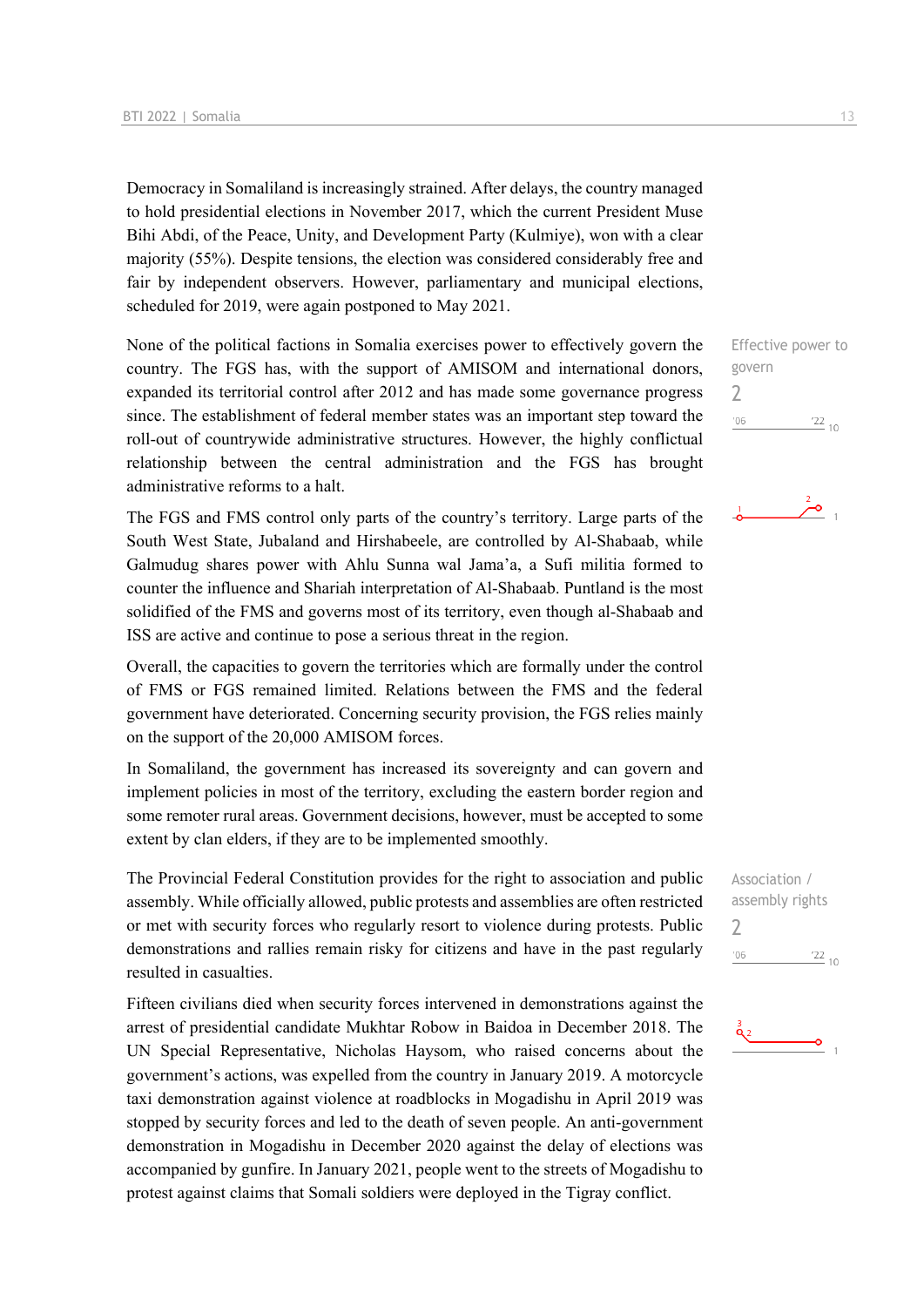To contain the spread of COVID-19, the FGS and FMS promoted social distancing measures, closed schools and madrassas, and restricted public gatherings. A partial lockdown was initially introduced but not sustained. Travel between cities was reduced. Mogadishu imposed and initially enforced a night-time curfew between 8 pm and 5 am in April 2020. The curfew resulted in the death of two civilians who were shot by security forces. This led to protests and was subsequently not sustained.

In areas controlled by al-Shabaab, association and assembly are fully restricted, and civil society organizations, aid workers and journalists regularly become victims of both targeted killings and indiscriminate attacks.

Throughout Somalia, civilians bear the brunt of the violence. The number of civilian casualties and the rate of internal displacement remained high during the reporting period. The vast majority of civilian casualties are attributed to al-Shabaab. But security forces of the federal government and the member states also continue to be accused of abusing and killing civilians, as well as of prolonged detention and military trials of civilians suspected of working for al-Shabaab. Military courts in Puntland during 2019 were accused of subjecting civilians, including teenagers, to fast trials, imprisonment and even torture.

In Somaliland, the right to association and assembly is guaranteed in the constitution. Most NGOs and political parties operate without serious interference. However, the reporting period saw a trend toward authoritarian restrictions and arbitrary arrests of government critics, among them journalists and opposition leaders. In May 2019, Somaliland's security forces used violence during a rally organized by the political opposition and unlawfully arrested and detained two party leaders. The government's responses to COVID-19 included the closure of schools and office-based businesses and the prohibition of gatherings and social events starting in March 2020. The government initially also closed mosques but opened them again due to pressure from religious leaders and instead issued guidelines. International flights were restricted. These measures were lifted in July 2020.

The Provincial Federal Constitution and the Constitutions of the FMS provide for freedom of opinion and expression. The constitutions are, however, not harmonized and they contain different sets of restrictions, such as prohibitions on speaking against Islam, if public safety, order or stability are disturbed, or if expressions are unethical (without however specifying what is considered unethical). Political activists and opponents of governing authorities are often intimidated and can at any time face repression and beatings or violent arrests by security forces of both the national and regional states. The state and regional security forces, prominent among them, the National Intelligence and Security Agency (NISA), are regularly accused of severe human rights violations. The Covid-19 pandemic had no effect on the already limited freedom of expression.

Freedom of expression  $\overline{\phantom{0}}$  $\frac{22}{10}$  $06'$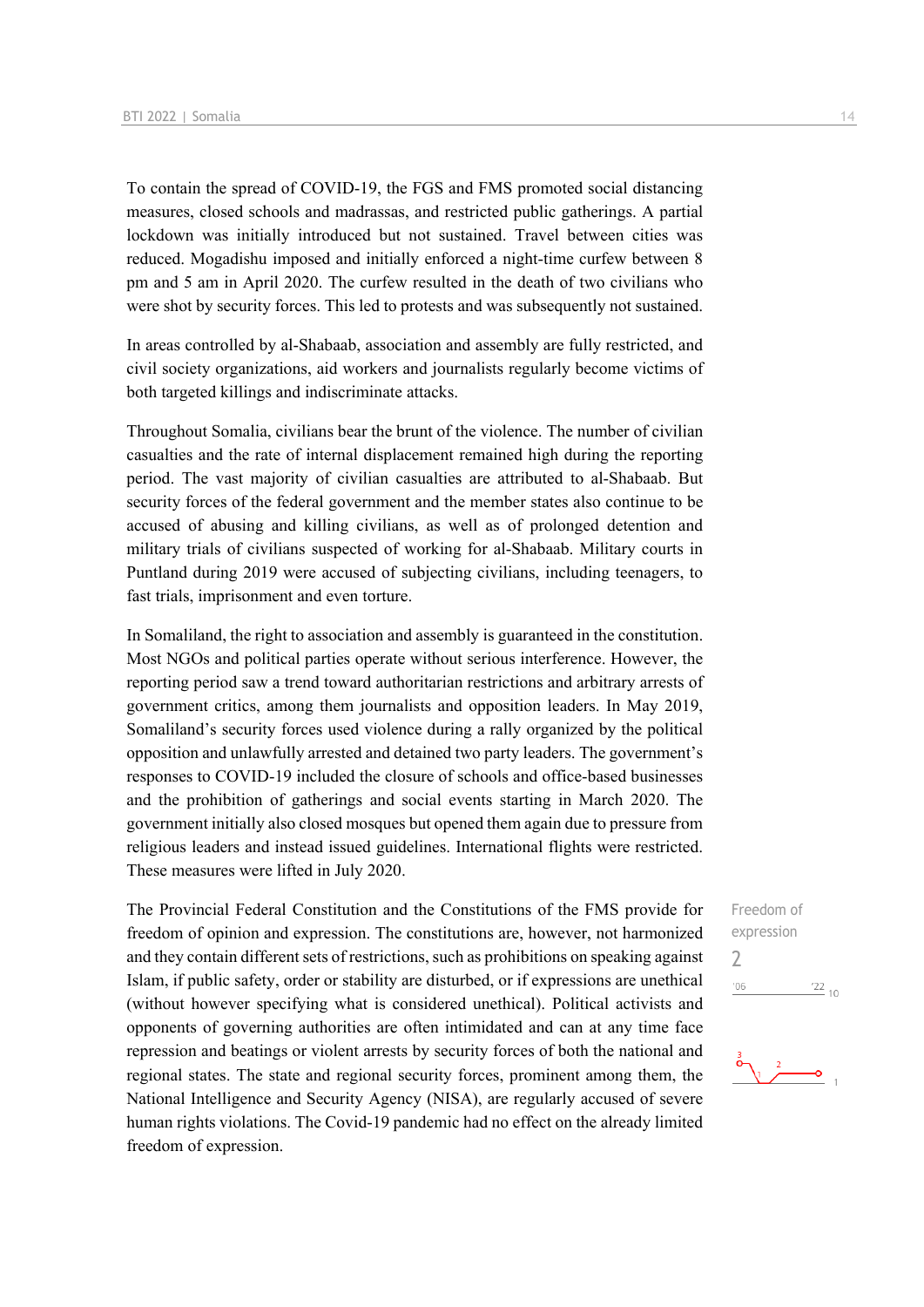Somalia saw the establishment of a broad number of regional media outlets, including newspapers, TV, radio, online media outlets and media associations, some partisan and with factional links, others lobbying for media rights, freedom of expression, and improvement of journalism. Generally, however, journalists in Somalia operate in a hostile environment and face intimidation, arbitrary arrests and harassment by state, clan-based and Islamist authorities.

Puntland tried to introduce the mandatory registration of journalists and media outlets in 2019. The move was interpreted as an attempt to control journalists and caused protests which were answered by raids on media outlets and arrests of media workers. Puntland, however, eventually halted the process. In August 2020, President Farmajo approved a controversial media law which has been criticized by leading human rights organizations. The law, albeit it provides rights of expression, also contains restrictions and vague wordings that provide scope for abuse of media freedom.

In areas under Al-Shabaab, independent media and journalism are prohibited. Al-Shabaab runs radio stations that broadcast a mixture of political propaganda and religious sermons. The Islamist militia also continued to threaten and harass media workers in areas outside its direct control.

Although Somaliland's 2001 constitution guarantees the right to freedom of expression, including press freedom, the authorities continued to prosecute people under the 1964 penal code, which contains several overly broad and vaguely worded provisions that can be used to unduly restrict the right to freedom of expression. The Somaliland government has temporarily shut down websites and media outlets, among them major television stations in June and September 2019. In June 2020, Somaliland's Minister of Information shut down a TV station because it did not properly broadcast the president's address to the nation on the Independence Anniversary.

Somalis within the country as well as the Somali diaspora with access to social media continue to possess the ability to voice criticism and dissent on those mediums but face organized personal attacks if they do.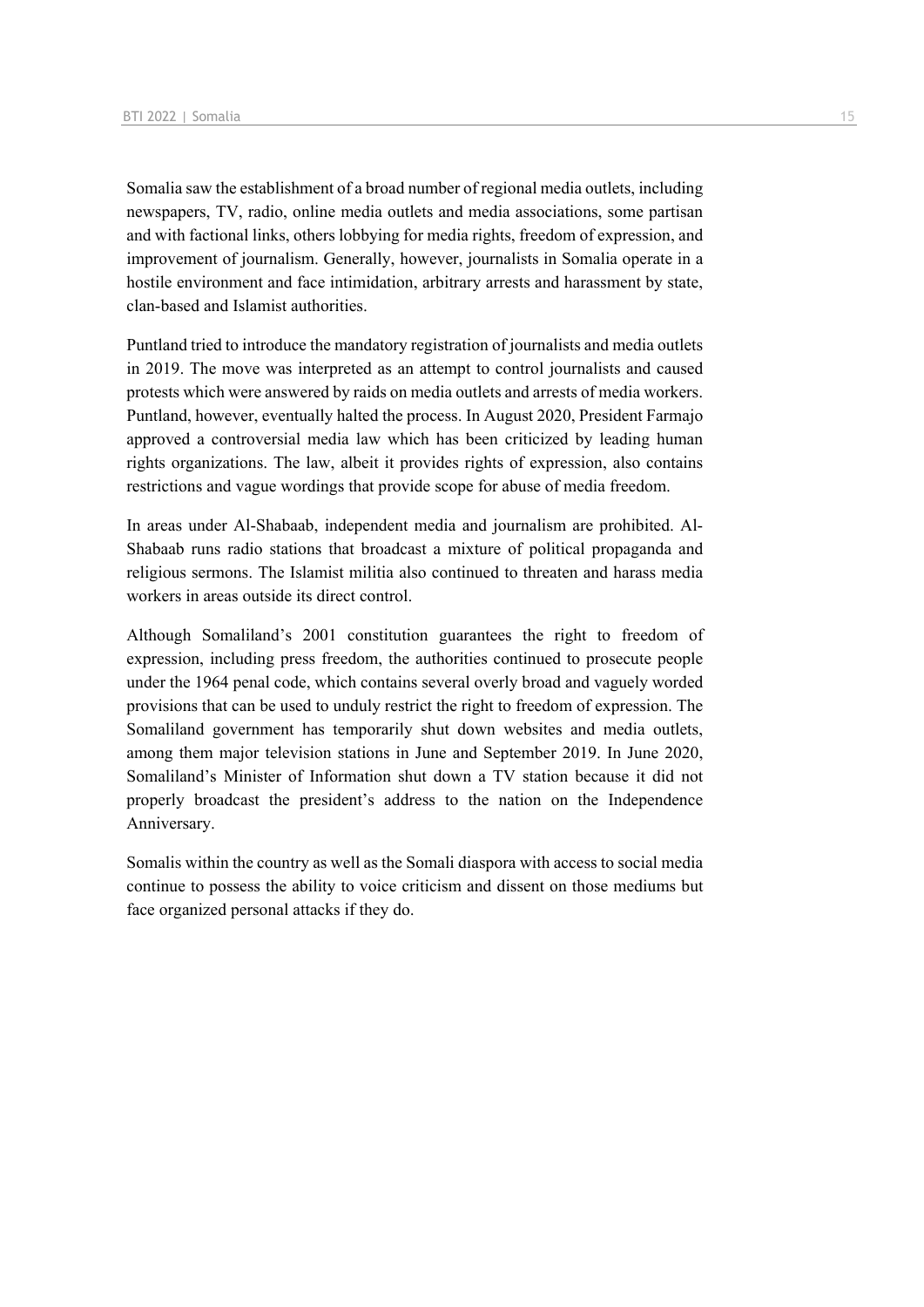### **3 | Rule of Law**

There is no strict separation of powers, whether in the areas controlled by the FGS or the FMS. The establishment of key government institutions progressed, and in parts, there seems to be a clearer division of labor between the ministries. However, nepotism, corruption and clan-based decision-making impede the independence of the powers. Reform of the judiciary stalled during much of the reporting period. The judiciary played no role in the containment of the COVID-19 crisis. The FGS has established a task force to deal with the pandemic. The task force includes line ministries, major UN agencies, NGOs and donors. The developed response plan to contain the spread of COVID-19 included restrictions on gathering and movement which were imposed by the government. However, most restrictions were only upheld between April and July or August 2020, respectively.

In Somaliland, although there is a much clearer separation of power, the executive tends to influence both the legislative and the judiciary to a substantial extent. The judiciary also continues to lack sufficient funding and training. Judges are often selected on the basis of clan or political affiliation.

There is no countrywide rule of law. The reform of the judiciary system moves slowly. Secular legal institutions remain in a nascent stage, are understaffed and are regularly accused of corruption. Additionally, there is no countrywide agreement over the basic framework, institutional structure and composition of the legal system. Somalia is characterized by legal pluralism, and the formal courts run parallel to two other legal systems: a customary law (xeer), which is negotiated on a case-by-case basis and implemented by elders; and Islamic Shariah law, which is, however, interpreted quite differently in different courts and locations.

State courts at the district level in Mogadishu and some courts in other cities were established in the last decade.

Military courts were established under a state of emergency in 2012 to deal with cases related to Islamist terrorism and militia violence. However, they also tried civilians, albeit usually for offenses related to terrorism, do follow neither basic standards nor due processes and are regularly accused of severe human rights violations. Their verdicts often contain long-term sentences or executions. Intelligence agencies and special forces operating in Mogadishu, Puntland and Jubaland continue with arbitrary arrests, detaining people for longer periods and without charge and without following due process.

The independence of the judicial system is, in all regions, a serious concern. Generally, people display little trust in the formal legal institutions, which are difficult to access, costly, deemed inefficient and open to political and clan-based manipulations. Salaries for judges are irregular, court fees are high and often



| Independent |                 |  |
|-------------|-----------------|--|
| judiciary   |                 |  |
| 1           |                 |  |
| '06         | $\frac{22}{10}$ |  |
|             |                 |  |
|             |                 |  |
|             |                 |  |
|             |                 |  |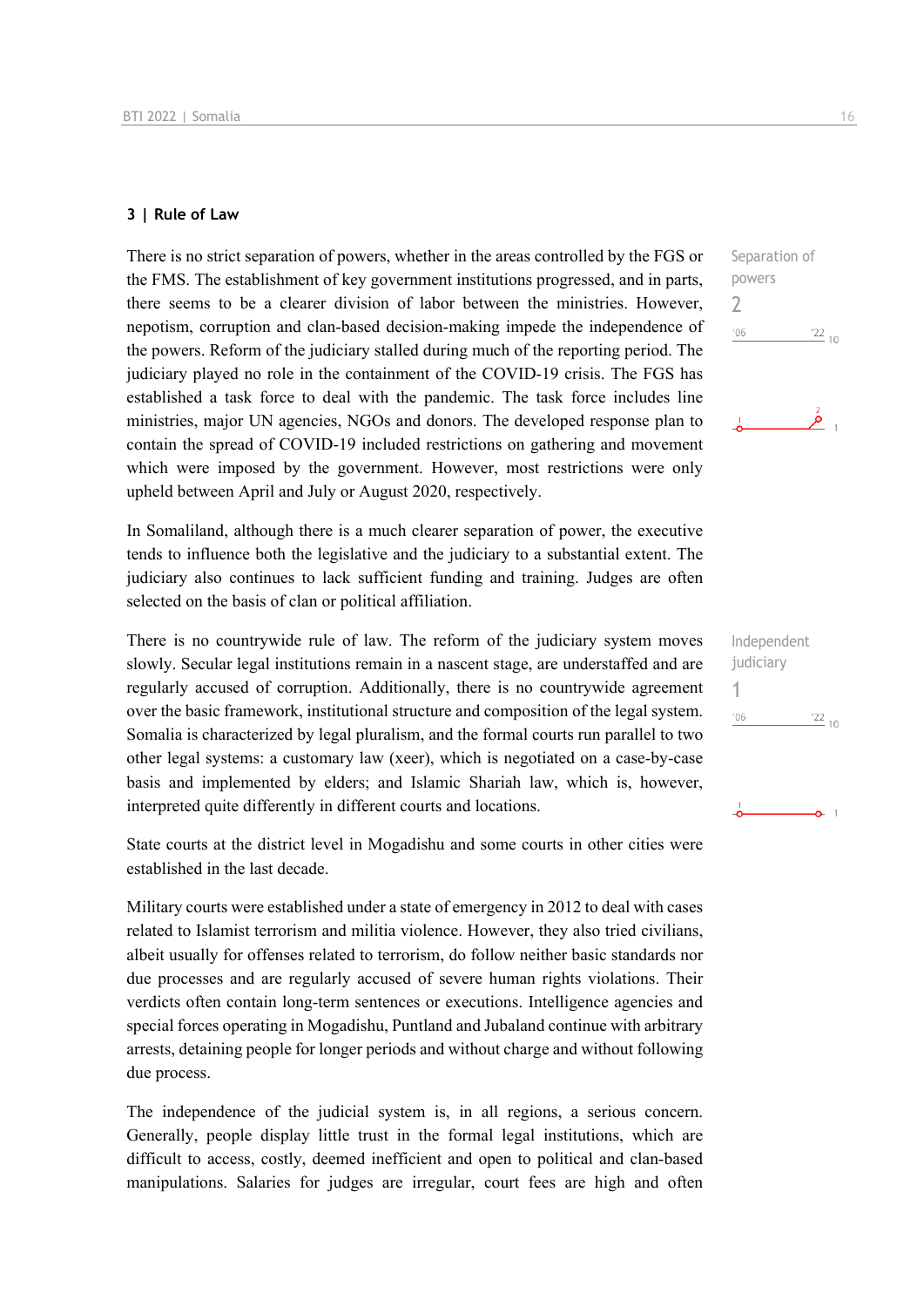informal. Legal personnel in all courts lack training. In contrast, Shariah courts, many financed by private business owners, and the legal services provided by al-Shabaab are often described as efficient, less corrupt, faster and more just.

A survey in Mogadishu in 2014 established that only 13% of interviewees trust courts, while 48% rely on customary and 29% on religious mechanisms. The availability of different legal codes, among them the Italian, British, and, before the state collapsed, the Somali, complicates adjudication. Judges often base decisions on clan or political considerations. They are regularly accused of corruption and misconduct. No proper oversight mechanisms or safeguards against arbitrary arrests or detentions exist.

Somaliland's constitution allows civil law, Shariah and customary law, three legal systems, as long as they don't contradict Shariah. A legal infrastructure and a court system that reaches most urban centers exists. Mobile courts increase the territorial outreach of the judiciary, which is composed of a four-tiered court system: a Supreme Court, regional appeal courts, regional courts and district courts. However, courts are regularly criticized as dysfunctional, and judges and other personnel in the judiciary lack capacity and formal qualifications. Judiciary processes are rather slow. The judiciary also lacks independence from the executive, as judges are often appointed on the basis of clan or political association, and it is underfunded. Additionally, clan elders are regularly reported interfering in and influencing court cases.

Corruption and the misappropriation of domestic revenues and foreign aid are endemic in Somalia. The indirect election model further increases the risk of corruption. Vote-buying, bribery and all other forms of corruption and fraud were pervasive in the last indirect election. President Farmajo started his term in office in February 2017 with the promise of fighting corruption, but steps to contain it were modest. The federal administration has introduced some internal audit and control mechanisms, although no information is available as to whether and how well they work. Financial irregularities characterized the take-over of the country's civil aviation by an international body in mid-2019. The Somali Civil Aviation Authority allegedly simply wrote-off a \$4.8 million debt owed by the local company, Jubba Airways Limited.

In June 2020, the FGS endorsed a National Anti-Corruption Strategy and additionally ratified the African Union Convention on Preventing and Combating Corruption. The Convention was already signed in 2006 but had not been ratified. Overall, the progress in the fight against corruption remains very limited, and Somalia was in the 2020 Corruption Perception Index again ranked among the most corrupt countries in the world.

Endemic corruption includes the payment of bribes for governmental contracts and the diversion of international aid. Corruption is also known for land and property transfers, the latter especially in larger cities where land and real estate prices are

Prosecution of office abuse 1 $'06$  $^{22}_{-10}$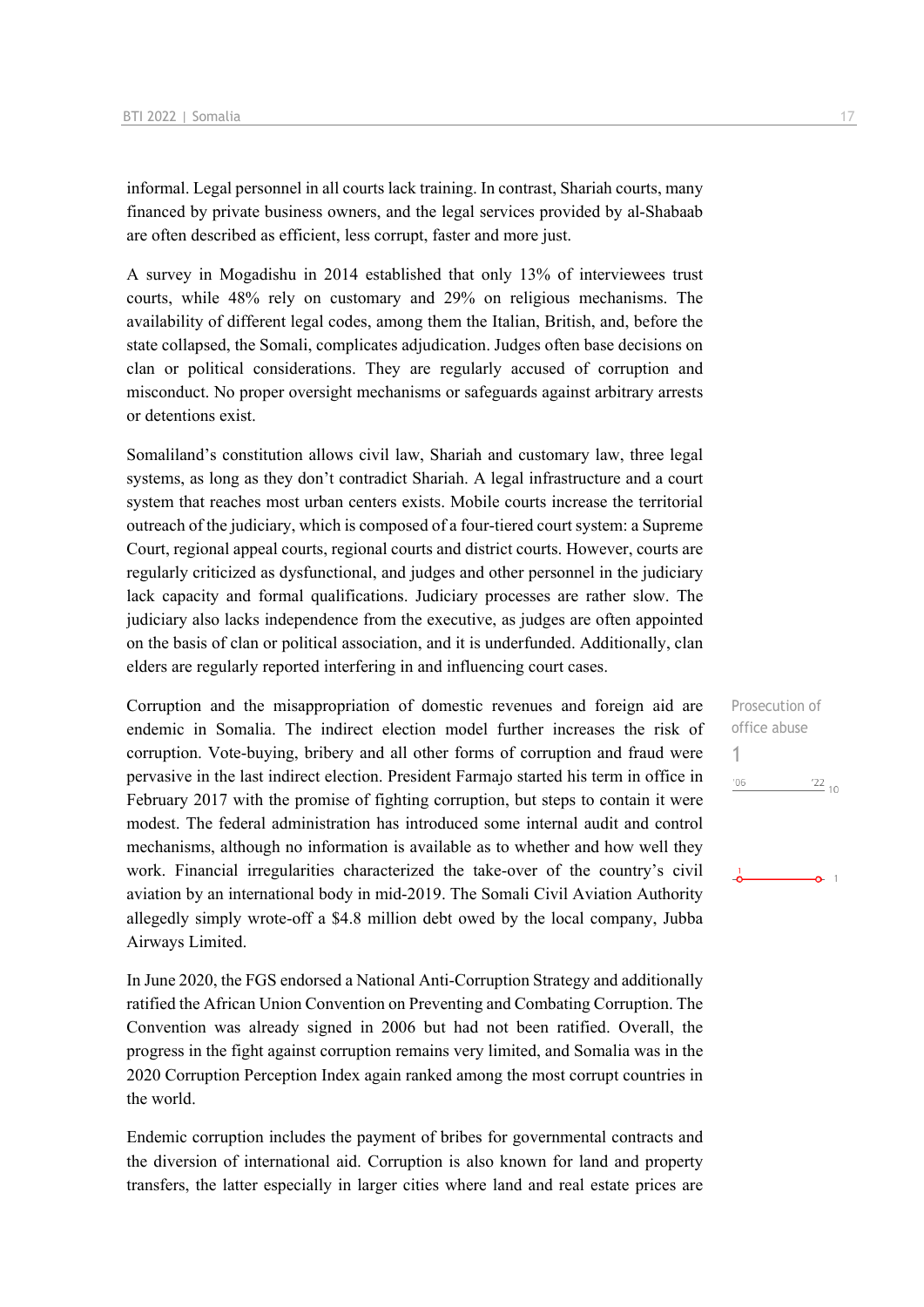spiking. Diversion of aid continues to be widespread in Somalia, and vulnerable people, in particular internally displaced persons (IDPs), have had to pay for access to camps. Corruption was also reported around COVID-19 interventions.

To date, persecution of corruption remains an exception in Somalia, where accountability mechanisms to oversee the conduct of public servants or politicians are missing. Corrupt officials mostly enjoy impunity. While individual cases of dismissal due to corruption are known, there are usually no legal repercussions. The inability or lack of will of the Federal Institutions and donors to address endemic corruption hampers the ongoing state-building process, makes institution-building ineffective and undermines citizens' trust in state institutions.

In Somaliland, corruption and nepotism continue to be a serious problem and are often practiced on a clan basis. No further institutional safeguards were developed in the reporting period. Concerns about corruption were especially raised about international contracts given out by the Somaliland government to the United Arab Emirates (UAE) for a 30-year lease to manage and renew the port in Berbera in 2016.

In Somalia, civil and human rights are regularly and systematically violated. Conflicting political actors in southern and central Somalia have been involved in severe and systematic human rights violations in recent years. Civilians bear the brunt of armed conflicts due to indiscriminate attacks and the disproportionate use of force. The UN has recorded over 1,100 civilian casualties in 2019, and 596 in the first half of 2020. Approximately two-thirds of these casualties are attributed to al-Shabaab's indiscriminate use of improvised explosives, suicide bombings and shelling alongside targeted assassinations. The other third is attributed to regional and federal security forces, AMISOM, foreign forces and air raids.

The National Intelligence Organization (NISA) and the Puntland Intelligence Agency (PIA) have detained children suspected of working with al-Shabaab and have used unlawful methods during investigations, and in some cases, torture. The state's security forces were also accused of using indiscriminate violence against civilians while fighting over land, during controls at roadblocks, in forced evictions or disarmament operations. Civilians were also targeted in localized clashes between clans and in revenge killings.

Displacement and forced evictions of people in urban areas continued on a massscale. 2020 saw over one million new displacements caused by violence, environmental shocks, flooding and the loss of livelihoods due to a severe locust infestation. Forced evictions also continued unabated in urban areas. By September 2020, 65,000 people were forcefully evicted in Mogadishu, according to a Human Rights Watch report. Only Baidoa announced it would temporarily stop evictions to mitigate the impact of COVID-19 on the urban poor.

Civil rights 1 $^{\prime}06$  $\frac{22}{10}$ 

 $\bullet$  1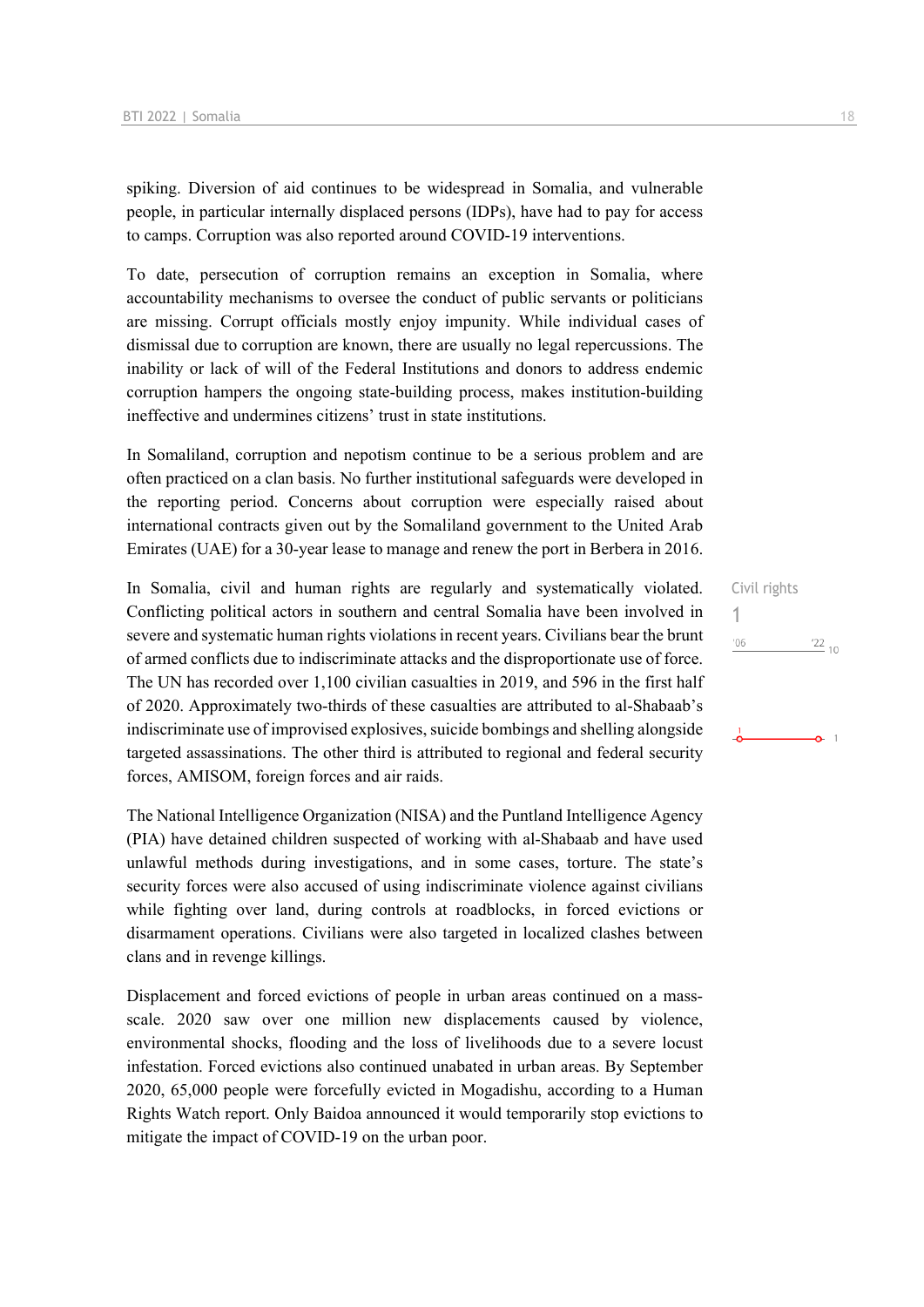Al-Shabaab has, in the areas under its control, systematically violated civil rights and has arrested, beaten and even executed civilians, be it that they are labeled as apostates or accused of spying for the West.

Women and girls in Somalia lack protection and are subject to various forms of gender-based and sexual violence. Over 100 cases of conflict-related sexual violence were documented by the UN in 2020, often involving underage girls. Internally displaced women are particularly vulnerable to sexual and gender-based violence by members of the security forces as well as by civilians. Domestic violence is rampant in Somalia.

A "sexual intercourse and related offenses" bill tabled by the speaker of the parliament in August 2020 caused heated debates in Somalia and was criticized by many women and human rights organizations for allowing child marriage, reducing penalties for forced marriage and excluding a range of sexual offenses.

All parties were accused of recruiting child soldiers, but Al-Shabaab was reported to systematically kidnap children of minority groups, or to use violence to press communities and elders to hand over young recruits. All parties were involved in the forcible displacement of civilians, often in an attempt to annex farmland or urban public land.

In the urban centers of Somaliland, some basic rule of law has been established, and the police force, the judiciary and other government institutions are working reasonably well. However, in the more remote areas, local authorities, mostly elders, provide for a legal order. In such contexts, the rights of women, children and local minority groups are frequently insufficiently guarded. The Somaliland House of Representatives passed in 2018 legislation on rape and sexual offenses that outlaws all forms of sexual violence, including forced and child marriage. After protests of elders and Imams, the government halted the application of the law, and the Lower House approved an amended "rape and fornication" bill in August 2020. The new law was widely criticized by human rights and women's organizations for allowing child marriage and forced marriage and excluded the possibility of rape within marriage. The bill has not yet been approved by the Guurti.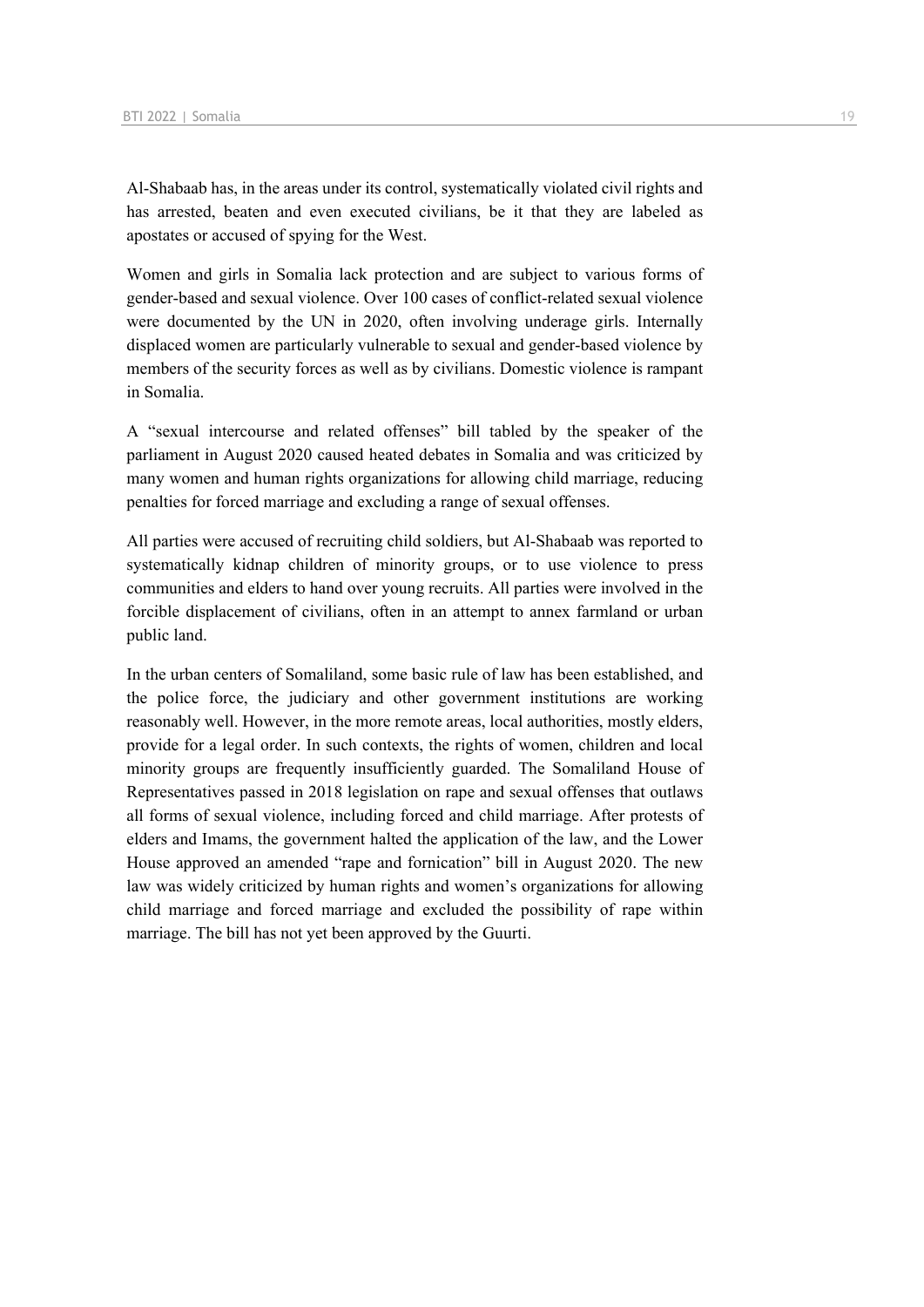### **4 | Stability of Democratic Institutions**

There are no democratic institutions in southern and central Somalia. The transition toward democratic elections was yet again postponed in 2020. Indirect elections are scheduled for the beginning of 2021, but no election date is yet set. Negotiations on when and how to organize the elections between the federal member states and the FGS are ongoing at the time of writing. The president's term in office ended on February 8, 2021.

The indirect elections held in Somalia reflect a consociational democratic model that provides very limited democratic roles for a small number of community representatives.

The FGS has committed itself to democracy but failed to translate this commitment into practice. International pressure to organize general elections failed twice in 2016 and 2020. These goals were unrealistic given the Islamist insurgency, the government's limited control over its territory, enduring conflicts among political elites and high security dependency on international actors. President Farmajo has insisted on upholding the election plan, which his opponents have interpreted as an attempt to extend his term in office. By September 2020, all involved parties agreed to resort again to an indirect electoral model, in which elders from clans select delegates for electoral colleges, which in turn elect the 275 members of the federal parliament's upper house. The 54 members of the upper house are to be elected by the assemblies of the FMS. This system upholds an agreed-upon system of clan balance in the parliament but fosters clan-based rather than democratic political practice as well as discriminating against women.

The commitment to democracy in Somaliland is facing considerable strain. Since Somaliland embarked on a path toward democratic representation after a public referendum in 2001, no election was organized in time. The country has nonetheless organized three presidential and two municipal elections. Citizens were, however, only once allowed to elect the 82 representatives to parliament in 2005. The same parliamentarians have thus been in power for more than 15 years and have, together with the House of Elders, regularly agreed to extend the time of their mandate. The House of Elders was never publicly voted for and its members have been in power since the 1990s.

Across Somali society, a strain of thought informed by one interpretation of Islam holds that democracy is illegitimate. It is unclear what percentage of the Somali population embraces this view.

Performance of democratic institutions

 $122_{10}$ 

 $\frac{22}{10}$ 

 $\alpha$  1

Commitment to democratic institutions

1

 $'06$ 

1

 $^{\prime}06$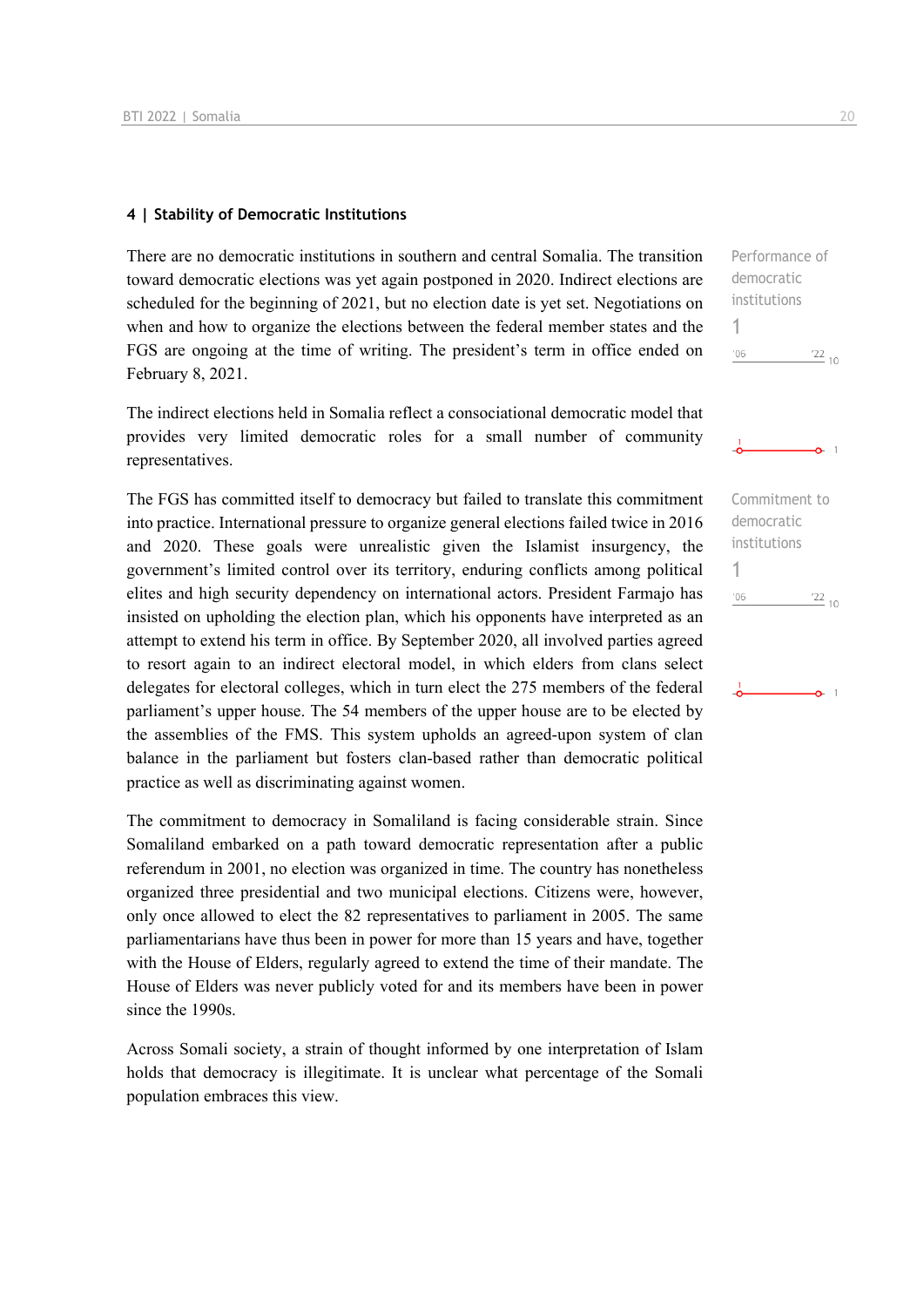### **5 | Political and Social Integration**

Somalia has enabled the registration of parties in 2017. By 2020, the National Independent Electoral Commission has registered 108 parties. In preparation for the elections, six major parties formed the Forum for National Parties. The forum is led by former President Sharif Sheikh Ahmed, leader of the Himilo Qaran party, and includes many prominent figures, among them also former president Hassan Sheikh Mohamoud, now the leader of the Peace and Development Party. The registration of parties provided a first step in the transition from clan-based political representation toward multiparty democracy. Parties are usually grouped among their leaders and seem to have few ideological differences. Political parties have no role in the indirect election planned for early 2021.

The Republic of Somaliland legalized the formation of political associations in 2001. Following local council elections in 2002, three of these associations were officially registered as political parties. According to the Somaliland constitution, and to avoid the proliferation of clan-based parties, only three parties and no independent candidates are allowed to compete in elections. A new electoral law in 2011 allowed additionally registered associations to compete in municipal elections. In all, seven political groups were contesting the council election in 2012, which also determined the next three parties to be allowed to compete in the presidential elections scheduled for 2017, which have yet to take place.

The Somali public is politically weak and fragmented by clan affiliation. Cooperative organizations or interest groups that operate independently of either the clan system or religious affiliation are rare in both Somalia and Somaliland. Social conflicts are mostly perceived and articulated as conflicts between clan groups. However, some interest groups do exist, such as chambers of commerce and trade unions, but the latter is rather weak. Some civic groups, often led or supported by the diaspora or funded by international organizations, work to promote wider social issues such as women's rights.

In the area controlled by al-Shabaab, public life and opinion are under the tight control of the militia, and the formation of interest groups beyond religion-based groups is forbidden.



| Interest groups |            |
|-----------------|------------|
|                 |            |
| '06             | $^{22}$ 10 |
|                 |            |

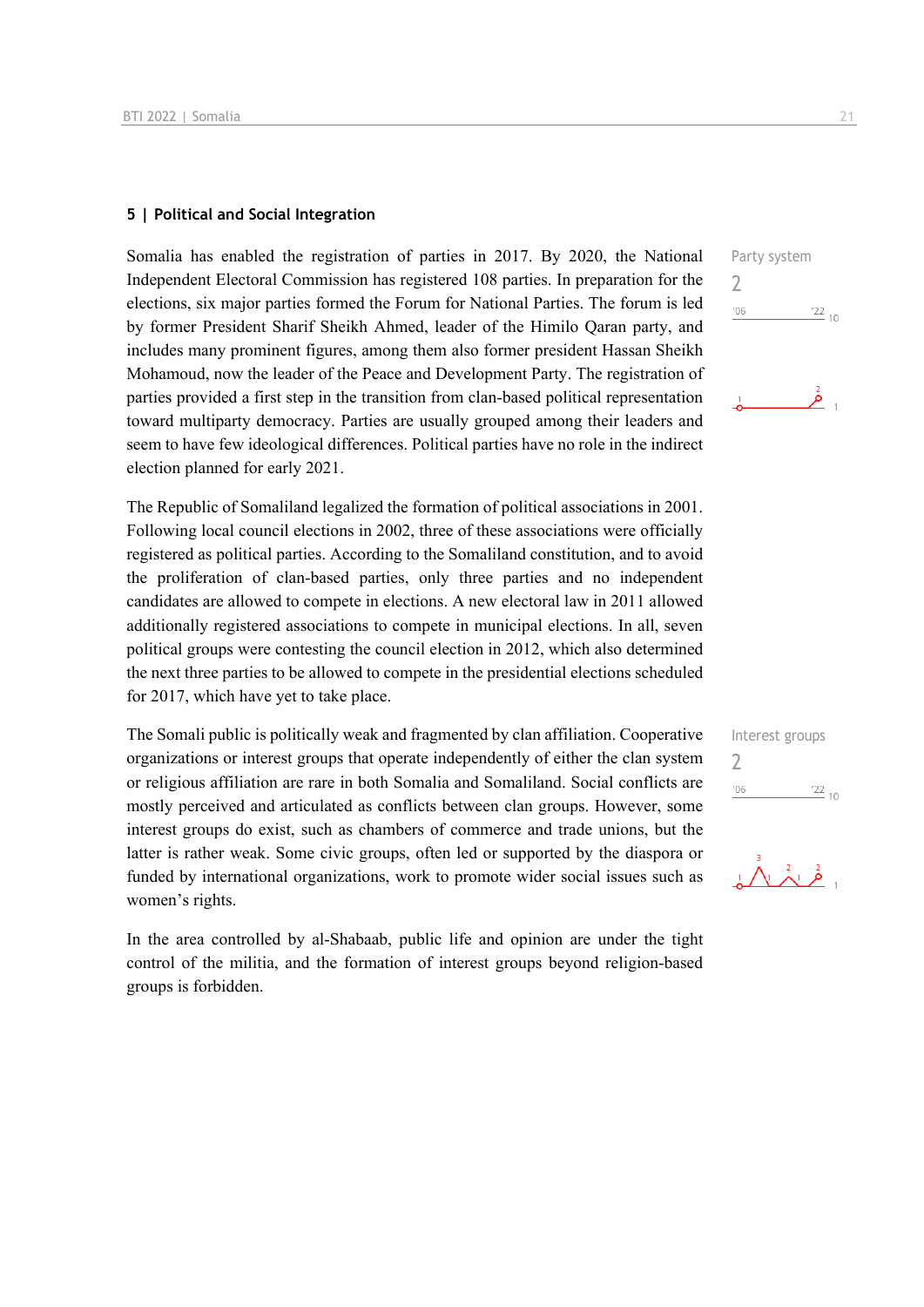A nationwide survey of attitudes toward democracy has never been conducted in Somalia. Attempts to establish a multiparty system were abolished with the military coup in 1969. While numerous political parties have been formed in the last two years, their commitment to democracy has not yet been tested. However, democratic norms and procedures are also found in the traditional system, which points to an acceptance of democratic ideals within the Somali population.

The formation of social self-help groups and the construction of social capital is a prerequisite for survival within the volatile and conflicting sociopolitical context of Somalia. Social capital is often based on kinship lines and is grounded primarily in extended family systems. Membership in Islamic organizations and associations provides further opportunities for social organization across clan lines. There is also an emerging form of social capital among members of the younger generation, at least in certain parts of Somalia, who share biographical experiences and interests (education or jobs) and who sometimes organize themselves in youth organizations or gather in informal discussion groups and online networks.

Worsening levels of political polarization, often expressed in clannist terms, have eroded trust and cross-clan social capital over the past year. Reliance on trust and social support within clan groups has become the main safety mechanism in Somalia.

### II. Economic Transformation

### **6 | Level of Socioeconomic Development**

Barriers to the development of the Somali economy remain high. The ongoing Islamist insurgency as well as political and resource conflicts among the social and political elites generate a climate of generalized insecurity. Inequitable distribution of resources and entrenched structural inequalities further impede the socioeconomic development of the country. The economy remains vulnerable to ecological shocks. The last decade saw two famines that caused enormous destruction to Somalia's economy. They have led to an agricultural collapse and left approximately half of Somalia's population in food insecurity. While the economy initially started to recover after 2017, it remained vulnerable to ecological shocks such as the severe desert locust infestations and severe floods in 2019 and 2020. These shocks contribute, together with the COVID-19 pandemic, to an unfolding humanitarian crisis. Over six million people were classified as food insecure in mid-2020, with an estimated two million people facing severe hunger.

#### Question Score

# Socioeconomic barriers 1 $\frac{22}{10}$  $106$

Approval of democracy n/a  $-06$  $\frac{22}{10}$ 



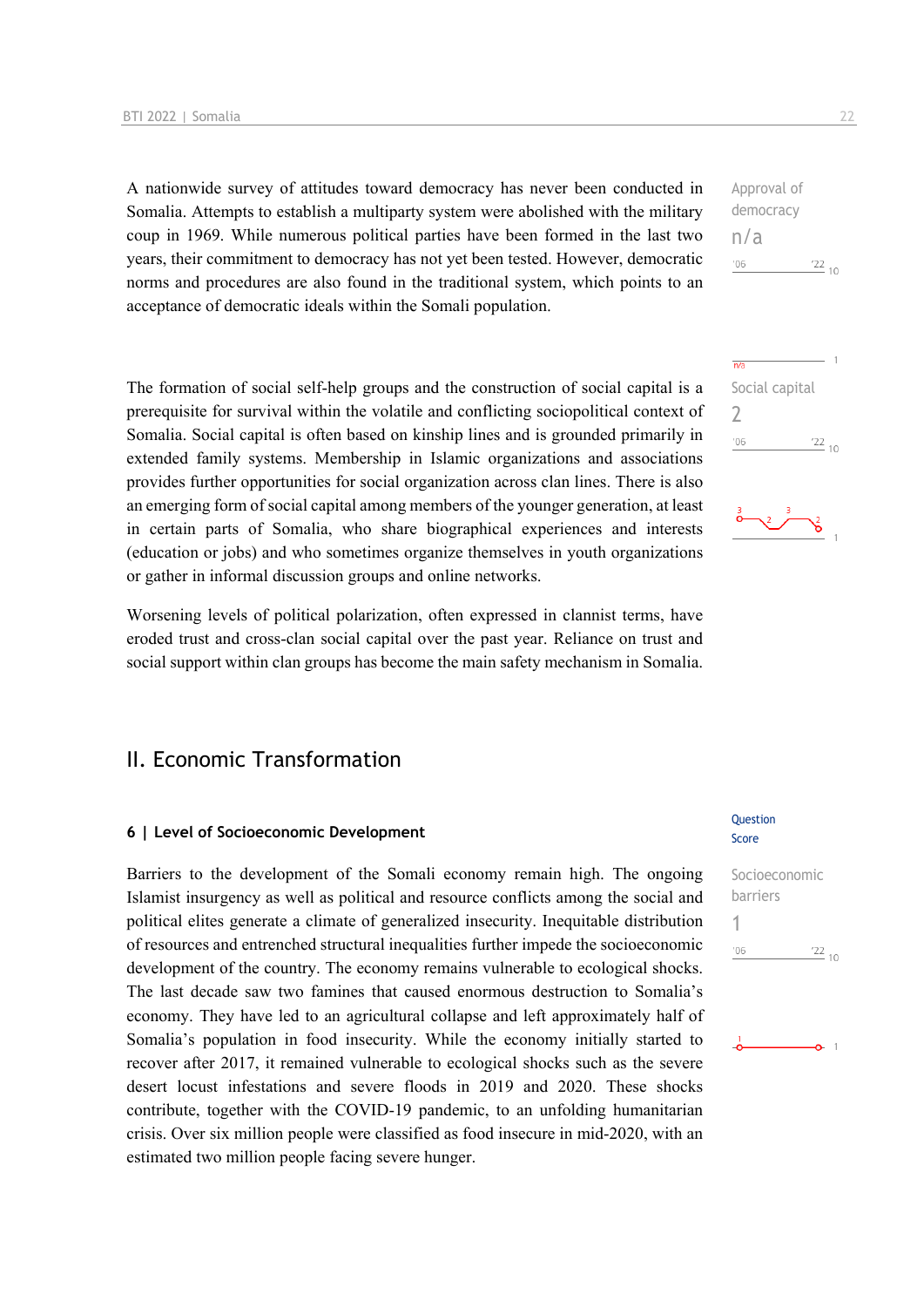Throughout Somalia, minority and caste groups have been traditionally excluded from politics and the economy and have been kept in inferior positions, despite their often vital economic contribution as specialized workers and traders. Women as a whole have been facing many barriers to participating in the economy, and often have not owned much capital on their own. This exclusion was upheld until 1991, despite the Somali government paying lip-service to social reform and equality. After the collapse of the state, these inequalities and exclusions worsened.

Another dramatic development impeding economic development are massive displacements caused by a combination of violent conflicts and environmental shocks, and increasingly so by forced evictions that accompany urban reconstruction. Rapid and unregulated urbanization is visible in most major cities. Approximately 70% of the Somali population is living below the poverty line, and the situation is even worse for the internally displaced population (IDPs) which accounts for 2-3 million people. IDPs living in camps are among the most vulnerable population group and are exposed to many forms of violence. Due to poor housing conditions in overcrowded settlements and lack of access to clean water, displaced people face a greater coronavirus infection risk and cannot self-isolate or adhere to social distancing. Mobility barriers imposed to prevent the spread of the COVID-19 virus have particularly damaging effects on urban poor and displaced people, impeding their ability to secure a livelihood.

On the positive side, in March 2020, the IMF and World Bank approved Somalia's eligibility for debt relief under the Enhanced Heavily Indebted Poor Countries (HIPC) Initiative. Beyond the significant reduction in obligations of repaying external debt, Somalia has gained better access to financial resources and development aid, and currently also to international instruments aimed at mitigating the impact of the global COVID-19 pandemic.

| <b>Economic indicators</b> |      | 2017   | 2018   | 2019   | 2020   |
|----------------------------|------|--------|--------|--------|--------|
|                            |      |        |        |        |        |
| <b>GDP</b>                 | S M  | 4508.8 | 4720.7 | 4942.3 | 4917.6 |
| GDP growth                 | $\%$ | 1.4    | 2.8    | 2.9    | $-1.5$ |
| Inflation (CPI)            | $\%$ | ٠      | ٠      | ٠      |        |
| Unemployment               | $\%$ | 13.0   | 12.9   | 12.8   | 13.1   |
|                            |      |        |        |        |        |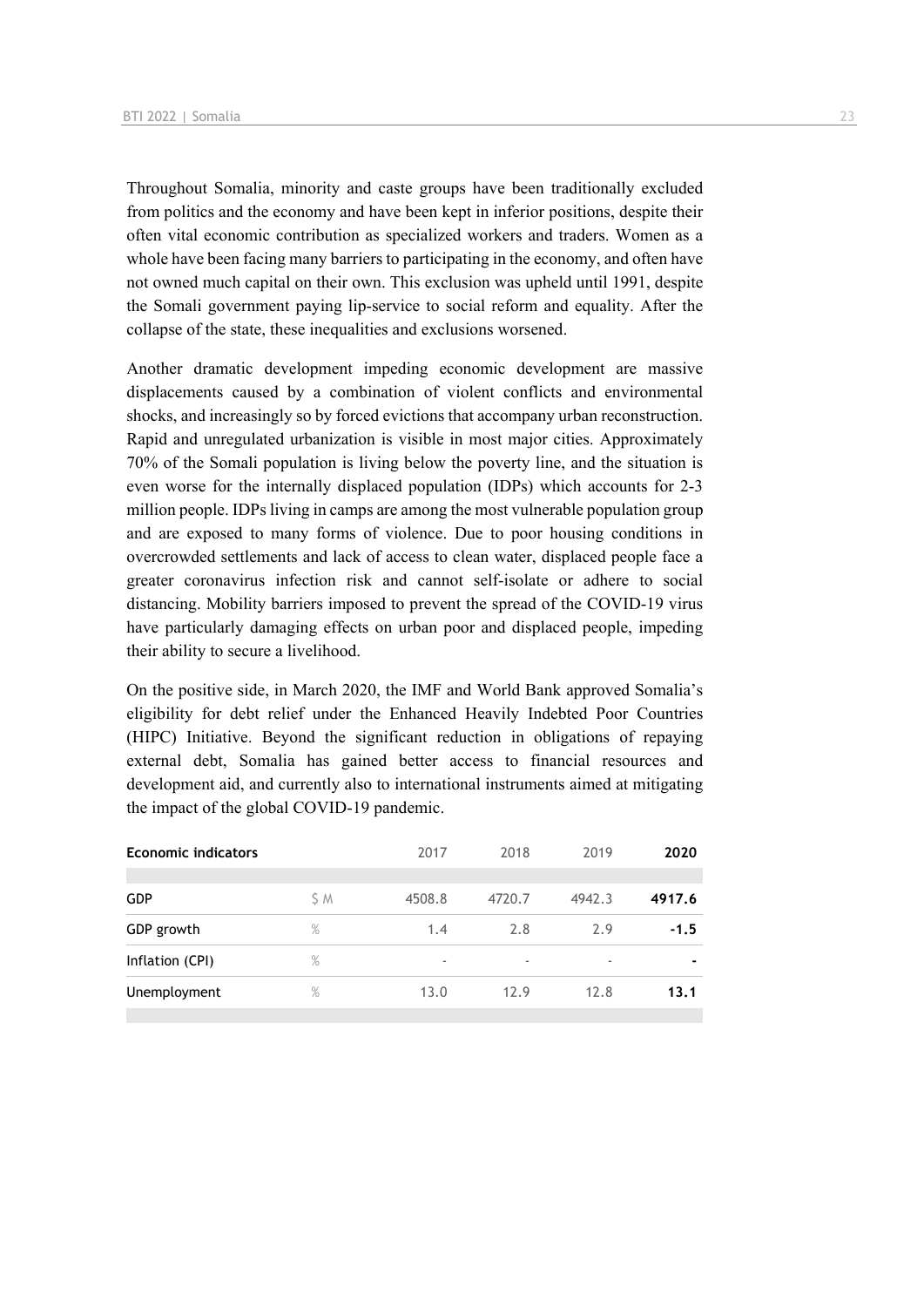| <b>Economic indicators</b> |          | 2017                     | 2018   | 2019                         | 2020   |
|----------------------------|----------|--------------------------|--------|------------------------------|--------|
| Foreign direct investment  | % of GDP | 8.2                      | 8.6    | 9.0                          |        |
| Export growth              | $\%$     |                          |        |                              |        |
| Import growth              | $\%$     | $\overline{\phantom{a}}$ |        | $\qquad \qquad \blacksquare$ |        |
| Current account balance    | S M      |                          |        |                              |        |
| Public debt                | % of GDP |                          |        |                              |        |
| <b>External debt</b>       | S M      | 2833.5                   | 5558.4 | 5621.3                       | 4659.7 |
| Total debt service         | S M      | 0.0                      | 0.1    | 0.6                          | 820.9  |
| Net lending/borrowing      | % of GDP | 0.0                      | 0.0    | 0.0                          |        |
| Tax revenue                | % of GDP | 0.0                      | 0.0    | 0.0                          |        |
| Government consumption     | % of GDP | 11.0                     | 11.0   | 11.9                         | 12.9   |
| Public education spending  | % of GDP |                          |        |                              |        |
| Public health spending     | % of GDP |                          |        |                              |        |
| R&D expenditure            | % of GDP |                          |        | $\bar{ }$                    |        |
| Military expenditure       | % of GDP |                          |        |                              |        |

Sources (as of December 2021): The World Bank, World Development Indicators | International Monetary Fund (IMF), World Economic Outlook | Stockholm International Peace Research Institute (SIPRI), Military Expenditure Database.

### **7 | Organization of the Market and Competition**

No state-based legal or institutional framework for market competition exists in Somalia. In the context of the state's collapse, all forms of economic transactions, including financial and currency systems, as well as services such as health care and education, have become radically privatized. Due to minimal regulation of the economy, Somalia serves as a hub for formal and informal trade in the wider region, which has led to the growth of a small number of large-scale traders and business organizations, which, often in close cooperation with state actors, control most of the import-/export trade. The financial sector, too, is dominated by three major telecommunication companies. Trade and financial companies rely on a vast network of medium and small-scale traders and transporters. The private sector generally tends toward anti-competitive behavior, and especially larger-scale businesses try to block competition and seem to oppose formal regulation.

Market organization  $\gamma$  $\frac{22}{10}$  $06'$ 

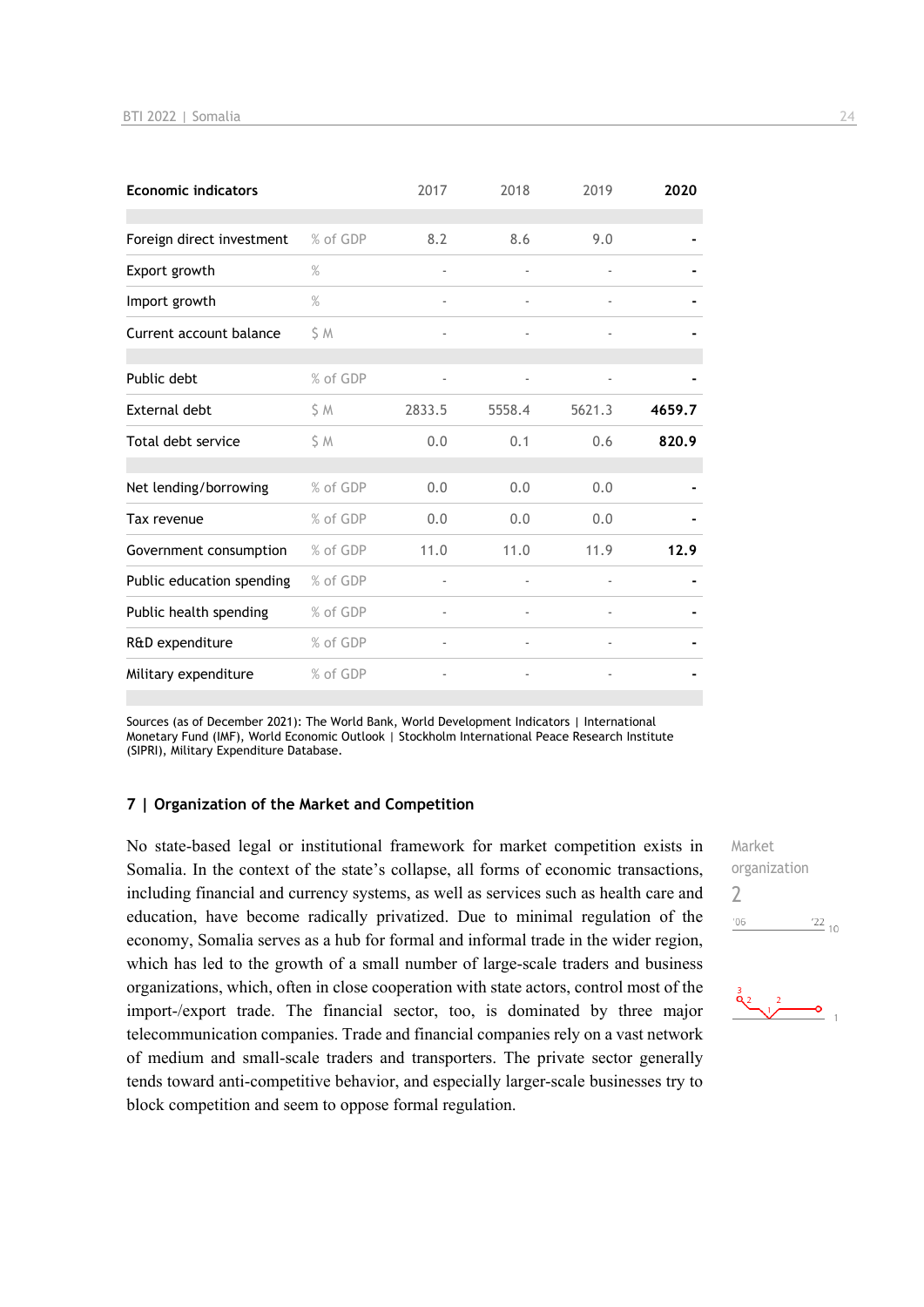The country remains dependent on international aid, which has been deeply embedded in the political economy of the country.

Overall, the state's revenue system improved and the tax base increased until the COVID-19 crisis. Informal taxation of trade and the extortion of fees at roadblocks nonetheless continued to provide a key source of income for state and non-state security forces, including al-Shabaab.

In Somaliland, the private sector also plays a key role, but anti-competitive behavior is also a problem. The private sector provides the government with funds, and private actors are, often through clan affiliation, linked to the ruling elite.

No anti-monopoly policy exists either in Somalia or Somaliland and anti-competitive behavior is common, especially in the southern parts of the country, where business owners are intertwined with the political elites and ruling authorities.

In the absence of state regulation, economic actors in Somalia have been organizing themselves according to kinship relations and partly religious affiliation, with the socalled majority clans taking the lead. Within clans, men dominate economic and political matters. Structures of social control and trust within kinship groups or religious associations determine the parameters of economic interaction, instead of legal guarantees and general regulations. Membership in Islamic organizations, which promise new business contacts with the Muslim world, is of growing importance. Within such organizations, clan belonging can be transcended to some degree.

Without adequate access to financial institutions or credit, the current Somali economy is mainly driven by consumption, and is based on Diaspora financing and on international trade networks, which are controlled by a small group of wealthy businessmen. The majority of the population continues to live at the subsistence level and is engaged in small-scale businesses as petty traders, or small-scale producers of livestock or other agricultural products. Political elites tend to invest in real estate, expecting large-scale profits. Overall, the gaps between rich and poor in Somalia are rising.

International trade is the backbone of the Somali economy. The country is largely dependent on imports of basic food items (rice, pasta, sugar, flour, cooking oil), building materials, fuel, electronics, etc. Sugar is the main import product, followed by Khat, a mild stimulant, which is mainly imported from Kenya and Ethiopia. Concerning export, the Somali economy relies on a few products, among them livestock, charcoal, hides and skins. Livestock exports to Saudi Arabia, the United Arab Emirates, Yemen and Oman account for approximately 80% of the export earnings, and Somalia has evolved into the trade hub for pastoral products linking Ethiopia, Kenya and Somalia to countries in the Gulf.

Competition policy 1  $\frac{22}{10}$  $'06$ 





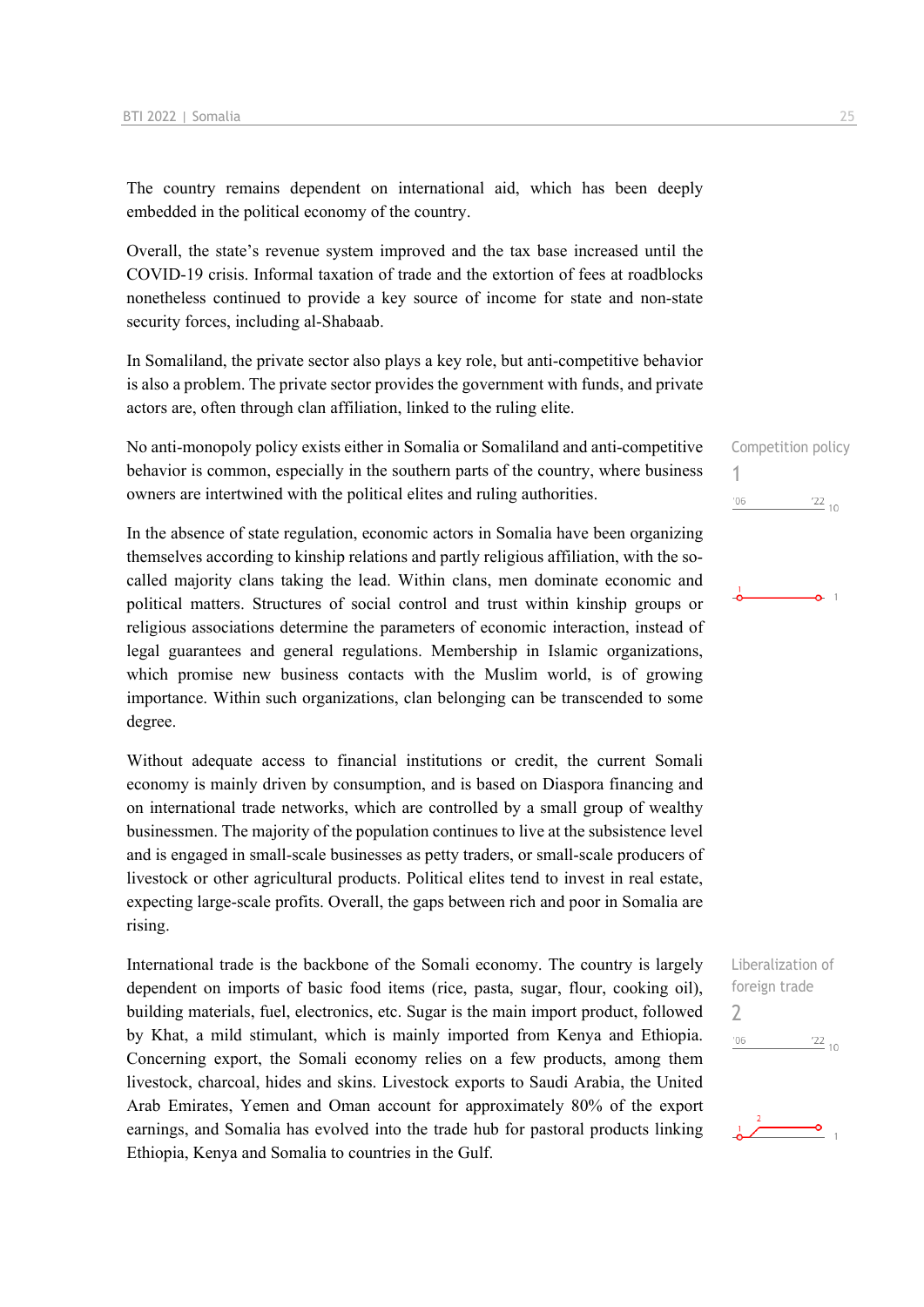In this respect, the charcoal trade has received international attention, as port fees for trade were among the main revenue sources of al-Shabaab. The government seems to have improved measures to implement the ban on charcoal exports by the UN Security Council and the significantly reduced charcoal export from Somalia has dried up one major source of revenue for Al-Shabaab.

The COVID-19 related closure of the border and airports and the global interruption of supply chains have hit the country hard. It led to food shortages, panic buying and food price inflation. Exports of livestock significantly declined due to the cancellation of the 2020 Hajj pilgrimage in Saudi Arabia, while travel restrictions increased the vulnerability of traders and decreased capital inflows.

In Somalia, humanitarian aid has also developed into a commodity, with business cartels controlling humanitarian and food aid, and the rise of gatekeepers facilitating access of international organizations to vulnerable populations, in particular to internally displaced people living in camps.

In Somaliland, domestic and foreign trade is not subjected to rigorous state regulation. However, there is a close bond between the state elite and economically powerful actors. In the past, affluent individuals who could provide financial support for state-building activities were exempt from taxes.

When the state-owned banking system collapsed in 1991, private money transfer companies (Hawala) became the sole financial institutions connecting Somalia to the rest of the world. Diaspora remittances are among the primary financial sources for the survival of many Somali citizens, and work throughout the country. Hawala companies operated until 2014 under no formal regulations and facilitated financial (including foreign currency) transactions and safe deposits but did not provide for a capital market. The operations of money transfer companies are based on trust and control within lineage groups.

Since 2014, the FGS has taken important steps to regulate and formalize the financial sector, mainly with the support of the World Bank. It has since licensed and registered six commercial banks that operate across the country, and 14 money transfer companies, three of which jointly have a market share of 90%. The World Bank estimates that the formal banks are accessed by only 16% of the population. An important innovation in recent years has been the introduction of mobile banking and money transfer services, and thus the shift toward mobile money and digital payments. An estimated 70% of the population uses mobile banking services, as they are fast, low-cost and provide security of payment and savings. Approximately onethird of the population holds mobile money accounts. Supported by the World Bank and the IMF, Somalia's central bank (CBS) has provided some monetary oversight and set up a national payment and automated transfer system enabling international payments and adherence to international norms and standards for financial transactions. Most financial institutions lack access to global banking or insurance systems.

Banking system 3 $'06$  $\frac{22}{10}$ 

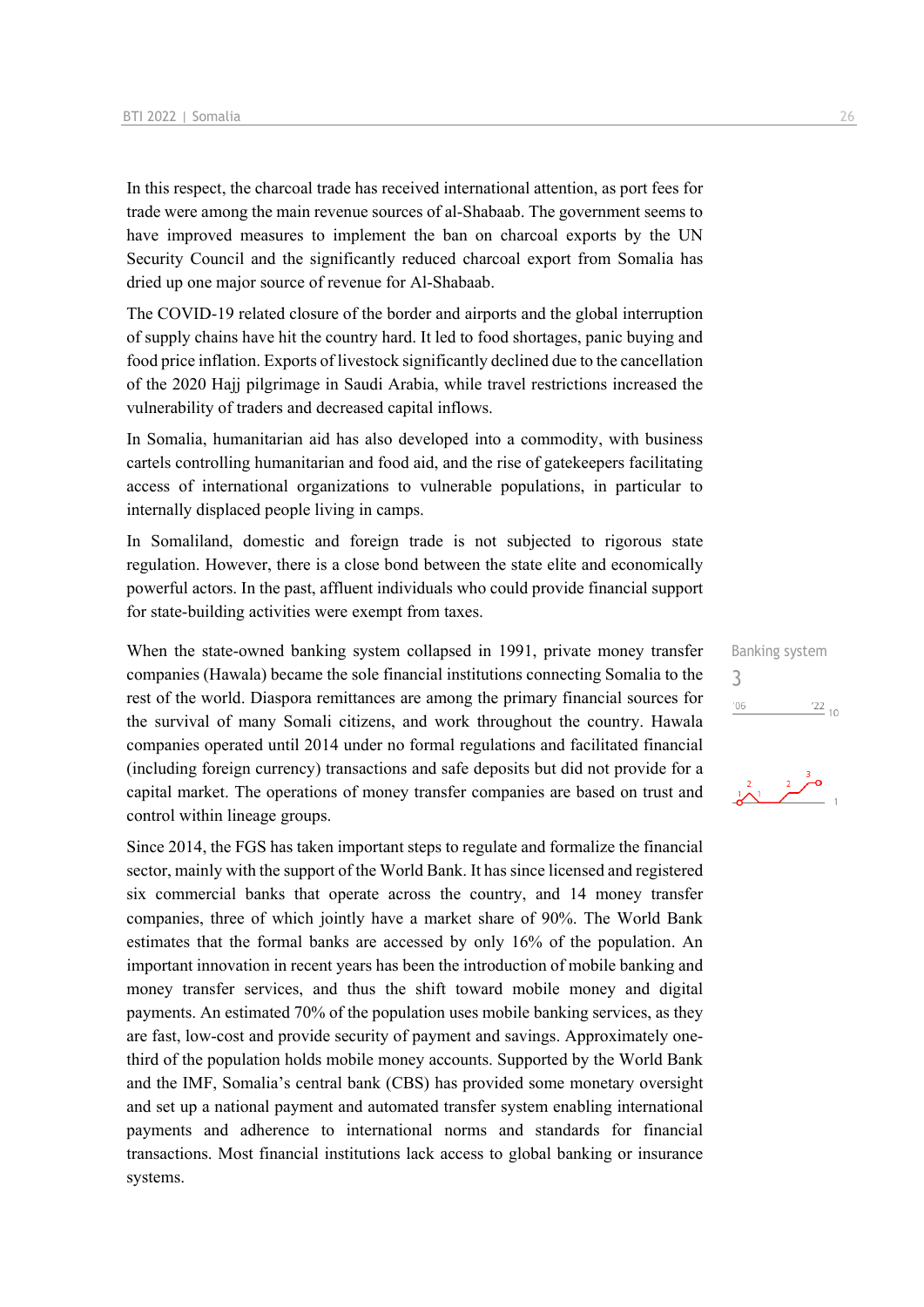Al-Shabaab benefits from the lack of financial monitoring. The Islamists use the domestic financial institutions and mobile money services to store and transfer large sums of money collected through revenues and the extortion of fees.

Somaliland and Puntland have established their own banking sector, and the central bank in Somaliland and the Puntland state bank have opened branches in some cities. However, they offer very few commercial banking services, and people in Somaliland and the Federal State of Puntland continue to rely mainly on informal banks and the Hawala system.

### **8 | Monetary and fiscal stability**

Without a proper functioning banking system, the Somali economy has become dollarized, while the Somali shilling (SOS) is primarily used for small-scale, face-toface transactions. Somalia has an active market for mobile money, and digital money transfers are increasingly replacing the physical transfer of currency notes. Mobile banking and money transfer rely on close cooperation between money transfer companies and mobile telephone companies.

Plans by Somalia's central bank to replace the SOS with a new currency did not materialize in the reporting period. Own currency is a prerequisite for the implementation of policies to regulate inflation. The central bank thus has the support of the World Bank but is requested to build up its institutional capacity and independent monetary policy instruments before rolling out the currency exchange.

The interruption of supply chains by the COVID-19 pandemic is likely to increase inflation, which, according to a World Bank report, was measured at 3.1% in February 2020 and rose to 5.2% in March 2020. Since the economy is mainly dollarized, inflation is projected to remain modest.

The Somaliland central bank's attempts to control the currency market have failed. The Somaliland shilling is reasonably stable and widely used throughout Somaliland. Currency stability has been maintained for the most part by established money exchangers.

The government has developed a fiscal and debt policy which has led to increased domestic revenue mobilization. Domestic revenues increased and reached 4.6% of the GDP in 2019.

A major challenge and continued source of conflict between the federal and state governments is the harmonization of fiscal operations. The Federal Government has not pushed forward with negotiations on revenue sharing. So far, no rules and procedures for fiscal federalism have been developed. The government mainly collects revenues in and around Mogadishu, while the states collect taxes in their areas of jurisdiction. Measures to balance revenue differences between the FMS are missing. The tax income of states that own their ports is, for example, higher.

Monetary stability  $\overline{\phantom{0}}$  $'06$  $\frac{22}{10}$ 

$$
\stackrel{1}{\bullet}
$$

Fiscal stability  $\overline{\phantom{0}}$  $^{\prime}06$  $\frac{22}{10}$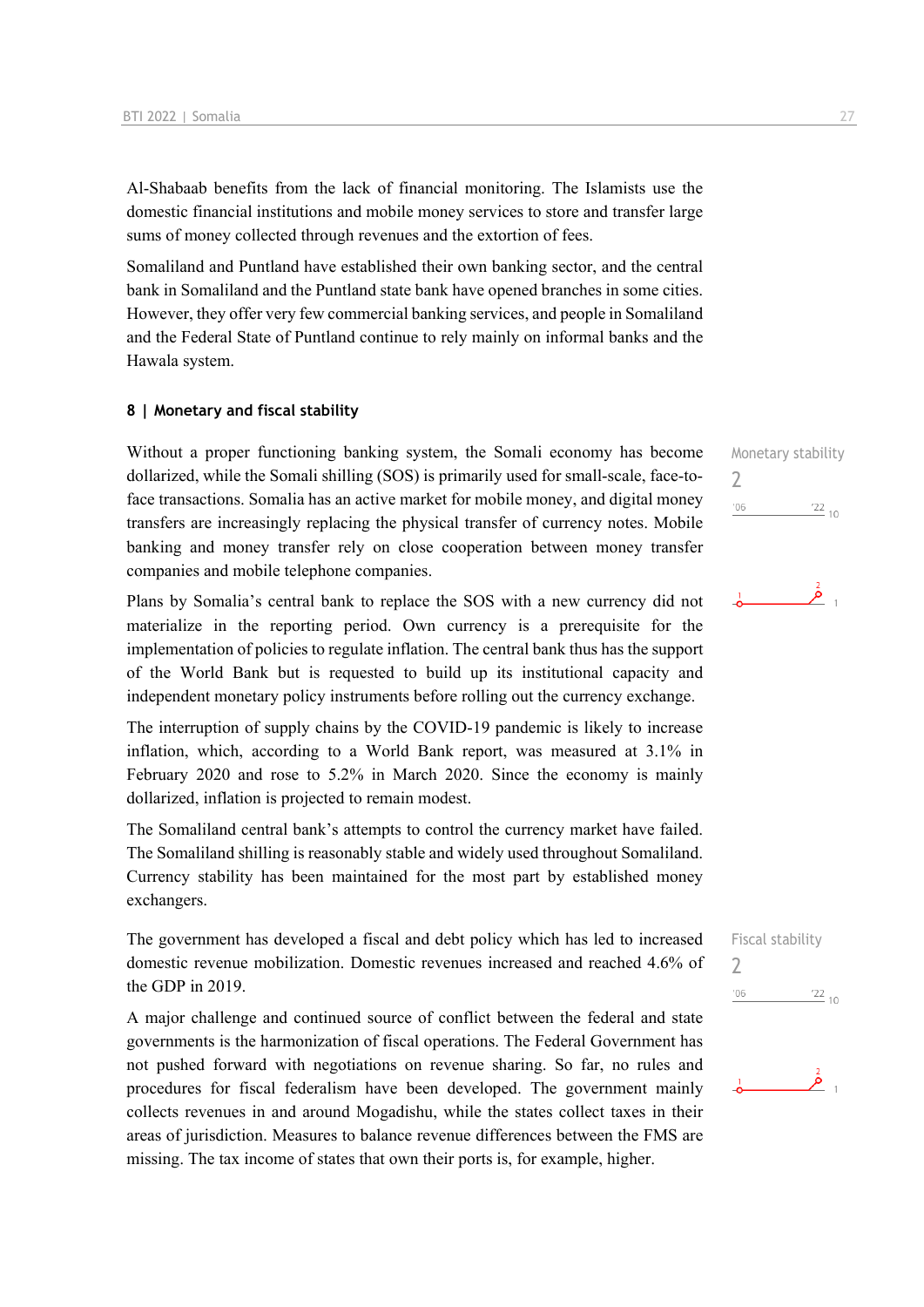The COVID-19 pandemic significantly decreased the revenue base at both the federal and member state level. To curb the increase in food prices, the FGS has provided temporary tax exemptions on basic food items and has, with international assistance, provided some household support for extremely poor population groups. Despite some progress, however, the pandemic underscores that the Somali government cannot use fiscal policy to respond to shocks.

Government spending is dominated by expenses for security. Around 38% of the money for security is paid for by the FGS and FMS. Government spending is mainly used for salaries and rations for security personnel. The bulk of the security spending, estimated at \$1.5 million per year, is paid by international partners. AMISOM consumes half of the international security spending.

A breakthrough for Somalia is its eligibility for debt relief under the Enhanced Heavily Indebted Poor Countries (HIPC) initiative of the IMF and World Bank. Somalia has reached the so-called Decision Point, which will enable the country to irrevocably reduce its debt from \$5.2 billion at the end of2018 to \$557 million in the next three years, if Somalia continues with steps toward economic reforms and implements a poverty reduction strategy. With this decision, the country's access to international credit is restored. Somalia also got access to international instruments to deal with the COVID-19 pandemic.

In Somaliland, the annual state budget has grown annually and regulatory capacity has improved. In the context of successful reconciliation and state-building, Somaliland has established a revenue system, albeit one that is too highly dependent on fees and customs. It has also managed to provide some services and achieve overall macroeconomic stability. The decrease in livestock exports, and especially the cancellation of the Hajj in 2020, decreased the country's revenue base, which was already estimated at a shortfall of \$36.6 million by mid-2020.

### **9 | Private Property**

The federal government does not ensure property rights and political elites are often involved in illegal land transfers. Land conflicts are prevalent all over Somalia. Competition for water and pasture has shaped conflicts in rural areas for decades, but land has also evolved into a major source of conflicts in cities.

Somalis from the diaspora and local political and economic elites are purchasing land, especially in Mogadishu as well as other cities, despite the lack of a functioning land registry. Most of the land and buildings in Mogadishu have at some point been forcefully occupied by militias. Protection of individual and collective ownership of land and other property depends primarily on clan support and/or the military might have related factions. With ongoing urbanization, partly caused by migration of the forcefully displaced, and with increasing investments from the diaspora in cities,

Property rights 1 $\frac{22}{10}$  $'06$ 

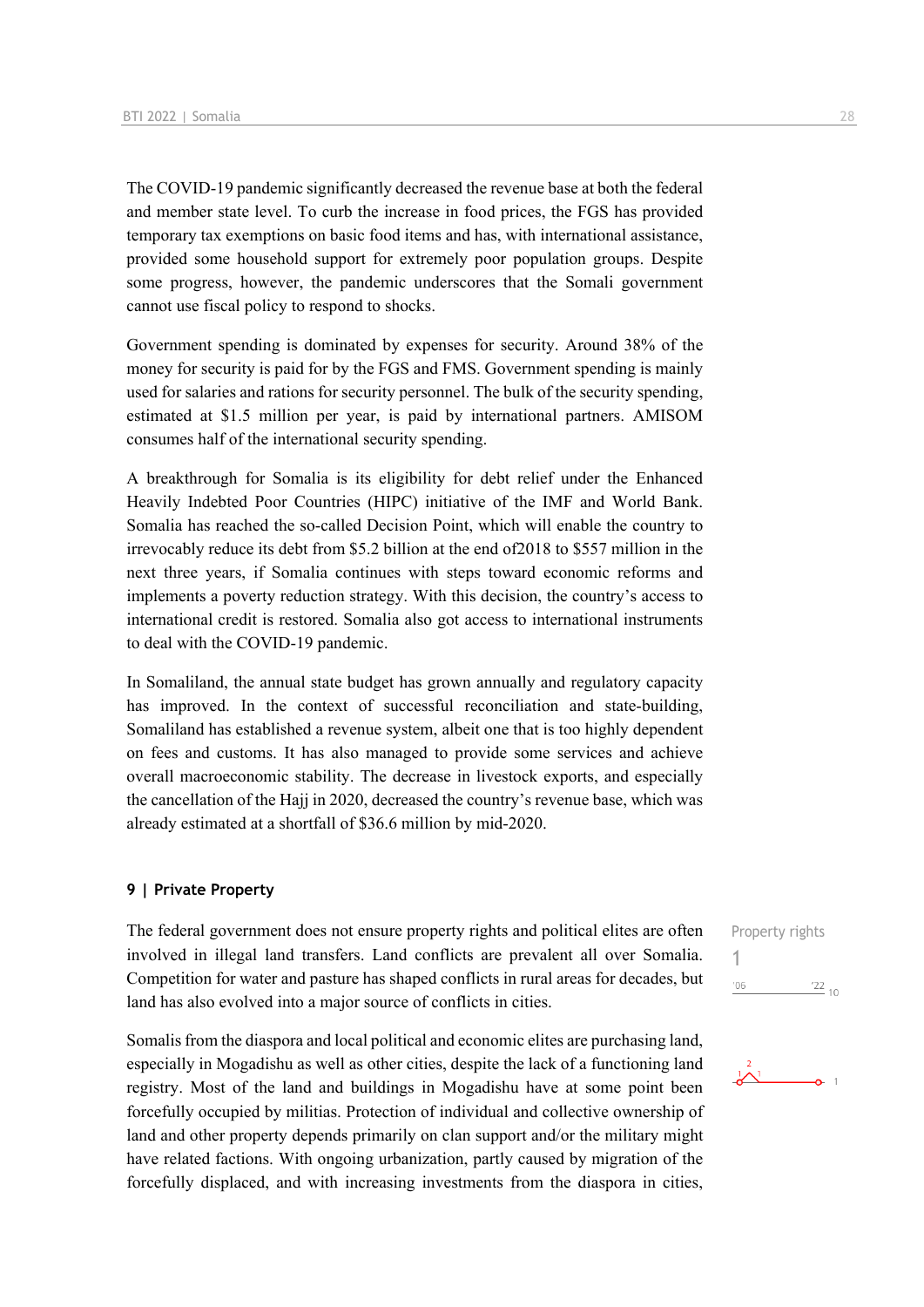urban land has become highly sought after and land prices are steadily on the rise. The political and military elites are regularly involved in grabs of public and private land and have, in many cases, issued forced evictions of vulnerable populations from informal settlements and camps.

Private property is to some extent protected in Somaliland, and land that was grabbed during the war was returned following negotiations between elders. A land registry exists but lacks equipment and appropriate technology, and suffers from insufficient numbers of staff who lack adequate training. Allegations of large-scale and smallscale urban land grabbing by politico-economic elites and illegal enclosures in the countryside continue to be reported. The rural enclosures are a source of conflict with nomadic pastoralists who rely on accessible grazing zones.

All economic enterprise in Somalia is private. While security for enterprises was enhanced to some extent in government/AMISOM controlled areas, the threat of violence remains very real. No legal safeguards exist apart from clan arrangements, and businesses continue to hire private security. Taxation pressure from al-Shabaab puts a huge burden on businesses, and refusal of payment is usually followed by threats and, at times, assassinations.

The short and long-term impact of COVID-19 on the private sector is likely to be substantial. In June and July 2020, a survey of 550 business owners across major cities (excluding Somaliland) found that 45% of the interviewees had to temporarily close their businesses, 71% faced shortages of supplies, and 64% reported reduced demand. Sales and employment decreased by 30%, and many companies faced cash flow challenges.

The government recognizes the centrality of private enterprise to the national economy but does almost nothing to facilitate or regulate it.

In Somaliland, private enterprise is viewed as the primary engine of economic activity, and only the port of Berbera and airports are state-owned. The impact of COVID-19 on businesses is likely to be similar to the challenges faced in Somalia.

### **10 | Welfare Regime**

No public welfare system exists in Somalia. Welfare is either provided by Islamic charities, through clan membership or through the work of NGOs. With the collapse of state-run social services, services including health care, housing, employment and poverty alleviation became "privatized." The main social safety nets that exist are offered by extended families and clans. Remittances from Somalis abroad account for a large part of this safety net; according to World Bank estimates, these remittances provide up to 40% of household income. However, this money is seldom enough and is unequally spread across the population.

| Social safety nets |  |
|--------------------|--|
|                    |  |



Private enterprise 3  $\frac{22}{10}$  $-06$ 

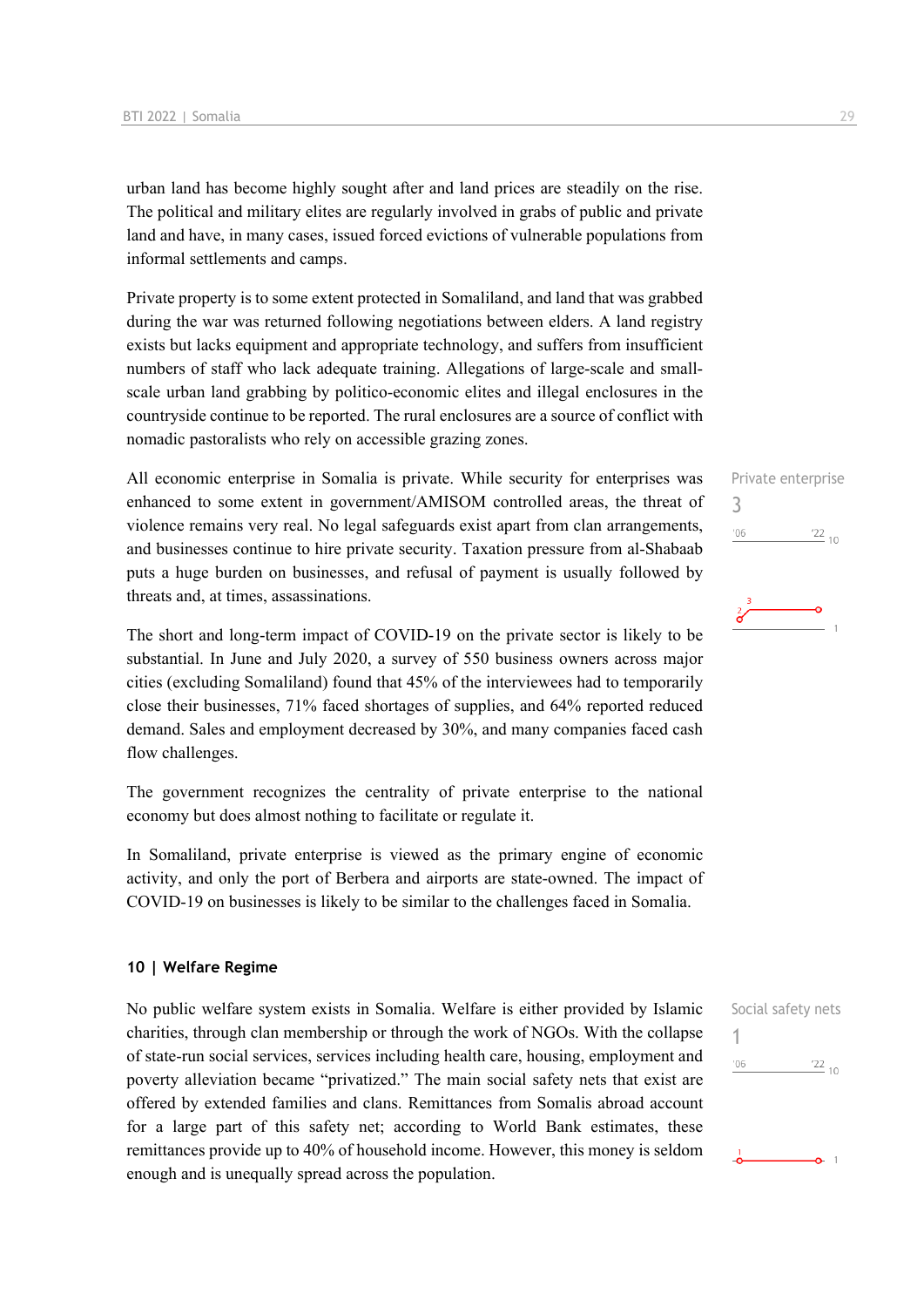The COVID-19 pandemic has severely affected remittance flows to Somalia and the UN estimated a 17% decline for 2020. Household income and consumption rates are, therefore, likely to decrease substantially. In the context of 70% of the population being considered poor and surviving at the basic subsistence level, the decline in remittances is increasing vulnerability across the population, and likely has dramatic effects on the most vulnerable, among them minority groups and internally displaced people, who often have no access to basic services and live in dire poverty.

In Somalia, there is no substantive equality of opportunity. Gender discrimination is widespread in the clan-based and patriarchal social environment. Girls are subject to parental restrictions on education. Only 30% to 40% of children are enrolled at the primary education level, with significantly fewer girls than boys. Many students fail to finish their schooling. The general percentage of enrollment falls further and the gender disparity rises in secondary and tertiary education respectively. Social minorities often lack access to opportunities and services and are discriminated against in many aspects of their social and economic lives. Living conditions for the large numbers of IDPs in Somalia are catastrophic, and there are no support structures to enable them to access any services or opportunities. In general, in a society disrupted by decades of civil war, opportunities depend very much on a person's individual and family background, but also on their location, as there are more schools in urban areas and in the northern parts of the country.

### **11 | Economic Performance**

The real output strength of the Somali economy is difficult to examine, as there is little reliable economic data available. In October 2015, the World Bank began publishing assessments of economic trends in Somalia, and data collection has improved over the years. However, the informal nature of the economy and the lack of access to many locations make a reliable assessment impossible.

In 2019, the economy continued to grow with an estimated GDP increase of 2.9% in 2019 driven by livestock production, fishing, construction, communication and mobile money services. The growth in population, however, meant that GDP growth did not translate into per capita GDP growth and also had little effect on the reduction of poverty. GDP growth is expected to contract by 2.5% due to the COVID-19 pandemic. The global disruption of supply chains, the closure of borders, major airports and businesses, and the reduction of remittance have interrupted the economic recovery of Somalia. Agricultural production is also negatively affected by desert locust infestations and flooding.

The Somali economy is dependent on imports and mainly driven by private consumption, which relies heavily on diaspora remittances. Exports contribute only 14% to GDP. The huge trade deficit is financed by remittances and international aid. Equal opportunity 1  $\frac{22}{10}$  $'06$ 

|     | Output strength |
|-----|-----------------|
|     |                 |
| '06 | $\frac{22}{10}$ |
|     |                 |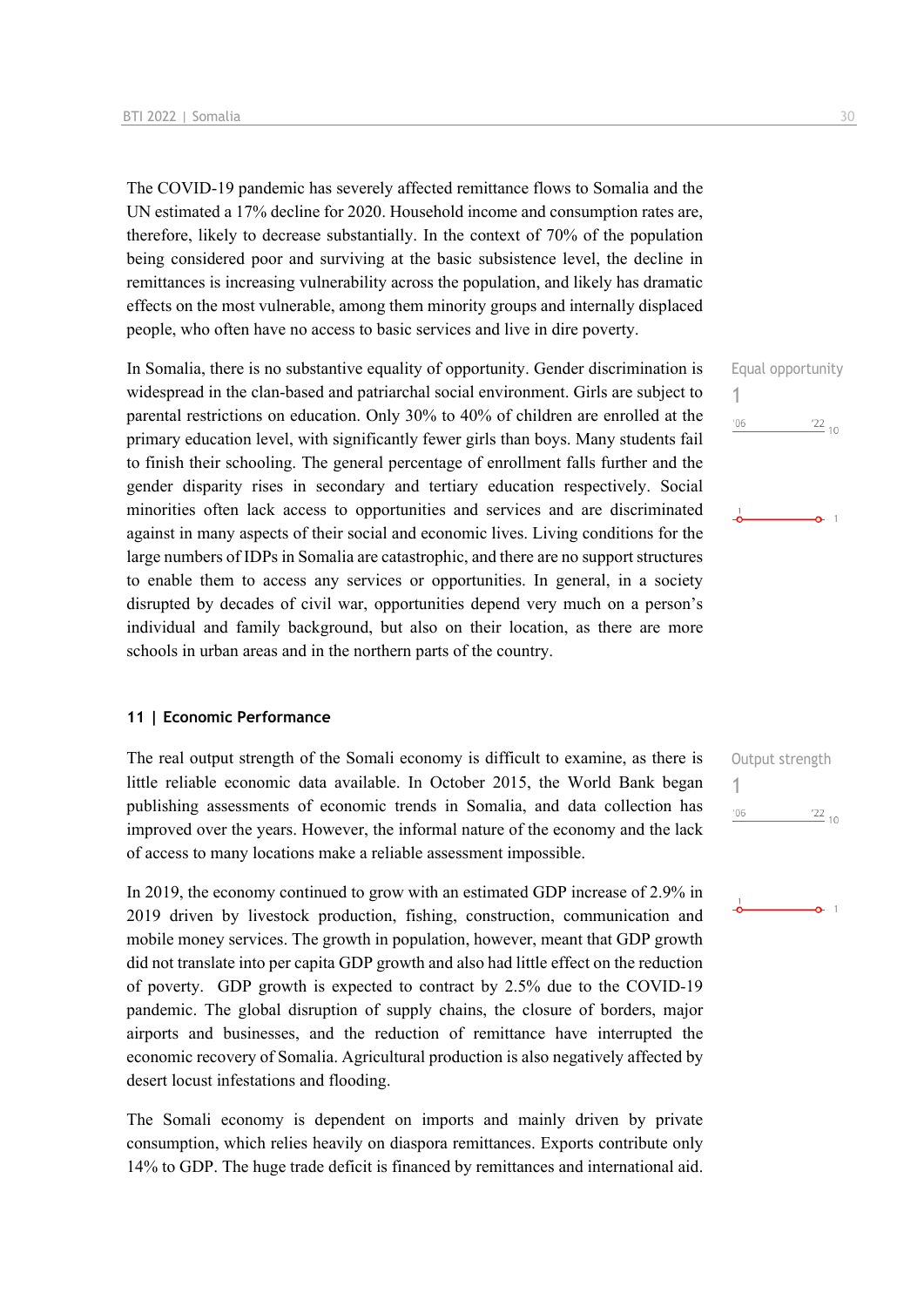The economy is characterized by high levels of inequality and poverty, high unemployment and a lack of infrastructure. There is no regulation in place and, while the economy is privatized, anti-competitive behavior and monopolistic tendencies are common. As noted above, livestock, trade, communication and mobile money services are the main contributors to GDP, with agriculture (mostly livestock production), accounting for at least 60% of GDP, followed by services.

The economic structure of Somaliland does not differ significantly from Somalia. Here, too, livestock and services are the main drivers of GDP, while the economy is generally driven by consumption, and dependent on imports.

### **12 | Sustainability**

Environmental concerns continue to be subordinated to profit opportunities and shortterm benefits. The FGS has almost no influence on the management of natural resources. In February 2020, the FGS endorsed a National Environmental Policy and established an Environment and Climate Change Directorate under the Office of the Prime Minister. The directorate started to draft environmental policies and legislations among them an environmental act, which has, however, not yet been approved by parliament.

According to a recent environmental study commissioned by the World Bank, Somalia's natural resources are under tremendous stress. Soil degradation is estimated at over 20%, caused by droughts and unsustainable land-use systems. Deforestation rates are over 1%, almost twice the average rate of forest loss across African countries. Deforestation is mainly caused by exports, especially charcoal, which is the second-largest export good after livestock. Charcoal exports decreased in the reporting period, partly due to the ban by the UN Security Council. However, charcoal production seems to continue unabatedly.

Somalia is also heavily water-stressed, and massive Deforestation contributes to groundwater shortages.

Uncontrolled and often illegal fishing by foreign fishing fleets has reduced Somalia's marine biodiversity. Natural resources, from land or water to recently identified oil reserves, provide a source for ongoing conflicts that frequently lead to violence.

Somaliland's Ministry of Environment and Rural Development developed a National Environment Policy in 2015. It does not have the necessary means and appears to also lack the will to provide effective environmental protection or to monitor environmentally sustainable economic growth.

Environmental policy 1 $106$  $\frac{22}{10}$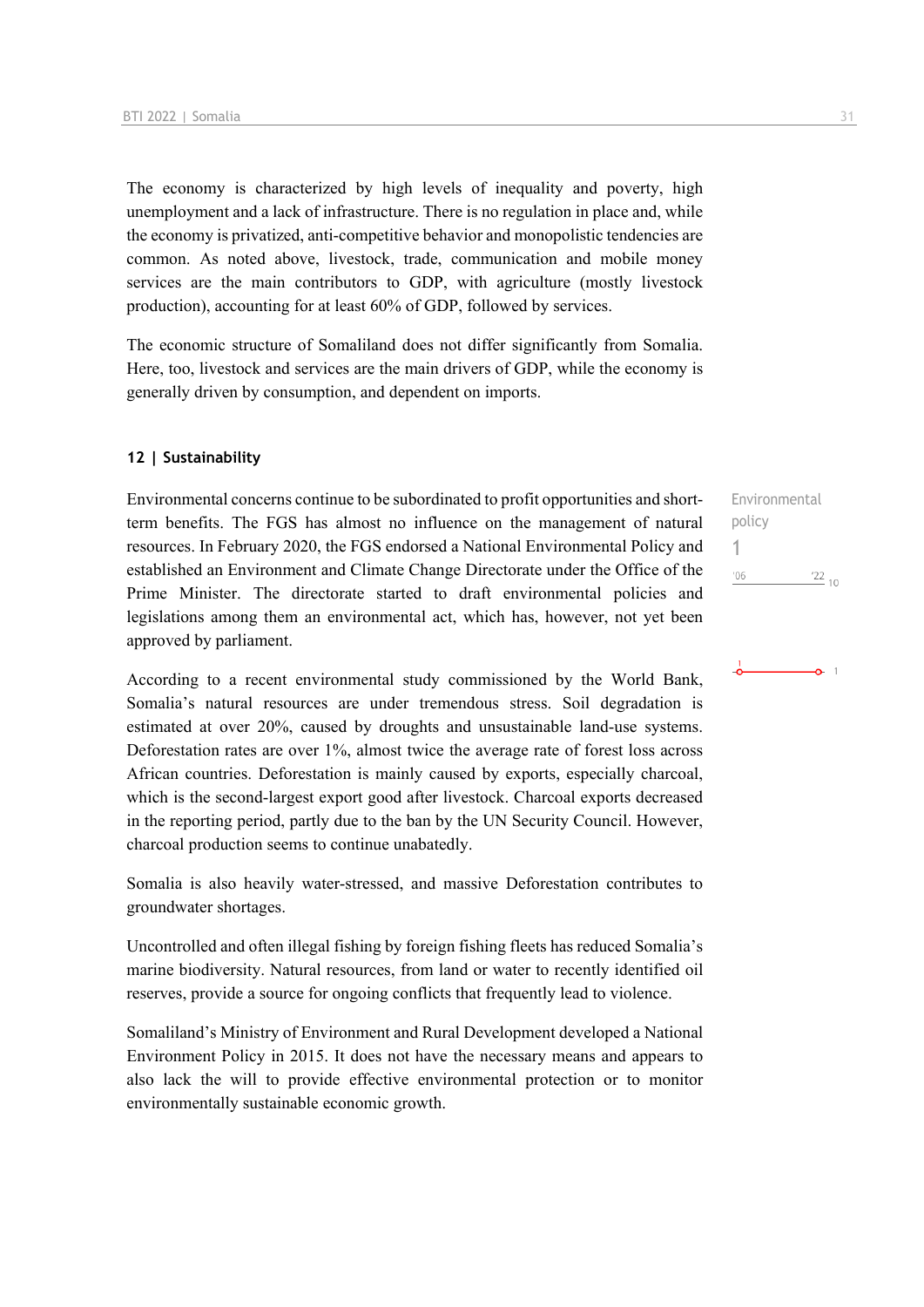In 1991, the formally organized education system in Somalia collapsed, and since then there has been no universal education system. The ministry of education has limited reach and control over education services in the country. It has made little effort to develop a harmonized curriculum, and no teacher training institutions have been created, meaning teachers often lack basic training. Quranic schools have been established across the Somali territory. Primary schools, secondary schools and universities have also been established, mainly with financial support from international organizations. The country has among the lowest levels of adult literacy in the world. Literacy is also unequally spread, rising to nearly 65% in urban areas, and sinking to just 27.5% in rural ones. The lowest literacy rates are reported for the nomadic population (12.1%). Unsurprisingly, literacy rates are higher in the north and lower in the war-torn regions of south and central Somalia. The primary barriers to education in these zones are the lack of safe spaces for learning (security) and insufficient numbers of teachers (both qualified and unqualified).

Literacy rates also depend largely on wealth, and poorer population groups cannot afford to pay for education. The current primary school enrollment rate reaches only 36%, with a bias in favor of the education of boys.

In Somaliland, with peace and political stability established since 1997, educational and training services have demonstrated improvement. These services are based on the cooperation of state organs with local communities and external donors, including the diaspora. The private education sector is booming, and several universities and colleges provide higher education throughout Somaliland. In Puntland and parts of southern Somalia, particularly in Mogadishu, education up to the tertiary level is booming. Still, curricula vary, and resources and equipment are often scarce.

```
Education policy / 
R&D
106'\frac{22}{10}
```
 $\Omega$  1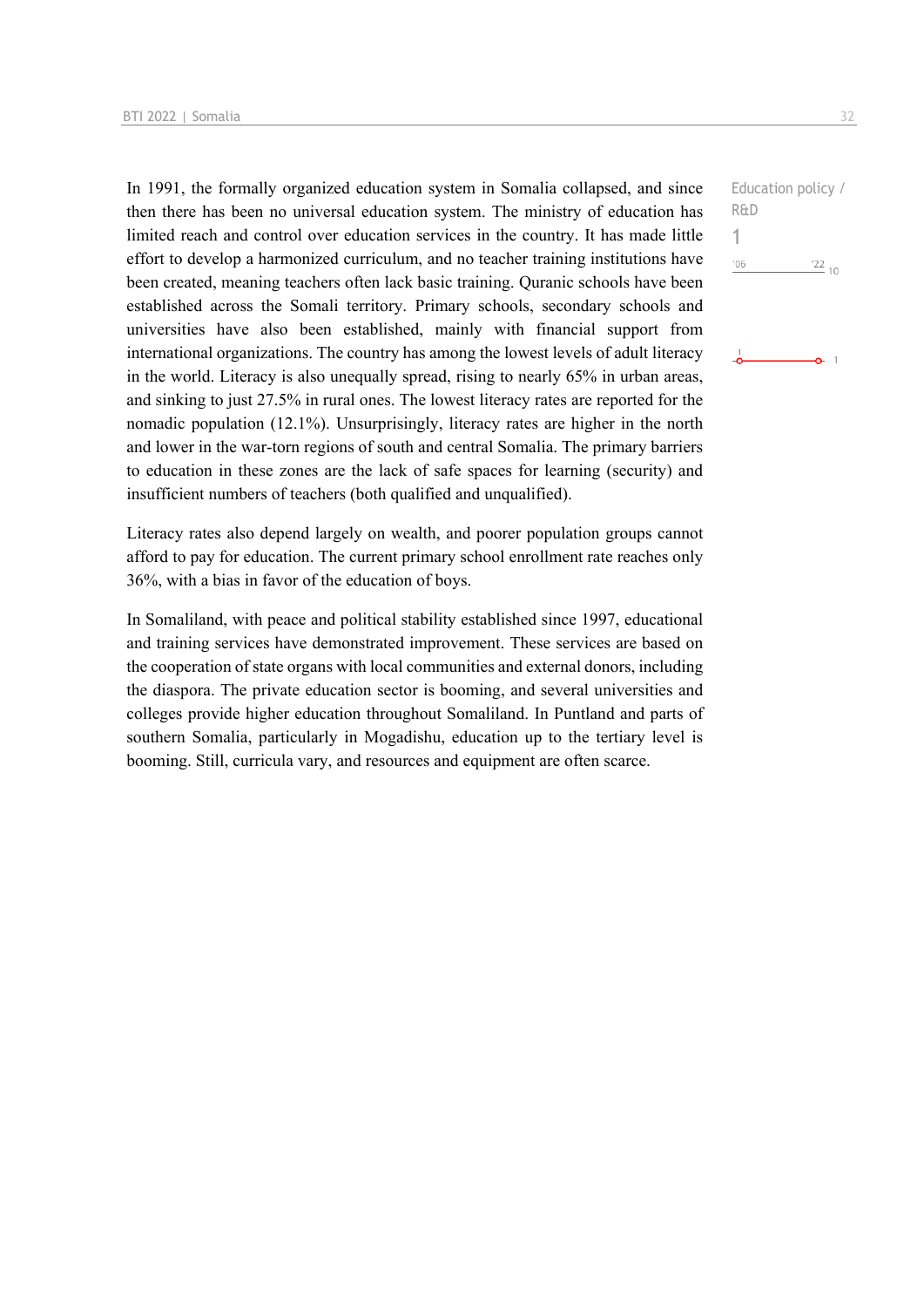# Governance

### I. Level of Difficulty

Somalia has been without a functioning state apparatus for more than 30 years. Although a central government was re-established in 2012 and donor support for state-building continuously increased, overall, the government exerts little control over the territory and its people. A broad range of institutions govern at the local and regional level. Some operate parallel to the central government, others complement or cooperate and others compete with it. The structural constraints on the government, therefore, remain exceptionally high. The physical and social infrastructure in the country was destroyed during three decades of violent conflicts and insecurity, and the government has had to rebuild many institutions from scratch. The continued insurgency of al-Shabaab, regular attacks, violent conflicts, recurrent environmental shocks and humanitarian emergencies place severe constraints on any form of political regulation and management. The ruling elites themselves are shaped by the war, and their government capacities are weak. The government must overcome a tremendous lack of human capacity while still managing the few accessible resources.

While progress continued in some areas of governance, notably in the security and financial sectors, it stalled in other areas. Parochial interests continued to dominate politics, which deepened the rift between the federal government and regional member states.

The COVID-19 pandemic adds to the difficulties. Somalia's rudimentary health sector is ill-prepared for a pandemic, with testing and treatment capacities in the country being extremely limited. The modest recovery of the economy came to a halt. State revenues shrunk and the economy is contracting. However, the economy is expected to pick up again in 2021 as businesses have developed resilience and coping mechanisms for shocks.

While Somaliland has succeeded in re-establishing state structures, it continues to grapple with massive structural constraints. The Somaliland state apparatus remains weak and poorly funded, the country is still characterized by unacceptable levels of poverty and the initial efforts in support of democratization have stalled.

Structural constraints 10 $\frac{106}{10}$  $\frac{22}{2}$  10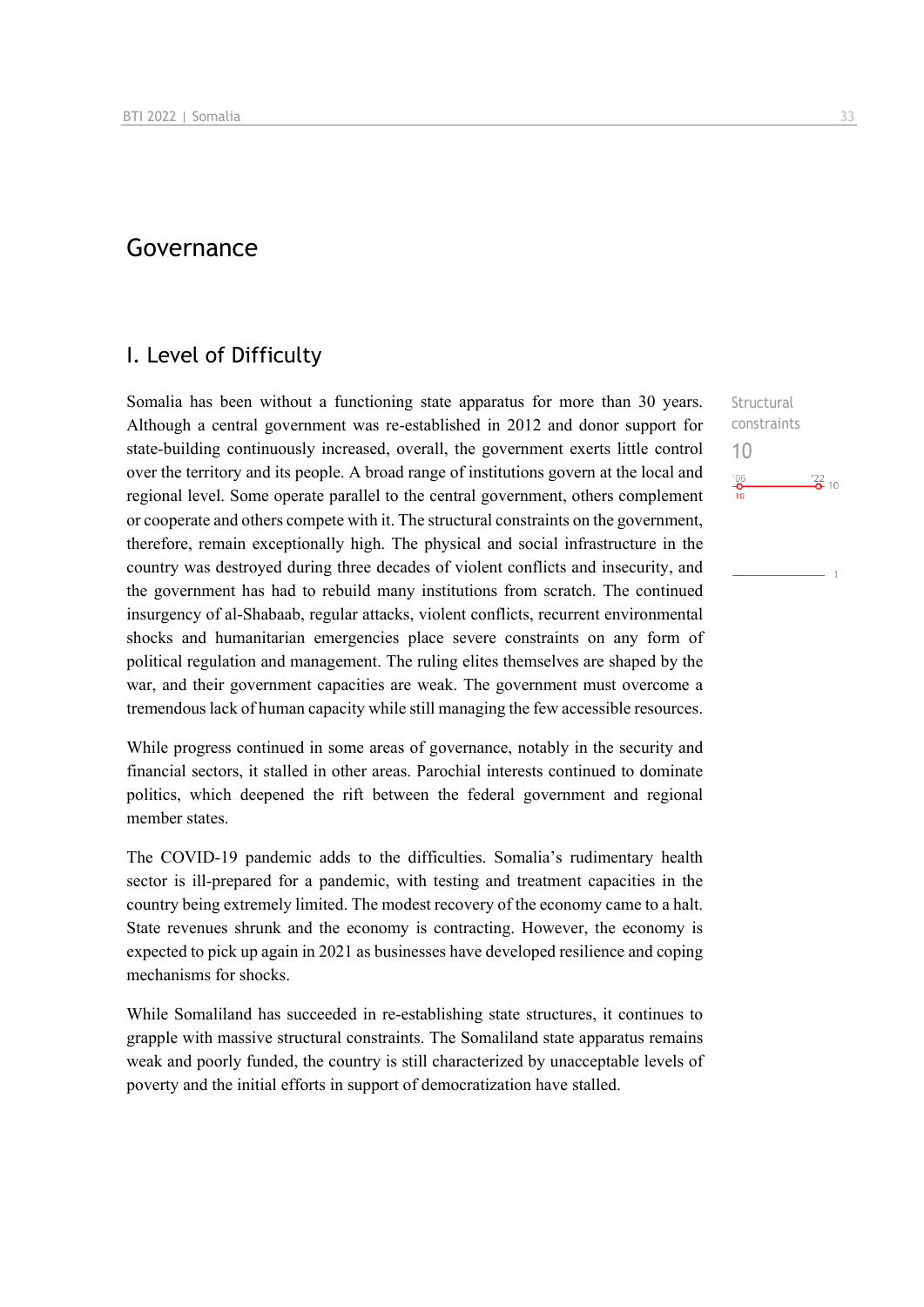The Western understanding of civil society is misleading in the Somali context, where there are few distinctions drawn between the public and the private sphere. Strong traditions of social organization beyond the state, primarily based on social trust within kinship groups, exist throughout Somalia. Since the onset of civil war, social network structures have reorganized and strengthened themselves to ensure their members' survival. Numerous NGOs and community-based organizations (CBOs) have also sprung up since the mid-1990s, initially in response to (real or expected) external funding from both Western and Islamic donors, but many of them have professionalized over time. In the areas controlled by al-Shabaab, many of these NGOs were forced to close down their operations as they were suspected of spying for Western powers. The power of civil society has increased over the years, but its oversight of the government remains comparably weak.

In Somalia, and to a certain extent even in Somaliland, trust in a central authority and formal institutions remains weak.

The Islamist insurgency continues in Somalia. Al-Shabaab lost territory after 2011 and withdrew from major urban centers. The Islamist militia, however, continues to operate from the countryside and exerts influence far beyond the areas it controls. Attacks against civilians, government installations and the military basis of AMISOM and national security forces continued. The Islamist militia is responsible for the assassinations of government officials, civil servants, humanitarian workers and journalists. Al-Shabaab poses a significant threat to any attempts toward peaceand state-building in Somalia and threatens the security of the wider region.

Over three decades of violent conflicts have deepened social cleavages in Somalia. Clashes between clan militias and violent confrontations between and within the FMS and the FGS are the expressions of ongoing conflicts over power and resources.

Al-Shabaab remains responsible for the greatest number of fatalities caused by anticivilian violence, but all sides in the conflict have violated international humanitarian law and human rights, such as the killing of civilians, gender-based violence and rape, forceful evictions, public harassment, illegal arrests, and executions.

In the contested eastern border regions of Somaliland and Puntland, conflicts further intensified during the reporting period. The border region also saw clashes between the armies of both sides, causing fatalities and displacement.

Political tensions over delayed and contested elections in 2021 have increased the use of the threat of political violence as a tool for political elites.

Civil society traditions 8  $\frac{22}{10}$ 

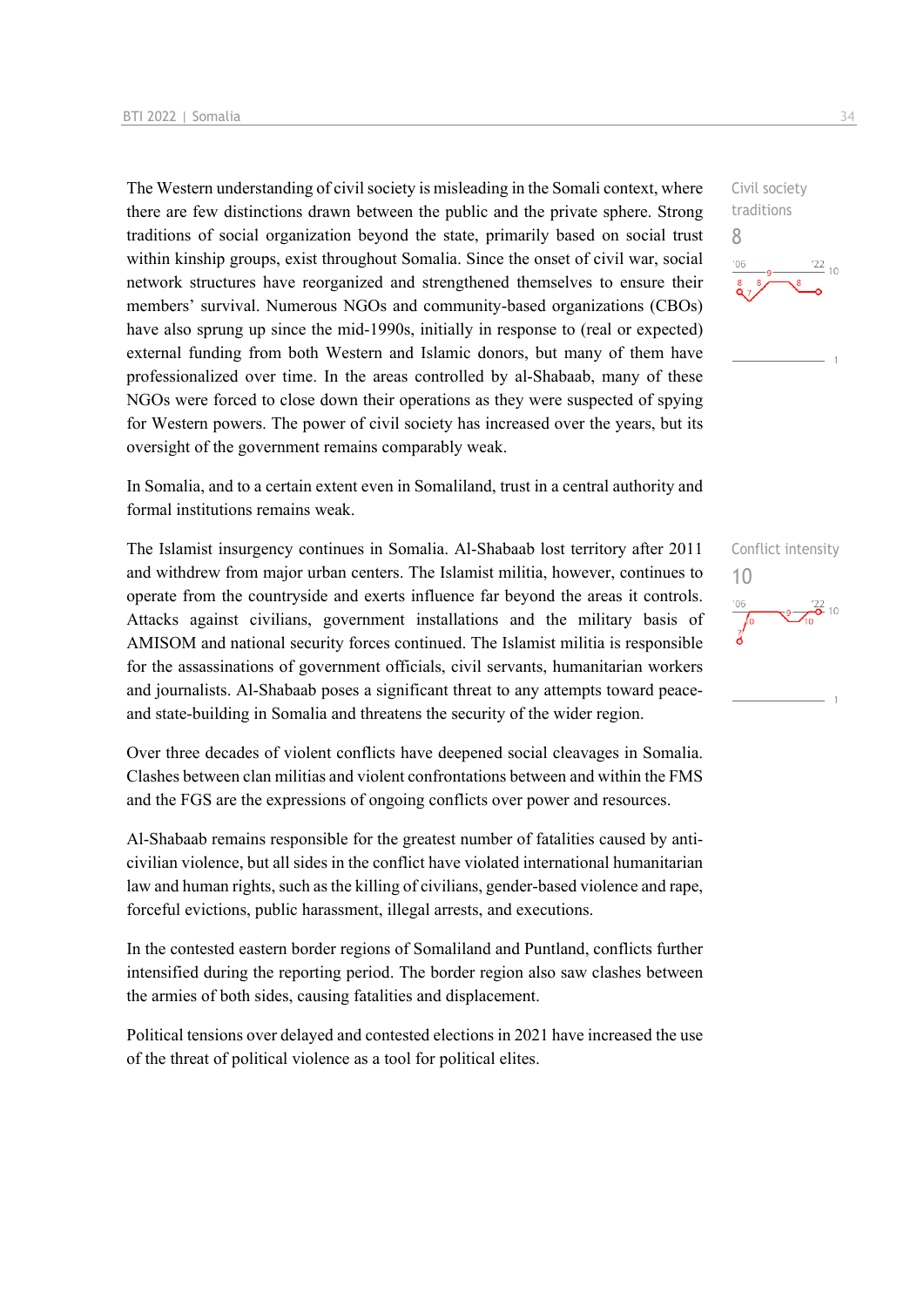### II. Governance Performance

### **14 | Steering Capability**

There is no unified or common political leadership structure in Somalia. The development of policies and strategic action plans is supported by international donors. The FGS has made good progress toward developing policy frameworks and strategic action plans. It has developed a new national development plan (2020-24) and submitted the nearly 400-page document to the IMF and World Bank in October 2019 to qualify for the Heavily Indebted Poor Countries (HIPC) initiative. The plan includes a reflection on the challenges of implementing the last National Development Plan (2016-2020) and comprises four main pillars: the promotion of Inclusive Politics, Security and Rule of Law, Economic Development, and Human Development in four main areas. An emphasis is placed on poverty reduction and on addressing the drivers of conflict, while stakeholder consultation is suggested to support the harmonization of federal and state-level policies.

The government has improved planning capacities but continues to perform relatively poorly in terms of policy implementation and its steering capability remains weak and dependent on international partners.

To contain the COVID-19 pandemic, governments at the federal and state levels have formed task forces, often in cooperation with international donors and NGOs, and at the federal level, which also include civil society members. There are no plans on how to deal with the long-term social and economic impacts of the pandemic, and most measures to contain the spread of the virus were poorly enforced and could not be sustained in the context of endemic poverty and generalized insecurity.

The reporting period saw progress in the reform of the financial and security sectors and modest improvement in the administrative capacity of the FGS. No progress was made in the constitutional review, the preparation for elections stalled and, most importantly, no attempt was made to build up coherent administrative and security structures across the federal member states. Power and resource sharing conflicts between the FGS and the federal member states have impeded the roll-out of crucial reforms across the territories formally controlled by the FGS and its international partners.

Poor-to-nonexistent implementation is caused by a combination of factors – corruption, low levels of political will, chronic power struggles within the government, and spoilers.

### **Ouestion** Score

Prioritization 3  $\frac{22}{10}$  $'06$ 

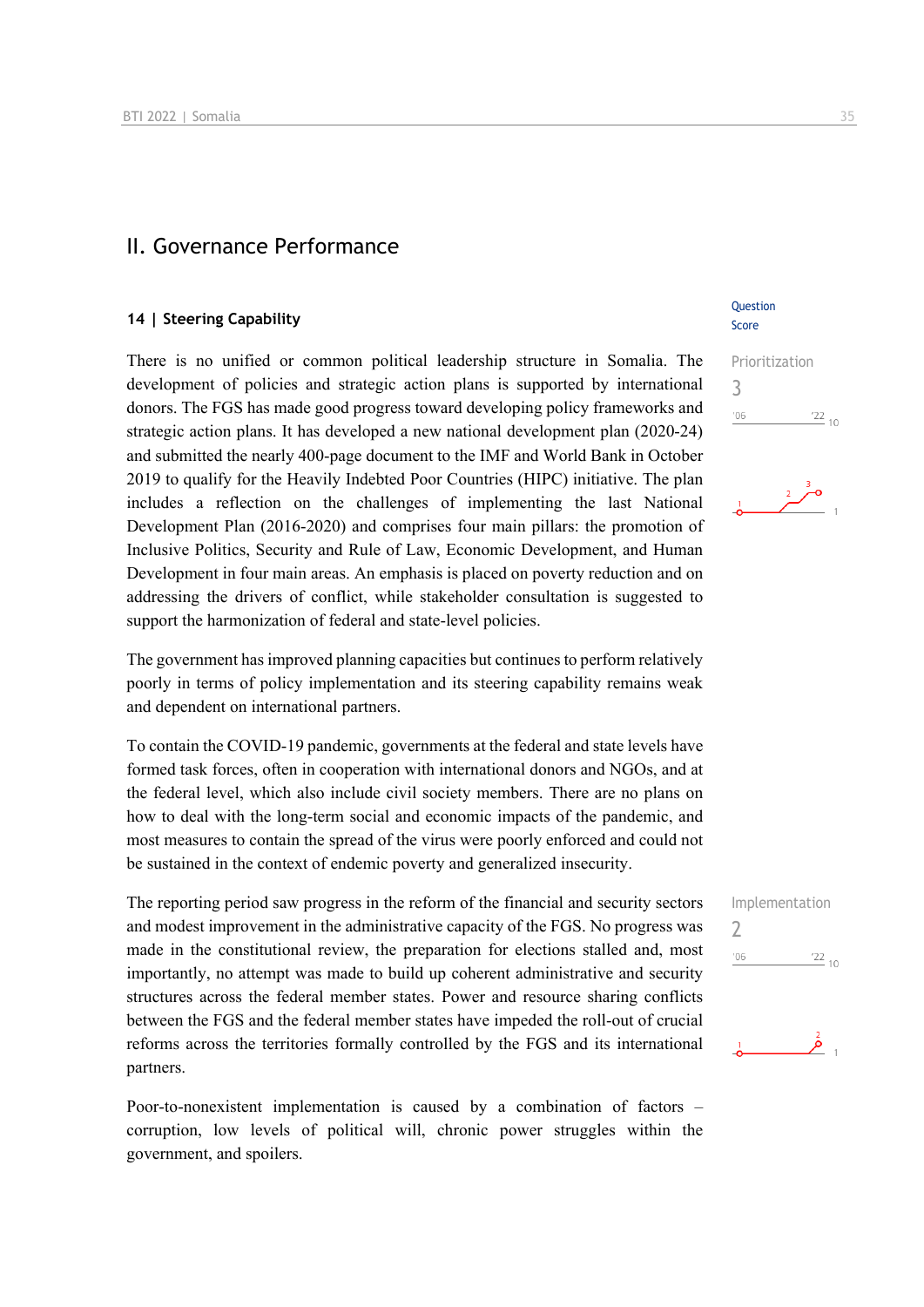The FGS has made modest improvements to policy learning and has started to implement some reforms. In the context of a highly fragmented political culture, the scope for policy learning remains limited. The leadership is hampered by power conflicts which are manifest in the failure or lack of will to prepare for general elections. They impede reform progress in crucial areas. The constitutional review has been pending for years. No progress was made in initiating negotiations and stakeholder consultations for the establishment of mechanisms to share power- and resources with the federal administrations.

Very high personnel turnover impedes institutional learning and memory, and a lack of documentation systems and evaluation mechanisms deprives the government of written records of lessons learned. External actors – Somali think tanks and international donor agencies – are the main repository of lessons learned.

### **15 | Resource Efficiency**

The FGS has neither the technical ability nor the territorial control necessary to establish a nationwide revenue system. The mobilization and administration of revenues in Mogadishu improved considerably, but federal member states continue to raise and administer their taxes. Revenue differences between FMS are not balanced.

The country lacks sufficient funds to combat the spread of the coronavirus and to mitigate the social and economic impact of the pandemic. Relying mainly on international aid and grants to cover basic expenditures, the FGS cannot meet basic government operations with its revenues.

The government has improved its capacity to develop national budgeting. It has, in the light of the pandemic, for example, redrafted the 2020 budget and applied for \$146.2 million in intergovernmental grants to compensate for the expected revenue shortage and to cover the increase in spending needs. The highest cost of spending is on security, which is mainly paid for by international partners. This high spending is neither sustainable nor does it leave space for the use of revenues to provide services to the population or to regulate the economy.

The Somaliland government manages its revenues which stem, like in Somalia, mainly from customs from foreign trade, and here also, to a large extent, from livestock trade. The COVID-19 pandemic is likely to have a huge impact on Somaliland's revenue basis. The country has among the lowest tax to GDP ratios in the world.

Policy Coordination remains very weak. Competition and conflicts between the federal government and federal member states hampered institution-building at the national level. The cohesion of the political elite remains weak. Politicians pursue





| Efficient use of |                       |
|------------------|-----------------------|
| assets           |                       |
|                  |                       |
| 106              | '22<br>1 <sup>C</sup> |
|                  |                       |

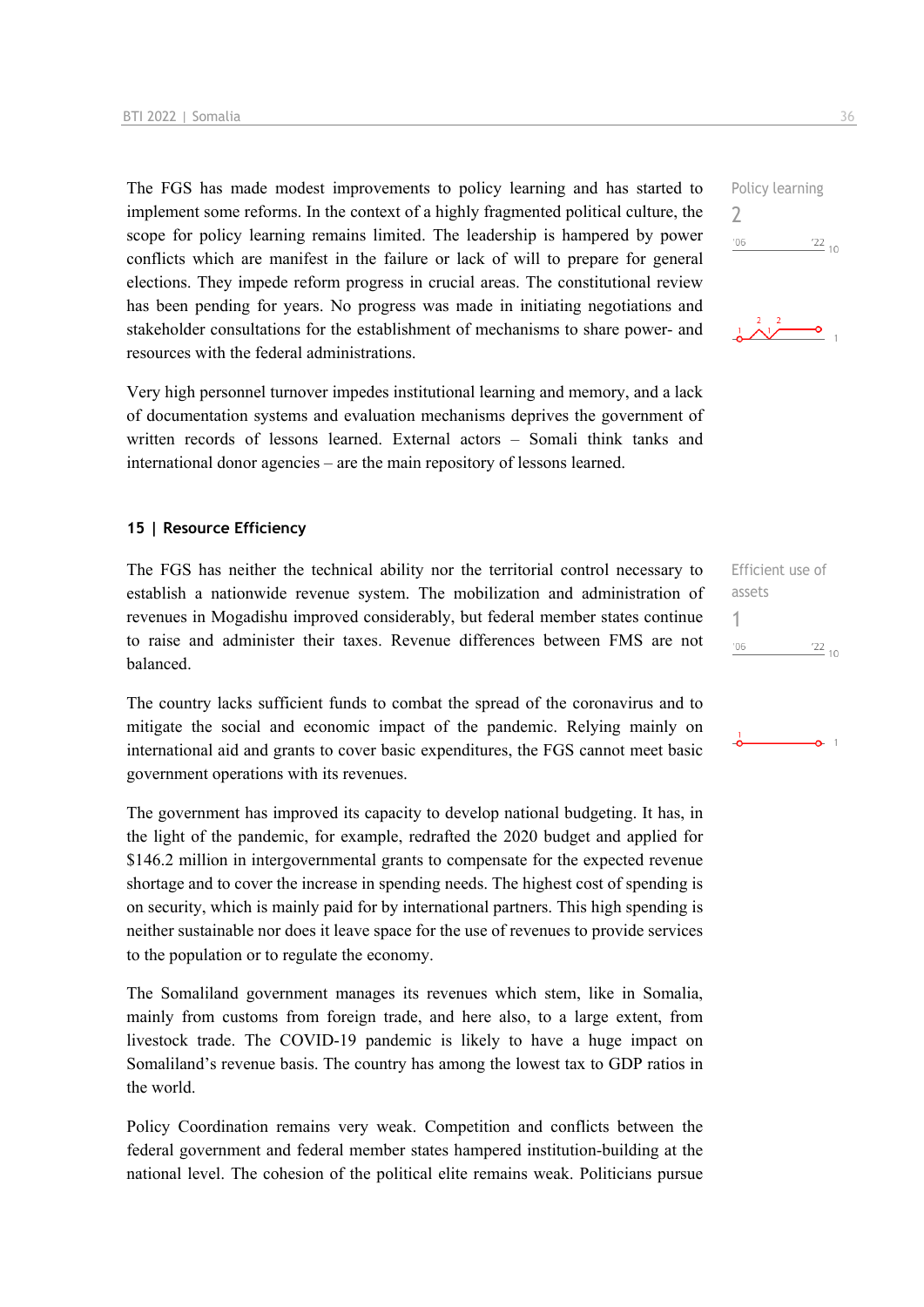clan and personal interests and seem more interested in amassing political and economic resources than in achieving common goals. Corruption remains endemic and conflicts between the central and federal institutions have led to episodes of violence.

Policy Coordination among the ministries in Mogadishu has improved but remains weak between the central and federal institutions. The cohesion of the political elite is weak, and politicians follow clan and personal interests and seem more interested in short-term political and economic gains than in achieving common goals.

Disputes over jurisdiction and authority between ministries are a major impediment, including in the security sector. Corruption remains rampant.

The government of Somaliland has a much better track record of coordinating conflicting objectives and negotiating policies with various political stakeholders, including clans and their traditional leaders.

Somalia continues to be ranked as the most corrupt country in the world. An anticorruption framework exists, and a new Anti-Corruption law was enacted in October 2019. Overall, however, no measures were put in place to enhance the accountability and transparency of public transactions. Without progress at the system level and with a culture of impunity for corruption, individual ministers and public servants are not able to address the problem.

Public contracts continue to be provided in a nontransparent manner and bribes are common. The regular misappropriation of public land, land grabs by elites, evictions of vulnerable population groups and the diversion of aid, all provide examples of the endemic nature of corruption in Somalia. The Benadir Court in Mogadishu has, however, convicted four officials to prison sentences for the theft of COVID-19 emergency funds.

Somaliland has made some attempts at fighting corruption but has not established regulatory and monitoring mechanisms or vetting procedures for public officials.

### **16 | Consensus-Building**

The main political actors in the central and federal institutions seem to agree with the broad goal of building a market-based democracy. Parliamentary democracy is set up in the country's interim constitution. However, the transition toward democracy or even basic national building is hampered by political in-fighting and parochial interests of political elites. While there seems to be a general agreement on democracy, no consensus on the particular system of representation that would institutionalize democracy exists. The Islamist opposition forces are anti-democratic and aim to establish an Islamist caliphate, either with undefined borders or comprising Somalia, Somaliland and all parts of neighboring states that have a

Policy coordination  $\overline{\phantom{0}}$  $\frac{22}{10}$  $-06$ 



Anti-corruption policy 1  $^{\prime}06$  $\frac{22}{10}$ 



Consensus on goals 3



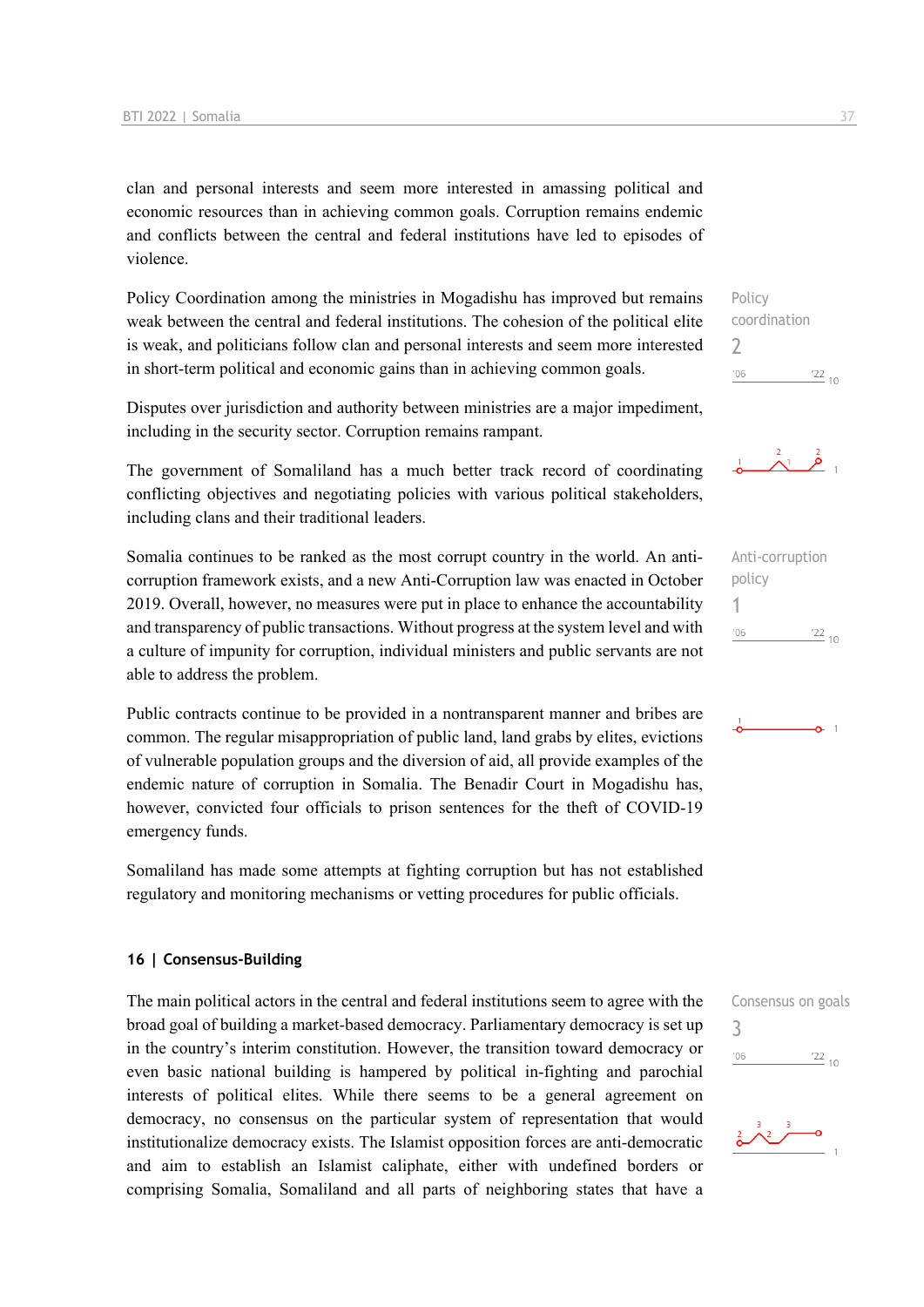significant Muslim population. Somaliland has also settled on democracy and a market economy as strategic aims and has gone some way towards achieving these. The continuous postponement of parliamentary elections is accompanied by an increasingly authoritarian style of rule, and tensions and cleavages remain. Consensus-building is based more on lengthy clan negotiations than on formal democratic processes.

Aside from al-Shabaab, the major political actors aim in principle to establish a market economy. However, within the context of long-established clan-based trade and patronage networks, proper regulatory mechanisms are needed to ensure market competition.

The main anti-democratic actor is the Islamist militia al-Shabaab and its small offspring, ISS. Despite losing territory, influence and legitimacy, al-Shabaab is still very active in Somalia and the wider region and enjoys some public support. Security remains unstable and the Islamist militia continues with attacks in urban areas, especially in Mogadishu. Al-Shabaab has also launched attacks on military bases and increasingly seems to resort to direct assassinations of government officials. The Islamist organization continues to pose a serious threat to further reconstruction and peacebuilding.

In general, multiparty democracy has no history in Somalia, but the "traditional" system of clan-based negotiations and joint decision-making, albeit only among men, provides a set of democratic values that can support the transition toward democracy.

Since 2017, evidence has been mounting that some political leaders at both the federal and federal member state levels are themselves anti-democratic.

Political conflicts are poorly managed, if at all, and tend to escalate regularly to the point of violence. Attempts at reconciliation are often localized and are usually not facilitated by political elites but by local elders. The political leadership tends to opt for a militarized solution when dealing with al-Shabaab and seems inclined to also deploy violence against internal opposition.

The upcoming election puts the political leadership in Somalia under mounting strain, especially over the division of spoils associated with the 4.5 formula and federalism.

The political settlement that loosely governed inter-elite power struggles since 2008 also led to implicit norms about the use of political violence. That political settlement has now badly frayed, leading to an increased use of violence as a tool of politics.

Somaliland, which in the 1990s underwent a relatively successful reconciliation process that established power-sharing principles, shows a tendency toward military solutions, especially when dealing with the dissident factions in the east of the

Anti-democratic actors 3  $'06$  $\frac{22}{10}$ 

Cleavage / conflict management 1 $-06$  $\frac{22}{10}$ 

 $\frac{2}{1}$   $\frac{2}{1}$   $\frac{2}{1}$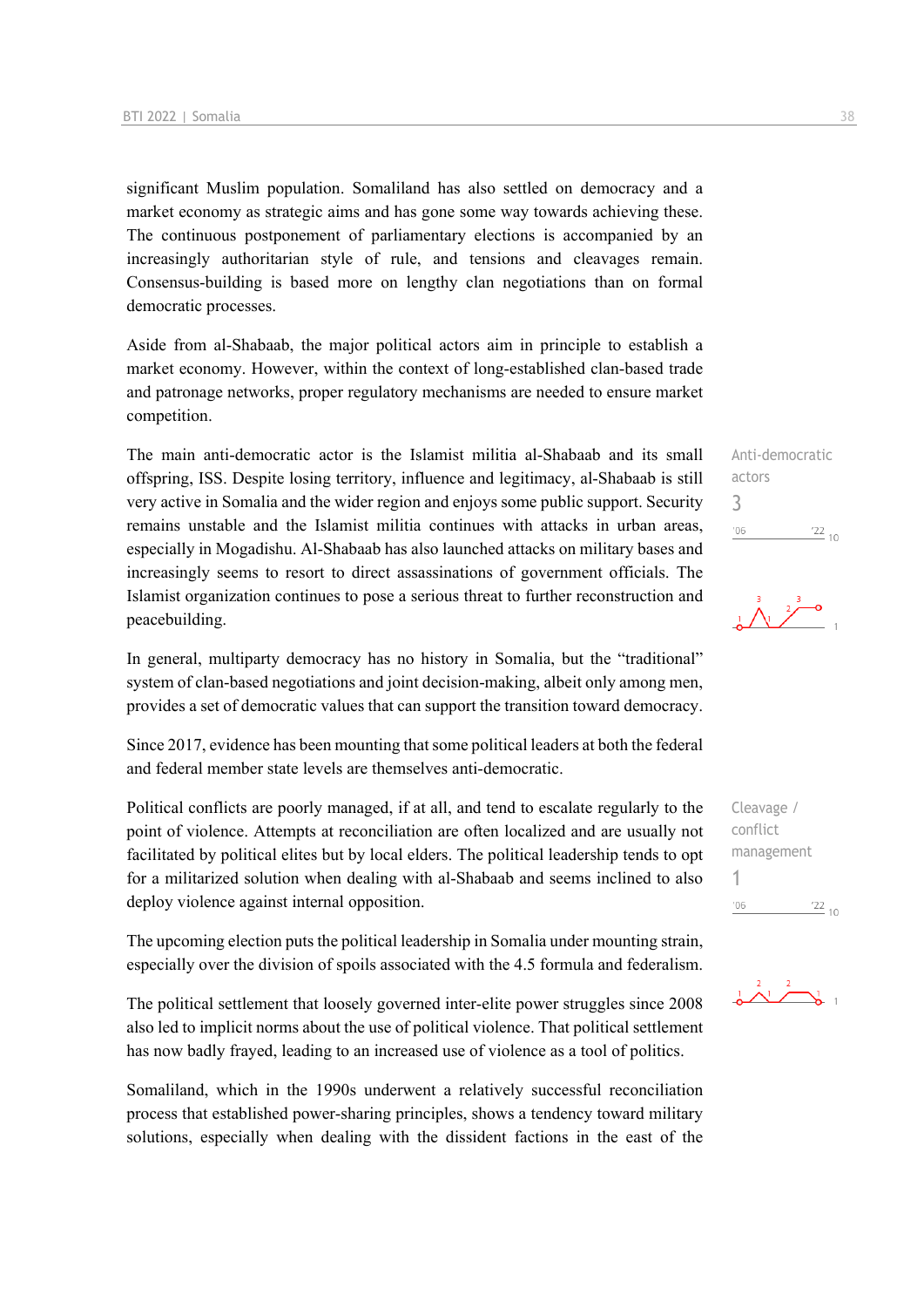country. This fuels the perception that the state is centralized in the hands of certain clan groups while others are marginalized.

The democratic space for civil society participation in the political process is limited. The FGS has not established a mechanism to include civil society in decision-making processes. Critical voices, of civil society organizations or the media, are often threatened and silenced.

With some exceptions, political decisions are not based on broader consultation, although the clan structure of politics and the political cleavages between regions, some of them again clan-based, require consultation with elders. They, therefore, account for a kind of civil participation.

The COVID-19 response in Somalia involved civil society in the emergency task force and in outreach and advocacy activities.

In Somaliland, civil society participates actively in political life. Increasingly, however, dissent and critical voices seem to be silenced, especially on topics concerning the relationship with Somalia or the leadership of the current president.

None of the political actors in southern and central Somalia have so far engaged in a broader reconciliation process. Consultation at the state and regional level for the development of a reconciliation strategy has been conducted, but the strategy is not yet developed or at least not published. Mounting tensions and even violence between central and federal institutions, the ongoing clan conflicts in southern and central Somalia, and the lack of a strategy on how to negotiate with al-Shabaab indicate an inability or the lack of will by the FGS to foster reconciliation. The government and its international partners seem to prioritize a military approach, albeit only small territorial gains have been made in recent years and al-Shabaab remains a serious threat. The military approach has had little impact on peacebuilding efforts in the country.

In Somaliland, a successful reconciliation process was completed in the 1990s and was the basis for the independent and comparatively successful formation of the state. The peace in Somaliland, however, remains fragile, and the current political elites would be well advised to further embark on reconciliation processes, especially when dealing with the eastern borderlands.

Civil society participation  $\overline{\phantom{0}}$  $\frac{22}{10}$  $'06$ 





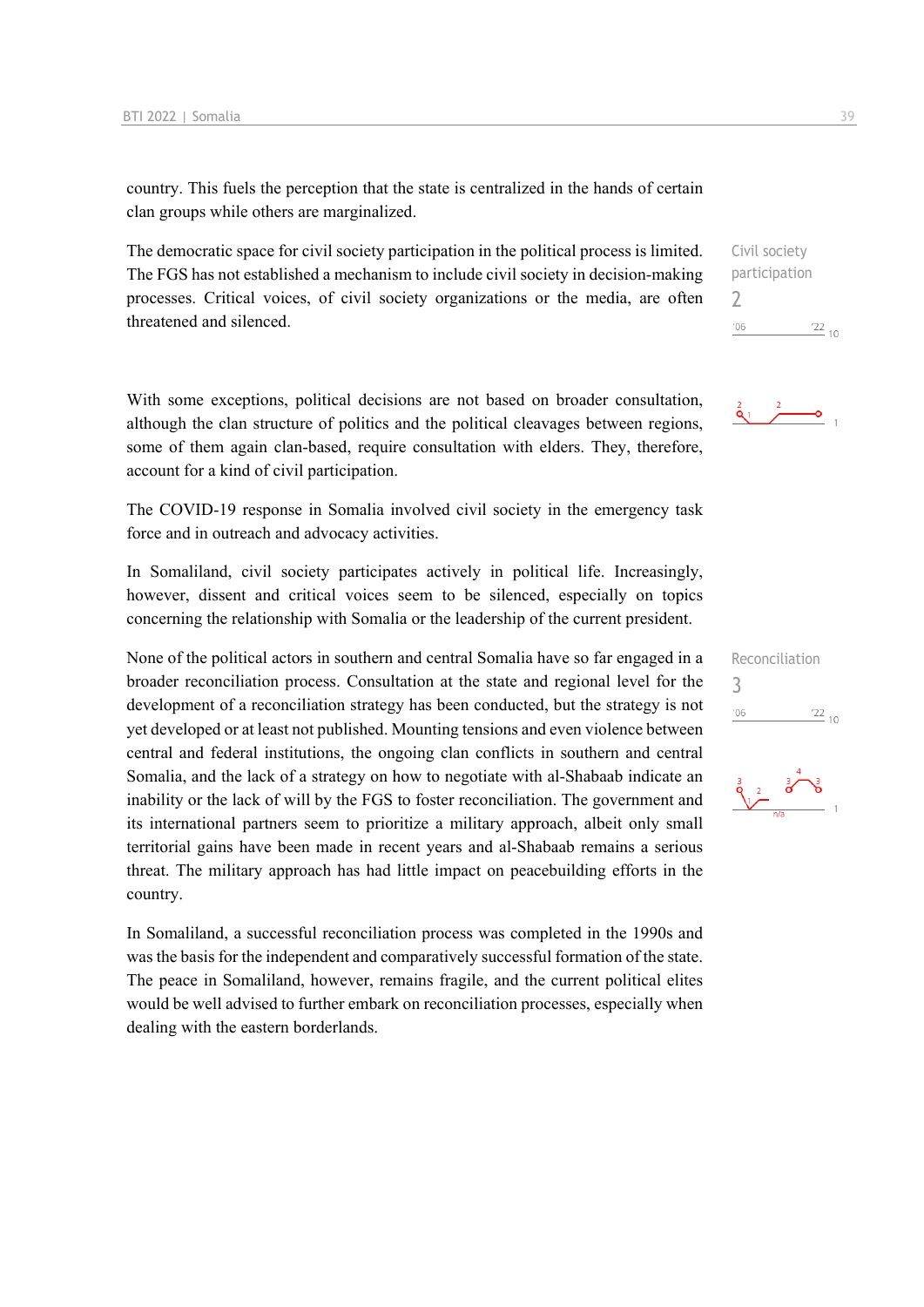### **17 | International Cooperation**

The Somali state depends on foreign aid and protection. The country received \$1.9 billion in official development assistance (ODA) in 2019, with approximately equal shares for development and humanitarian support. With an ODA to GDP ratio of over 40%, Somalia remains highly aid dependent.

Somalia is supported by the United Nations, notably, the UN Assistance Mission in Somalia (UNSOM) and the African Union (AU), the former steering the political transition, the latter mainly with a military role, deploying troops from member states to AMISOM.

Key international actors, notably the World Bank, the United Kingdom, the United States, the EU and Germany are engaged in providing humanitarian and development aid and provide support for stabilization and state-building.

Additionally, an estimated \$1.5 billion is spent yearly on security and several countries provide bilateral military support. The United States has trained the SNA, regional forces, built-up the special counter-terrorist unit Danaab and strengthened counter-terrorism capacities. The European Union continues with its Training Mission in Somalia (EUTM Somalia) and complements military training for the SNA with capacity-building measures involving the Somali Ministry of Defence (MoD). The EU naval force ATALANTA (previous EU NAVFOR) is deployed to fight piracy and armed robbery in the Horn of Africa.

Saudi Arabia, the United Arab Emirates, Qatar and Turkey are increasingly providing support for Somalia, but are also engaged in diplomatic confrontations and power struggles. While Qatar has close ties with the current Somali government, Saudi Arabia has improved relations with Somaliland. The UAE supports the expansion of seaports in Somaliland and Puntland, which led to conflicts with the FGS. The port's modernization continued unabated in Somaliland but was halted in Puntland.

Turkey is additionally involved in infrastructure reconstruction, building roads and running a hospital and the port in Mogadishu. Economic relations between Somalia and Turkey have intensified in recent years and many Somali businesses import their goods via Turkey. In 2017, Turkey also opened its largest overseas military base in Mogadishu.

The political elite in Somalia has used international support to initiate state-building, to build up capacities and has to some extent improved expenditure reporting. However, the government is also regularly accused of mismanaging and embezzling funds and continues to use funds in a nontransparent manner, especially for the provision of contracts. It has developed a development plan, but it remains to be seen if and how the plan will be implemented.

China also offered Somaliland support for infrastructural reconstruction if it ends its relationship with Taiwan, a request Somaliland declined.

Effective use of support 3 $06'$  $\frac{22}{10}$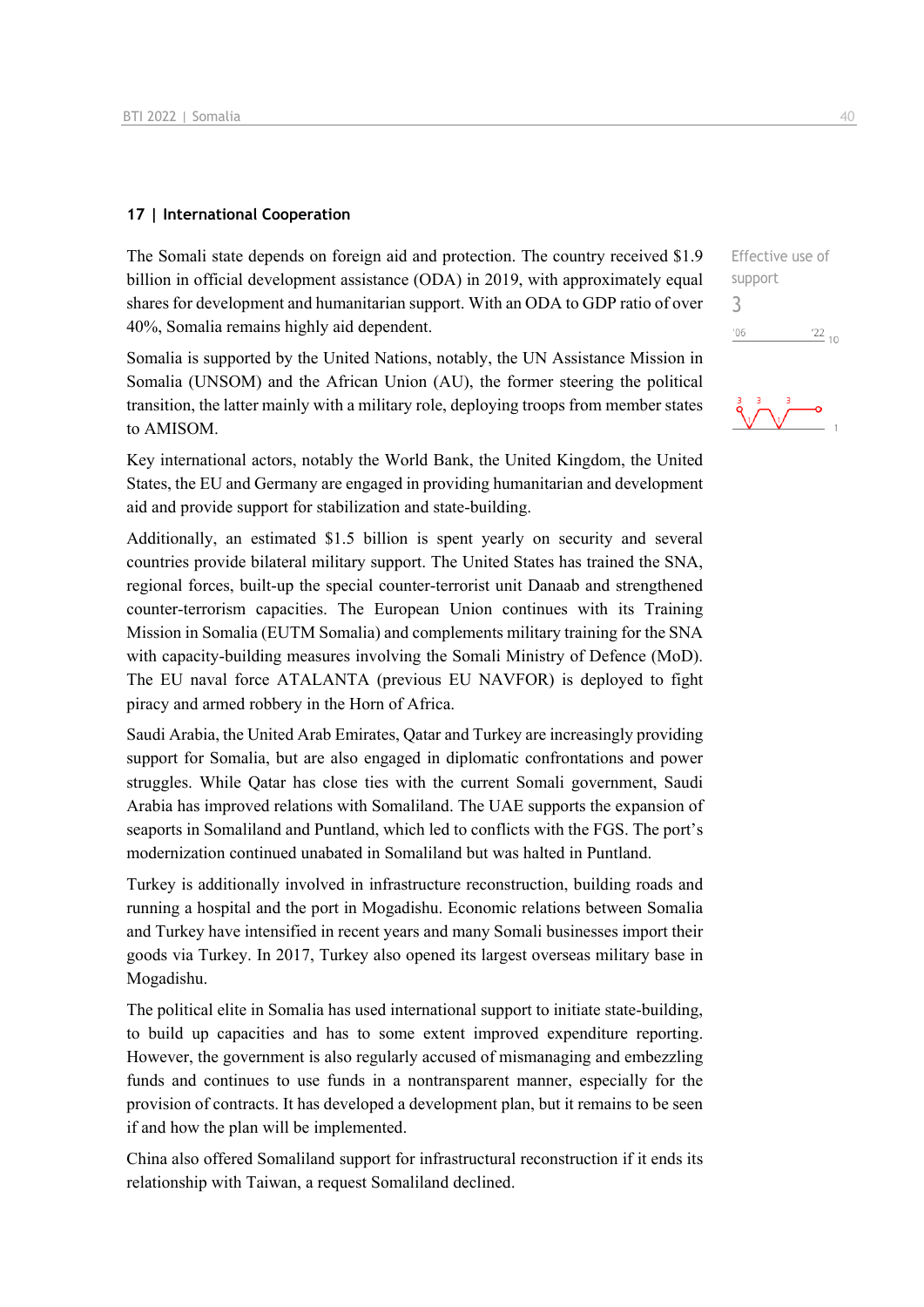Overall, there were fewer reports of embezzlement of international funds. Whether this indicates a general reduction in corrupt practices cannot yet be determined. The need to fight endemic corruption was acknowledged in Somalia's new National Development Plan. The overall credibility of Somali institutions from the perspective of international partners seems to increase slowly, less so from the perspective of Somali citizens. However, international support for the institutions continues, as no alternative to building up the state institutions seems available, and some, albeit quite modest, progress has been made in reporting and oversight of public expenditure.

Regional actors remain among the key players in Somalia. Ethiopia, Kenya, Djibouti, Uganda and Burundi all deploy troops to AMISOM. Ethiopia and Kenya have, since their military intervention in Somalia in 2006 and 2011 respectively, gained influence in Somali politics. Kenya has established strong relations with the FMS Jubaland and cooperates with Jubaland's security forces in an attempt to secure its border with Somalia, most recently in direct conflict with the FGS, which accuses AMISOM forces in Jubaland of interfering in Somalia's internal affairs. In November 2020, Somalia expelled Kenya's ambassador to Somalia and recalled its ambassador from Kenya to protest Kenya's interference in Somali politics. The Inter-Governmental Authority on Development (IGAD) launched a fact-finding mission that found Mogadishu's severing of diplomatic ties with Kenya unjustified.

Ethiopia, on the other hand, has close ties with President Farmajo and the current president of the South West State. Ethiopia's relations with Jubaland's president are strained as the latter is allegedly tied to opposition movements in Ethiopia's Ogaden region.

Ethiopia's military conflict in the Tigray region led to the disarmament and withdrawal of 200-300 Tigrayan soldiers from Ethiopia's military contingent in Somalia. In December 2020, rumors circulated that Somali soldiers who were trained in Eritrea were sent to fight with the Ethiopian army in the Tigray region. The FGS and Ethiopia denied the involvement of Somali troops in Ethiopia.

Somalia, Ethiopia and Eritrea agreed to foster cooperation in 2018. Diplomatic shuttling between the three countries increased and peaked at the third trilateral meeting of the three presidents in January 2020. The presidents agreed on a plan of action, focusing on cooperation in security, infrastructure development and economic cooperation. They also discussed the formation of a new regional bloc referred to as the Horn of Africa Cooperation.

In January, Somalia also became a party to the new Council of Arab and African Littoral States of the Red Sea and the Gulf of Aden, launched in Saudi Arabia.

Somalia's relations with the UAE have deteriorated sharply since 2016 and 2017, when the UAE company DP World signed contracts with Somaliland and Puntland to modernize and administer the Berbera (Somaliland) and Bosaso (Puntland) seaports respectively – without consulting with the FGS. Ethiopia also holds a 20% share in the Berbera (Somaliland) port project and has close relations with the UAE.

Credibility 4  $106$  $\frac{22}{10}$ 



| Regional    |            |  |
|-------------|------------|--|
| cooperation |            |  |
| 4           |            |  |
| '06         | $^{22}$ 10 |  |
|             |            |  |